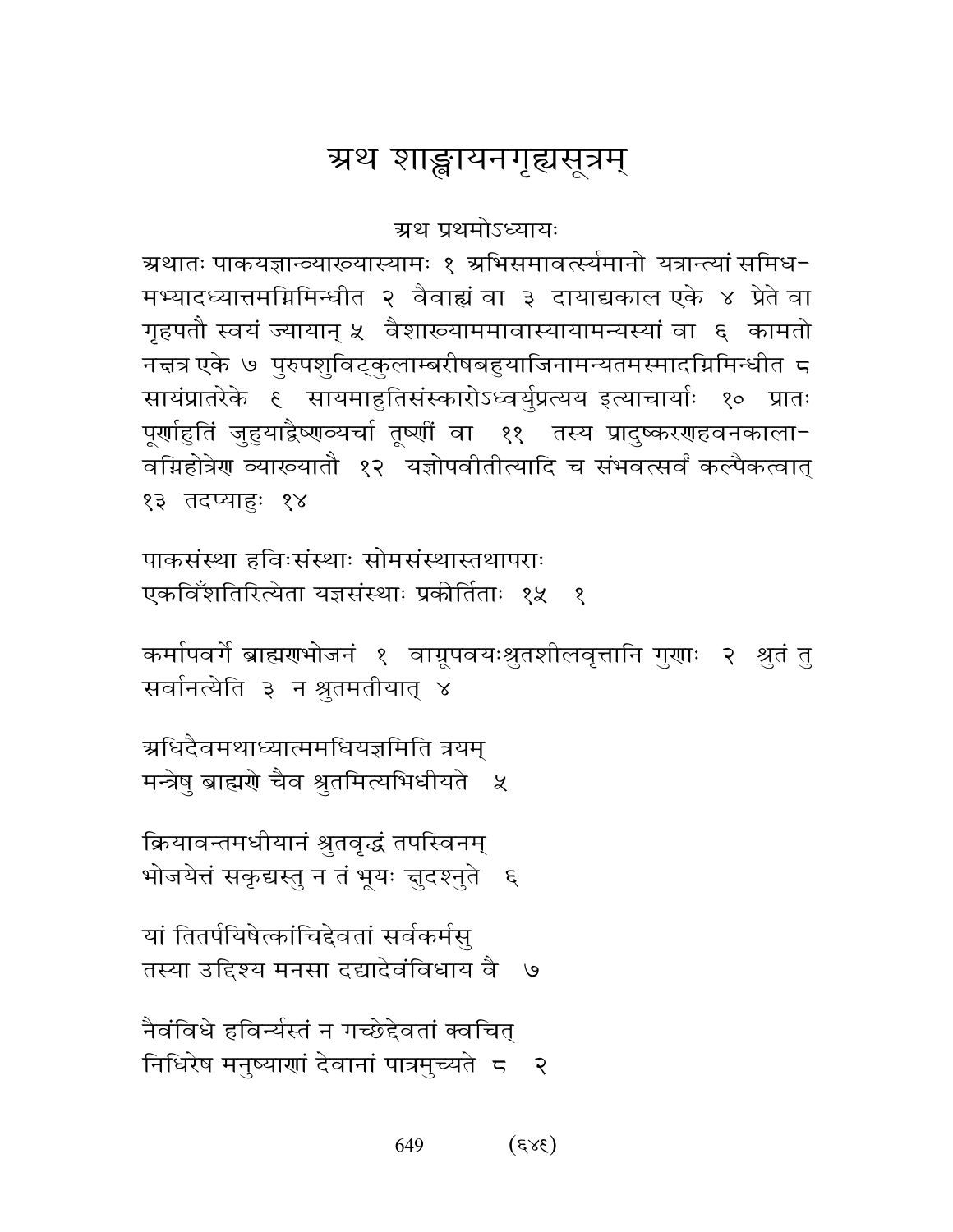ग्रथ दर्शपूर्णमासा उपोष्य १ प्रातर्यत्रैतन्महावृत्ताग्राणि सूर्य स्रातपति स होमकालः स्वस्त्ययनतमः सर्वासामावृतामन्यत्र निर्देशात् २ सुमनाः शुचिः शुचौ वरूथ्यदेशे पूर्णविघनं चरुं श्रपयित्वा दर्शपूर्णमासदेवताभ्यो यथा-विभागं स्थालीपाकस्य जुहोति ३ स्थालीपाकेषु च ग्रहणासादनप्रोत्तणानि मन्त्रदेवताभ्योऽवदानधर्माश्च ५ पूर्वं तु दर्शपूर्णमासाभ्यामन्वारम्भणीय-देवताभ्यो जुहुयाद् ६ म्रा पौर्णमासाद्दर्शस्यानतीतः काल म्रा दर्शात्पौ-र्गमासस्य ७ प्रातराहुतिं चैके सायमाहुतिकालेऽत्ययान्मन्यन्ते ८ नियत-स्त्वेव कालोऽग्निहोत्रे प्रायश्चित्तदर्शनाद्धिज्ञकालस्य १ नित्याहुत्योर्वीहिय-वतराडलानामन्यतमद्धविः कुर्वीताभावेऽन्यदप्रतिषिद्धं ११ तराडलाँश्चेत्प्र-चाल्यैक १२ इतरेषामसंस्कारः १३ सायमग्नये प्रातः सूर्याय १४ प्रजापतये चानूभयोस्तूष्णीं १५ प्राक् प्रागाहुतेः समिधमेके १६ यथोक्तं पर्युत्तराम् १७ ३

उत्थाय प्रातराचम्याहरहः स्वाध्यायमधीयीताद्या नो देव सवितरिति द्वे ग्रपेहि मनसस्पत इति सूक्तमूतं च सत्यं चेति सूक्तमादित्या ग्रव हि ख्यतेति सूक्तशेष इन्द्र श्रेष्ठानीत्येका हँसः शुचिषदित्येका नमो महद्ध इत्येका यत इन्द्र भयामह इत्येकाध स्वप्नस्येत्येका यो मे राजन्नित्येका ममाग्ने वर्च इति सूक्तं स्वस्ति नो मिमीतामिति च पञ्च  $\mathbb{R}^2$ 

चत्वारः पाकयज्ञा हुतोऽहुतः प्रहुतः प्राशित इति १ पञ्चसु बहिःशालायां विवाहे चूडाकरण उपनयने केशान्ते सीमन्तोन्नयन इत्युपलिप्त उद्धतावोचितेऽग्निं प्रणीय ३ निर्मथ्यैके विवाह ४ उदगयन स्रापूर्यमारण्यचे पुरायाहे कुमार्यै पाणिं गृह्रीयाद् ५ या लच्चणसंपन्ना स्याद् ६ यस्या ग्रभ्यात्ममङ्गानि स्युः ७ समाः केशान्ता ८ ग्रावर्तावपि यस्यै स्यातां प्रदत्तिर्णौ ग्रीवायां ६ षड् वीराञ्जनयिष्यतीति विद्यात् १० ५

जायामुपग्रहीष्यमाणोऽनृत्तरा इति वरकान्गच्छतोऽनुमन्त्रयतेऽभिगमने पुष्पफ-लयवानादायोदकुम्भं चायमहं भो३ इति त्रिः प्रोच्योदिते प्राङ्गस्वा गृह्याः प्रत्यङ्गखा स्रावहमाना गोत्रनामान्यनुकीर्तयन्तः कन्यां वरयन्त्युभयतो रुचिते पूर्णपात्रीमभिमृशन्ति पुष्पान्नतफलयवहिररपयमिश्राम् अनाधृष्टमस्यनाधृष्यं

> $($ 9 $\times$ 8) 650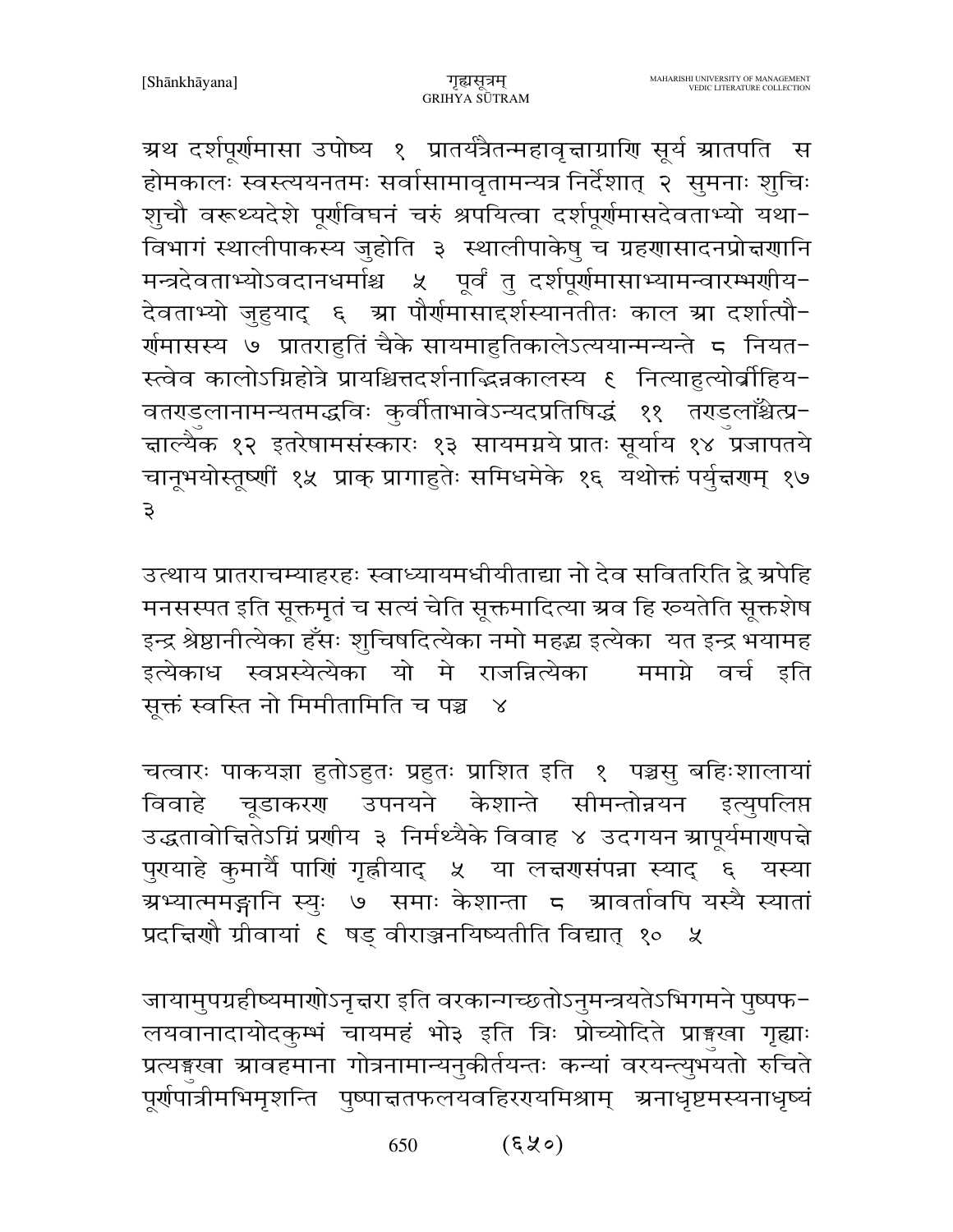देवानामोजोऽनभिशस्त्यभिशस्तिपा ग्रनभिशस्तेन्यम् ग्रञ्जसा सत्यमुपगेषं सुविते मा धा इत्या नः प्रजामिति कन्याया स्राचार्य उत्थाय मूर्धनि करोति प्रजां त्वयि दधामि पशूँस्त्वयि दधामि तेजो ब्रह्मवर्चसं त्वयि दधामीति । ६

प्रतिश्रुते जुहोति १ चतुरश्रं गोमयेन स्थरिडलमुपलिप्य २ पूर्वयोर्विदि-शोर्दान्नणां प्राचीं पित्र्य ३ उत्तरां दैवे ४ प्राचीमेवैक ५ उदक्संस्थां मध्ये लेखां लिखित्वा ६ तस्यै दचिरणत उपरिष्टादूध्वमिकां मध्य एकामुत्तरत एकां ७ ता ग्रभ्युन्त्य ८ अग्निं प्रगयामि मनसा शिवेनायमस्तु संगमनो वसूनाम् । मा नो हिँसी स्थविरं मा कुमारं शं नो भव द्विपदे शं चतुष्पद इत्यग्निं प्रशीय ६ तृष्शीं वा १० प्रदच्चिरामग्नेः समन्तात्पाशिना सोदकेन त्रिः प्रमार्ष्टि तत्समूहनमित्याचन्नते ११ सकृदपसव्यं पित्र्ये १२ ७

म्रथ परिस्तरणं १ प्रागग्रैः कुशैः परिस्तृणाति त्रिवृत्पञ्चवृद्वा २ पुरस्ता− त्प्रथममथ पश्चादथ पश्चान् ३ मूलान्यग्रैः प्रच्छादयति ४ सर्वाश्चावृतो दचिणतःप्रवृत्तय उदक्संस्था भवन्ति ५ दचिणतो ब्रह्माणं प्रतिष्ठाप्य भूर्भुवः स्वरिति ६ सुमनोभिरलंकृत्योत्तरतः प्रणीताः प्रणीय को वः प्रणयतीति ७ सव्येन कुशानादाय दचिरणेनापनौति ६ दचिरणं जान्वाच्य १० सव्यं पित्र्ये ११ नाज्याहुतिषु नित्यं परिस्तरणं १२ नित्याहुतिषु चेति माराडूकेयः १३ कुशतरुणे अविषमे अविच्छिन्नाग्रे अनन्तर्गर्भे प्रादेशेन मापयित्वा कुशेन च्छिनत्ति पवित्रे स्थ इति १४ द्वे त्रीणि वा भवन्ति १५ प्रागग्रे धारय− न्वैष्णव्यावित्यभ्युद्त्य १६ कुशतरुणाभ्यां प्रदत्तिरामग्निं त्रिः पर्युद्त्य १७ महीनां पयोऽसीत्याज्यस्थालीमादायेषे त्वेत्यधिश्रित्योर्जे त्वेत्युदगुद्रास्योदगग्रे पवित्रे धारयन्नङ्गष्ठाभ्यां चोपकनिष्ठिकाभ्यां चोभयतः प्रतिगृह्योध्वाग्रि प्रह्ले कृत्वाज्ये प्रत्यस्यति सवितुष्ट्वा प्रसव उत्पुनाम्यच्छिद्रेण पवित्रेण वसोः सूर्यस्य रश्मिभिरित्याज्यसंस्कारः सर्वत्र २२ नासंस्कृतेन जुहुयात् २३ स्रुवे चापः सवितुर्व इति २४ ताः प्रणीताः प्रोत्तर्णाश्च २५ ८

स्रुवः पात्रम् १ अर्थलचरणप्रहणं २ सव्येन कुशानादाय दचिरणेन मूले स्रुवं विष्णोर्हस्तोऽसीति ३ स्रुवेणाज्याहुतीर्जुहोत्युत्तरपश्चार्धादग्नेरारभ्याविच्छिन्नं दचिणतो जुहोति त्वमग्ने प्रमतिरिति ५ दचिणपश्चार्धादग्नेरारभ्याविच्छिन्न-

> $($ 52) 651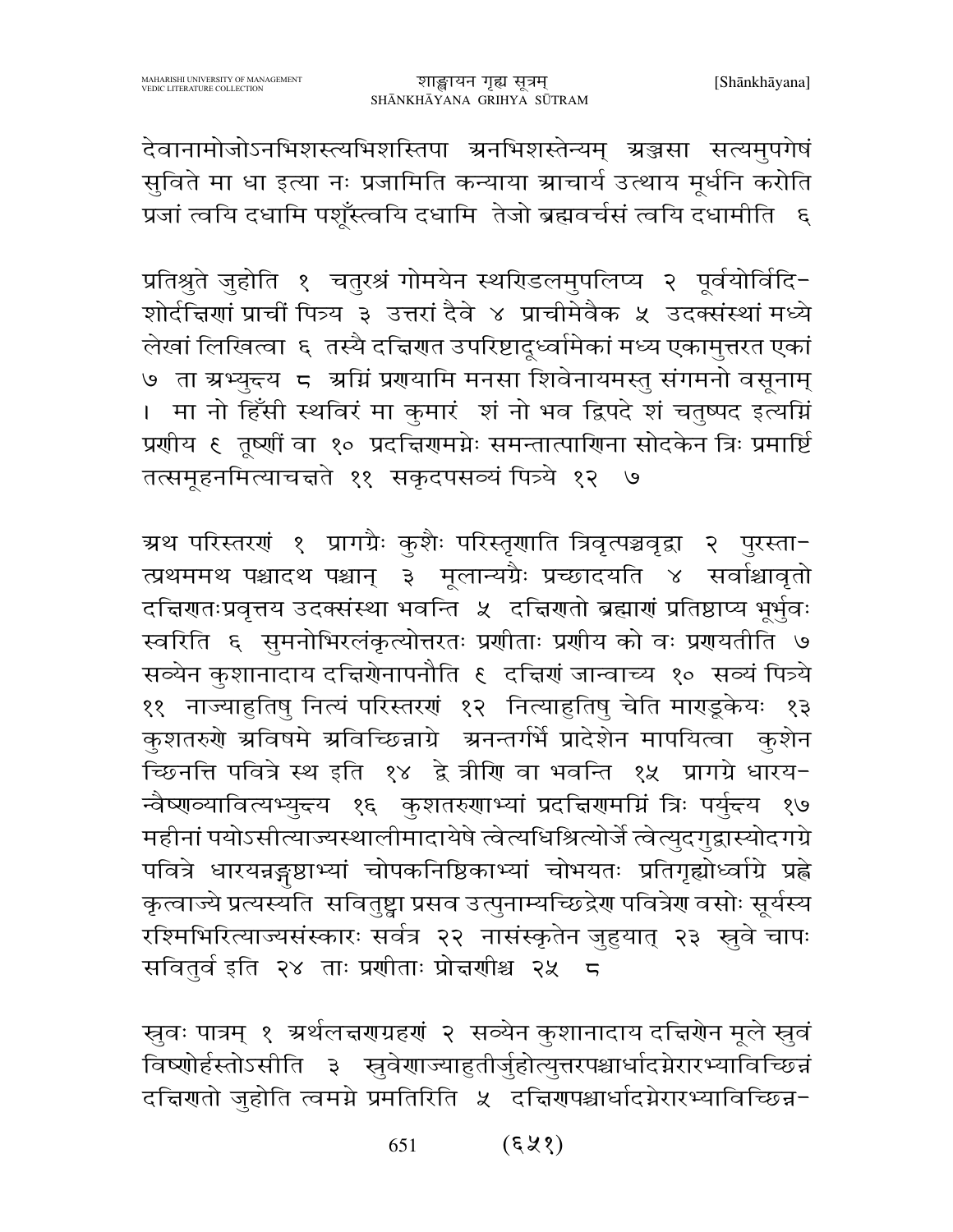मुत्तरतो जुहोति यस्येमे हिमवन्त इत्याग्नेयमुत्तरमाज्यभागं सौम्यं दचिरणं ७ मध्येऽन्या स्राहुतयोऽग्निर्जनिता स मेऽमूं जायां ददातु स्वाहा सोमो जनिमान्त्स मामुया जनिमन्तं करोतु स्वाहा पूषा ज्ञातिमान्त्स मामुष्यै पित्रा मात्रा भ्रातृभिर्ज्ञातिमन्तं करोतु स्वाहेति ६ नाज्याहुतिषु नित्यावाज्यभागौ स्विष्टकृच्च १० नित्याहुतिषु चेति माराडूकेयो महाव्याहृतिसर्वप्रायश्चित्तप्राजापत्यान्तरम् एतदावापस्थानम् १२ म्राज्ये हविषि सव्ये पार्शो ये कुशास्तान्दचिर्णेनाग्रे संगृह्य मूले सव्येन तेषामग्रं स्रुवे समनक्ति मध्यमाज्यस्थाल्यां मूलं चाथ चेत्स्थालीपाकेषु स्नुच्यग्रं मध्यं स्नुवे मूलमाज्यस्थाल्यां १४ ताननुप्रहत्या-ग्नेर्वासोऽसीति १५ तिस्नः समिधोऽभ्याधाय १६ यथोक्तं पर्युन्नगम् १७ ग्रनाम्नातमन्त्रास्वादिष्टदेवतास्वमुष्यै स्वाहामुष्यै स्वाहेति जुहुयात् स्वा− हाकारेण शुद्धेन १८ व्याख्यातः प्रतिश्रुते होमकल्पः १९ ६

प्रकृतिर्भूतिकर्मणां १ सर्वासां चाज्याहुतीनां २ शाखापशूनां ३ चरुपा-कयज्ञानां च ४ त एतेऽप्रयाजा स्रननुयाजा स्रनिळा स्रनिगदा स्रसामिधेनीकाश्च च सर्वे पाकयज्ञा भवन्ति ५ तदपि श्लोकाः ६

हुतोऽग्निहोत्रहोमेनाहुतो बलिकर्मणा प्रहुतः पितृकर्मणा प्राशितो ब्राह्मणे हुतः  $\mathcal{O}$ 

ग्रनूर्ध्वज्ञुव्यूंळ्हजानुर्जुहुयात्सर्वदा हविः न हि बाह्यहुतं देवाः प्रतिगृह्णन्ति कर्हिचित् ज

रौद्रं तु रान्नसं पित्र्यमासुरं चाभिचारिकम् उक्त्वा मन्त्रं स्पृशेदप ग्रालभ्यात्मानमेव च १ १०

ग्र्रथैतां रात्रीं श्वस्तृतीयां वा कन्यां वन्त्यन्तीति १ तस्यां रात्र्यामतीते निशाकाले सर्वौषधिफलोत्तमैः सुरभिमिश्रैः सशिरस्कां कन्यामाप्लाव्य २ रक्तमहतं वा वासः परिधाय ३ पश्चादग्नेः कन्यामुपवेश्यान्वारब्धायां महाव्याहृतिभिर्हु-त्वाज्याहुतीर्जुहोत्यग्नये सोमाय प्रजापतये मित्राय वरुणायेन्द्रायेन्द्रारायै ग-न्धर्वाय भगाय पूष्णे त्वष्ट्रे बृहस्पतये राज्ञे प्रत्यानीकायेति ४ चतस्रोऽष्टौ

> $(\xi \times \zeta)$ 652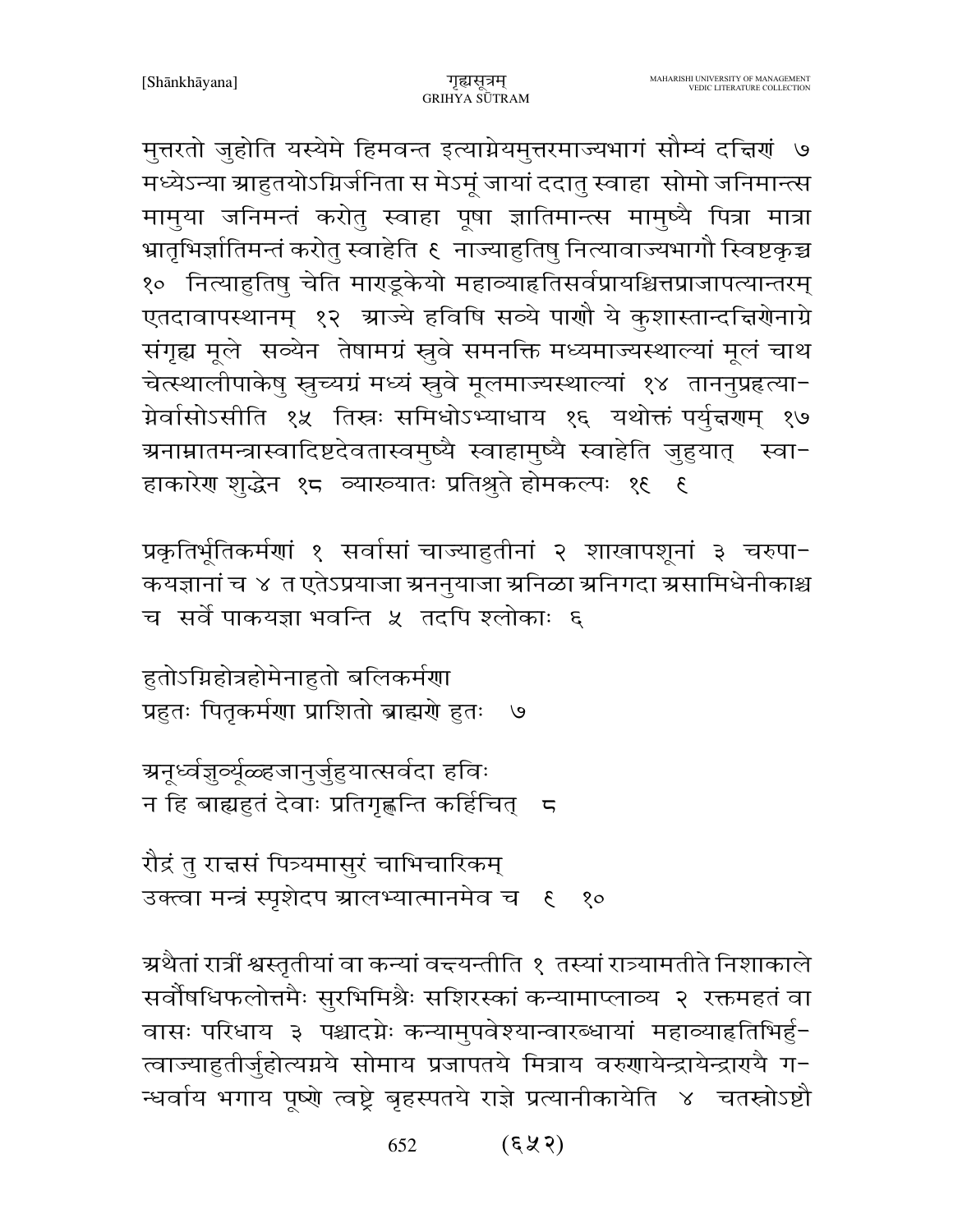वाविधवाः शाकपिराडीभिः सुरयान्नेन च तर्पयित्वा चतुरानर्तनं कुर्युरेता एव देवताः पुँसो वैश्रवरामीशानं चातो ब्राह्मराभोजनम् ६ ११

स्नातं कृतमङ्गलं वरमविधवाः सुभगा युवत्यः कुमार्यै वेश्म प्रपादयन्ति १ तासामप्रतिकूलः स्यादन्यत्राभ<del>द</del>यपातकेभ्यस् २ ताभिरनुज्ञातोऽथास्यै वासः प्रयच्छति रैभ्यासीदिति ३ चित्तिरा उपबर्हर्णामत्याञ्जनकोशमादत्ते ४ समञ्जन्तु विश्वे देवा इति समञ्जनीया ५ यथेयं शचीं वावातां सुपुत्रां च यथादितिम् । अविधवां चापालामेवं त्वामिह रच्चतादिममिति दच्चिणे पाणौ शललीं त्रिवृतं ददाति ६ रूपंरूपमित्यादर्शं सव्ये ७ रक्तकृष्णमाविकं चौमं वा त्रिमणिं प्रतिसरं ज्ञातयोऽस्या बध्नन्ति नीललोहितमिति ८ मधुमती-रोषधीरिति मधूकानि बध्नाति ६ विवाहे गामर्हयित्वा गृहेषु गां ते माधुप− र्किक्यौ १० पश्चादग्नेः कन्यामुपवेश्यान्वारब्धायां महाव्याहृतिभिस्तिस्रो जु-होति ११ समस्ताभिश्चतुर्थीं प्रतीयेतैतस्यां चोदनायाम् १२ एवमनादेशे सर्वेषु भूतिकर्मस् पुरस्ताच्चोपरिष्टाच्चैताभिरेव जुहुयात् १३ १२

सम्राज्ञी श्वशुरे भवेति पिता भ्राता वास्यग्रेण मूर्धनि जुहोति स्तुवेण वा तिष्ठन्नासीनायाः प्राङ्गस्व्याः प्रत्यङ्गखो १ गृभ्णामि ते सौभगत्वाय हस्तमिति दचिरणेन पाणिना दचिरणं पाणिं गृह्णाति साङ्गष्ठमुत्तानेनोत्तानं तिष्ठव्रासीनायाः प्राइख्याः प्रत्यइखः २ पञ्च चोत्तरा जपित्वा ३ ग्रमोऽहमस्मि सा त्वं सा त्वमस्यमोऽहं द्यौरहं पृथिवी त्वमृक् त्वमसि सामाहं सा मामनुव्रता भव तावेह विवहावहै प्रजां प्रजनयावहै पुत्रानविन्दावहै बहूँस्ते सन्तु जरदष्टय इत्युदकूम्भं नवं भूर्भुवः स्वरिति पूरयित्वा ५ पुन्नाम्नो वृत्तस्य सत्तीरान्त्सपलाशान्त्सकुशानोप्य ६ हिररयमिति चैके ७ तं ब्रह्मचारिशे वाग्यताय प्रदाय ८ प्रागुदीच्यां दिशि ताः स्थेयाः प्रदत्तिणा भवन्त्यश्मानं चोत्तरत उपस्थाप्यैहि सूनरीत्युत्थाप्यैह्यश्मानमातिष्ठाश्मेव त्वं स्थिरा भव । ग्रभितिष्ठ पृतन्यतः सहस्व पृतनायत इति दच्चिणेन प्रपदेनाश्मानमाक्रमय्य १२ प्रदच्चिरामम्निं पर्याणीय १३ तेनैव मन्त्रेरा द्वितीयं वसनं प्रदाय १४ लाजाञ्छमीपलाशमिश्रान्पिता भ्राता वा स्यादञ्जलावावपत्युपस्तरणाभि-घारणप्रत्यभिघारणं चाज्येन १६ ताञ्जुहोति १७ १३

> $($ 5) (5) 653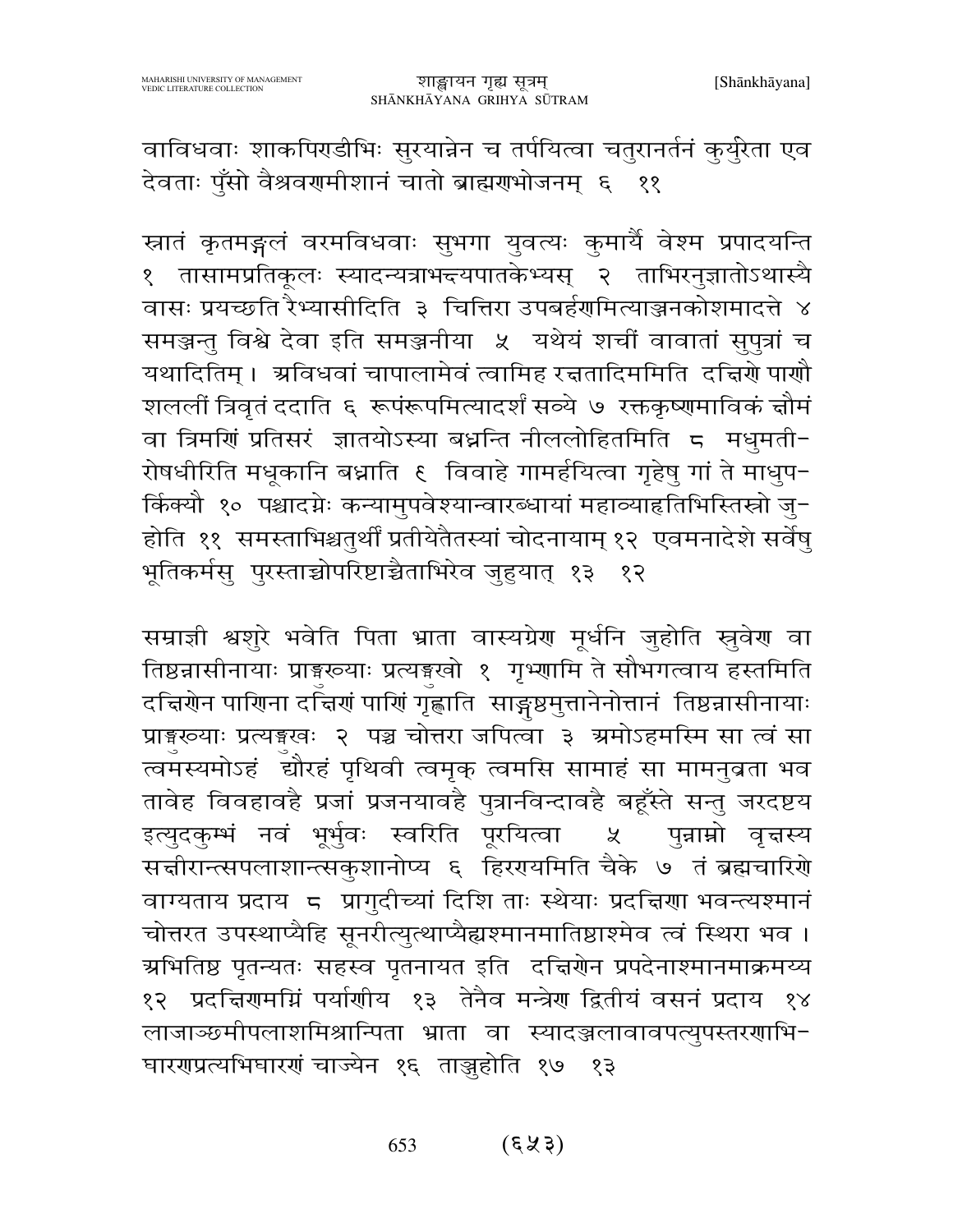इयं नार्युपब्रूते लाजानावपन्तिका । शिवा ज्ञातिभ्यो भूयासं चिरं जीवतु मे पतिः स्वाहेति तिष्ठन्ती जुहोति पतिर्मन्त्रं जपत्यश्मक्रमणाद्येवं द्वितीयम् २ एवं तृतीयं ३ तूष्णीं कामेन चतुर्थं ४ प्रागुदीच्यां दिशि सप्त पदानि प्रक्रमयतीष एकपद्यूर्जे द्विपदी रायस्पोषाय त्रिपद्यायोभव्याय चतुष्पदी पशुभ्यः पञ्चपद्यृतुभ्यः षट्पदी सखा सप्तपदी भवेति तान्यद्धिः  $\mathcal{E}$ शमयत्यापोहिष्ठीयाभिस्तिसृभिः स्थेयाभिरद्धिर्मार्जयित्वा ८ मूर्धन्यभिषिच्य ६) गां ददानीत्याह) १०) ब्राह्मग्रेभ्यः किंचिद्दद्यात्सर्वत्र स्थालीपाकादिषु कर्मसु ११ सूर्यां विदुषे वाधूयं १२ गौर्ब्राह्मणस्य वरो १३ ग्रामो राजन्यस्याश्वो वैश्यस्याधिरथं शतं द्हितृमते १६ याज्ञिकेभ्योऽश्वं ददाति १७ १४

प्र त्वा मुञ्चामीति तृचं गृहात्प्रतिष्ठमानायां १ जीवं रुदन्तीति प्ररुदन्त्याम् २ ग्रथ रथाचस्योपाञ्जनं पत्नी कुरुतेऽचन्नमीमदन्तेत्येतया सर्पिषा ३ शुची ते चक्रे द्वे ते चक्रे इति चैताभ्यां चक्रयोः पूर्वया पूर्वमुत्तरयोत्तरम् ४ उस्रौ च ५ खे रथस्येत्येतया फलवतो वृत्तस्य शम्यागर्तेष्वेकैकां वयां निखाय ६ नित्या वाभिमन्त्र्याथोस्रौ युञ्जन्ति युक्तस्ते ग्रस्तु दत्तिण इति द्वाभ्यां शुक्रावनड्वाहावित्येतेनार्धर्चेन युक्तावभिमन्त्र्याथ यदि रथाङ्गं विशीर्येत छिद्येत वाहिताग्नेर्गृहान्कन्यां प्रपाद्याभि व्ययस्व खदिरस्येत्येतया प्रतिदध्यात् १०) त्यं चिदश्वमिति ग्रन्थिं ११) स्वस्ति नो मिमीतामिति पञ्चर्चं जपति १२ सुकिँशुकमिति रथमारोहन्त्यां १३ मा विदन्परिपन्थिन इति चतुष्पथे १४ ये वध्व इति श्मशाने १५ वनस्पते शतवल्श इति वनस्पतावर्धर्चं जपति १६ सुत्रामार्गमिति नावमारोहन्त्याम् १७ ग्रश्मन्वतीति नदीं तरन्त्याम् १८ ग्रपि वा युक्तेनैवोद्व ऊर्मिरित्यगाधेऽप्रेन्नर्गं चेह प्रियमिति सप्त गृहान्प्राप्तायाः कृताः परिहाप्य २१ १५

ग्रानडहमित्युक्तं १ तस्मिन्नुपवेश्यान्वारब्धायां पतिश्चतस्रो जुहोत्यग्निना देवेन पृथिवीलोकेन लोकानामृग्वेदेन वेदानां तेन त्वा शमयाम्यसौ स्वाहा वायुना देवेनान्तरित्तलोकेन लोकानां यजुर्वेदेन वेदानां तेन त्वा शमयाम्यसौ स्वाहा सूर्येण देवेन द्यौलोंकेन लोकानां सामवेदेन वेदानां तेन त्वा शमयाम्यसौ स्वाहा चन्द्रेण देवेन दिशां लोकेन लोकानां ब्रह्मवेदेन वेदानां तेन त्वा शमयाम्यसौ स्वाहा ३ भूर्या ते पतिघ्नचलन्दमी देवरघ्नी जारघ्नी तां करोम्यसौ

> $(\xi \times \lambda)$ 654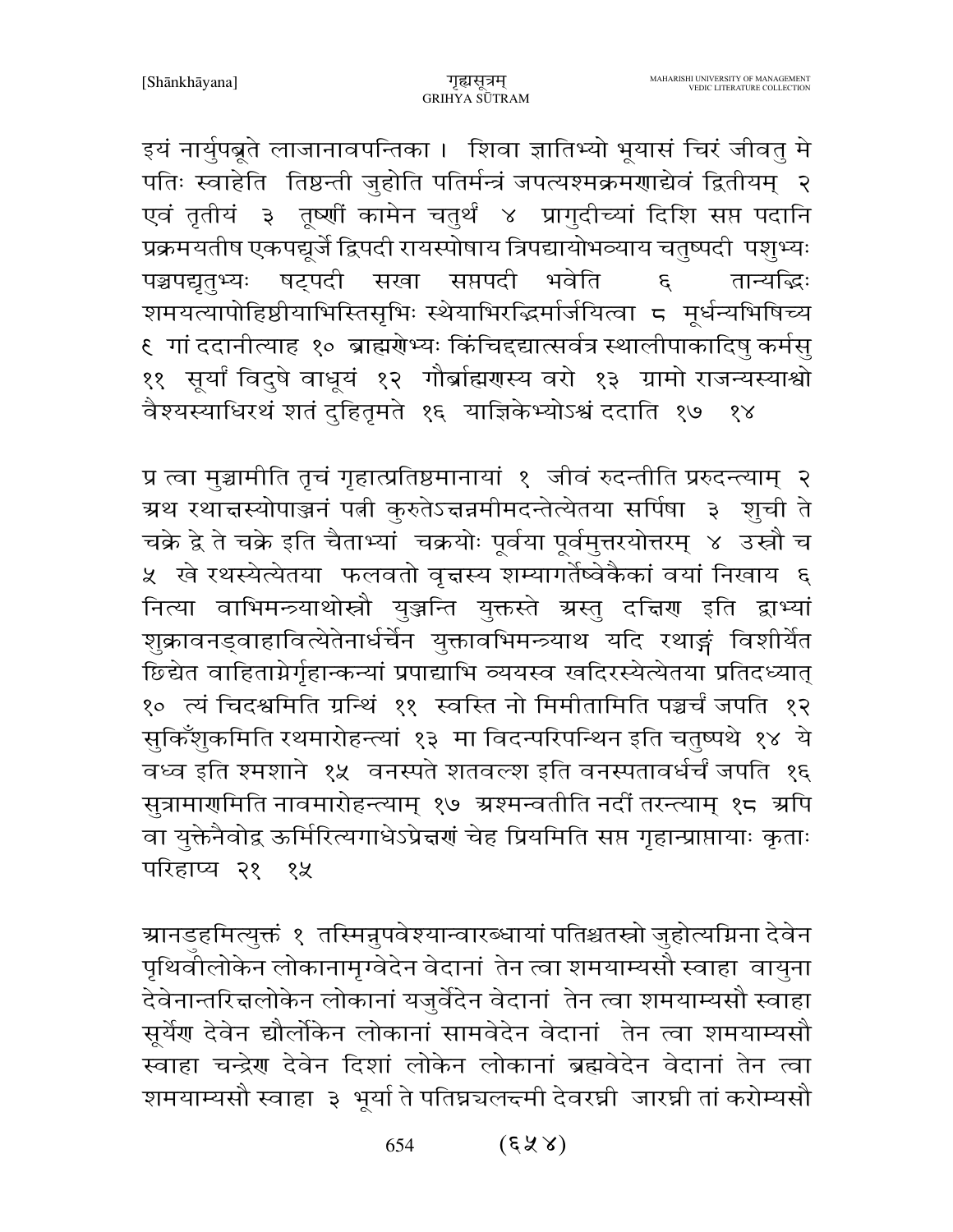स्वाहेति वा प्रथमया महाव्याहृत्या प्रथमोपहिता द्वितीयया द्वितीया तृतीयया तृतीया समस्ताभिश्चतुर्थ्यघोरचनुरित्याज्यलेपेन चनुषी विमृजीत ५ कया नश्चित्र इति तिसृभिः केशान्तानभिमृश्योत त्या दैव्या भिषजेति चतस्रोऽनु-द्रुत्यान्ते स्वाहाकारेण मूर्धनि संस्नावम् ७ - ग्रत्र हैके कुमारमुत्सङ्गमान-यन्त्युभयतः सुजातमा ते योनिमित्येतयापि वा तूष्णीं ६ तस्याञ्जलौ फलानि दत्त्वा पुरायाहं वाचयति १० पुँसवती ह भवतीहैव स्तमिति सूक्तशेषेरा गहान्प्रपादयन्ति १२ १६

दधिक्राव्णो ग्रकारिषमिति दधि सम्पिबेयातां १ वाग्यतावासीयातामा ध्रुवदर्शनाद् २ अस्तमिते ध्रुवं दर्शयति ध्रुवैधि पोष्या मयीति ३ ध्रवं पश्यामि प्रजां विन्देयेति ब्रूयात् ४ त्रिरात्रं ब्रह्मचर्यं चरेयाताम् ५ ग्रधः शयीयातां ६ दध्योदनं संभुञ्जीयातां पिबतं च तृप्णुतं चेति तृचेन  $\mathcal{O}$ सायम्प्रातर्वैवाह्यमग्निं परिचरेयातामग्नये स्वाहाग्नये स्विष्टकृते स्वाहेति 5 पुमाँसौ मित्रावरुणौ पुमाँसावश्विनावुभौ । पुमानिन्द्रश्चाग्निश्च पुमाँसं वर्धतां मयि स्वाहेति पूर्वां गर्भकामा ६ दशरात्रमविप्रवासः १० १७

ग्रथ चतुर्थीकर्म १ त्रिरात्रे निवृत्ते स्थालीपाकस्य जुहोति २

ग्रुग्ने प्रायश्चित्तिरसि त्वं देवानां प्रायश्चित्तिरसि यास्याः पतिघ्री तनूस्तामस्या ग्रप जहि

वायो प्रायश्चित्तिरसि त्वं देवानां प्रायश्चित्तिरसि यास्या ग्रपुत्रिया तनूस्तामस्या ग्रप जहि

सूर्य प्रायश्चित्तिरसि त्वं देवानां प्रायश्चित्तिरसि यास्या ग्रपशव्या तनूस्तामस्या ग्रप जहि

अर्यमणं नु देवं कन्या अग्निमयत्तत सेमां देवो अर्यमा प्रेतो मुञ्चातु मामुतः

> $(58)$ 655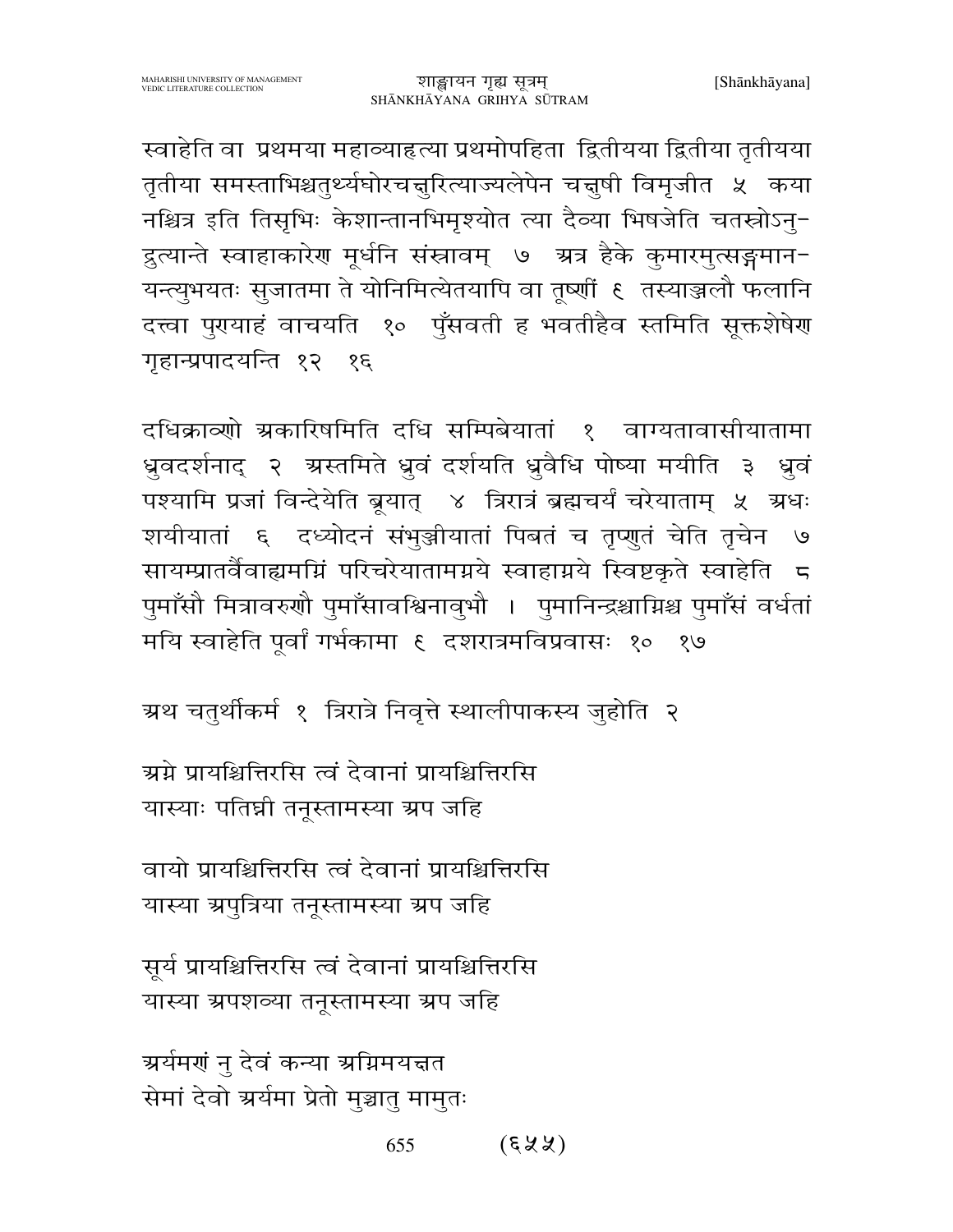$(\xi \hat{\chi} \xi)$ 656

यानि भद्राणि बीजानि पुरुषा जनयन्ति नः तेभिष्ट्वं पुत्रं जनय सुप्रसूर्धेनुका भव १०

प्रजापतिर्व्यदधात्सविता व्यकल्पयत स्त्रीषयमन्यात्स्वादधत्पुमाँसमादधादिह  $\overline{\mathcal{E}}$ 

पुॅसि वै पुरुषे रेतस्तत्स्त्रियामनुषिञ्चतु तथा तदब्रवीद्धाता तत्प्रजापतिरब्रवीत् <del>८</del>

पुमाँसं पुत्रं जनय तं पुमाननु जायताम् तेषां माता भविष्यसि जातानां जनयासि च ७

ग्रा वीरो ग्रत्र जायतां पुत्रस्ते दशमास्यः ६

यथा भूमिरग्निगर्भा यथा द्यौरिन्द्रेण गर्भिणी ।

वायुर्यथा दिशां गर्भ एवं गर्भं दधामि तेऽसाविति वा ५ ग्रा ते योनिं गर्भ एत् पुमान्बाण इवेषुधिम्

ग्रध्याराडामूलं पेषयित्वर्तुवेलायामुदीष्वातः पतिवतीति द्वाभ्यामन्तेस्वाहा− काराभ्यां नस्तो दत्तिगतो निषिञ्चेद् १ गन्धर्वस्य विश्वावसोर्मुखमसीत्युपस्थं प्रजनयिष्यमाणोऽभिमृशेत् २ समाप्ते ग्रर्थे जपेत् ३ प्राणे ते रेतो दधाम्य-सावित्यनुप्रारायाद् ४

```
प्रजापत इति सप्तमी ४ सौविष्टकृत्यष्टमी ५ १८
```

```
वरुणं नु देवं कन्या ग्रग्निमयत्तत
सेमां देवो वरुणः प्रेतो मुञ्चातु मामुतः
```
सेमां देवः पूषा प्रेतो मुञ्चातु मामुतः ३

पृषणं न् देवं कन्या भ्रमिमयत्तत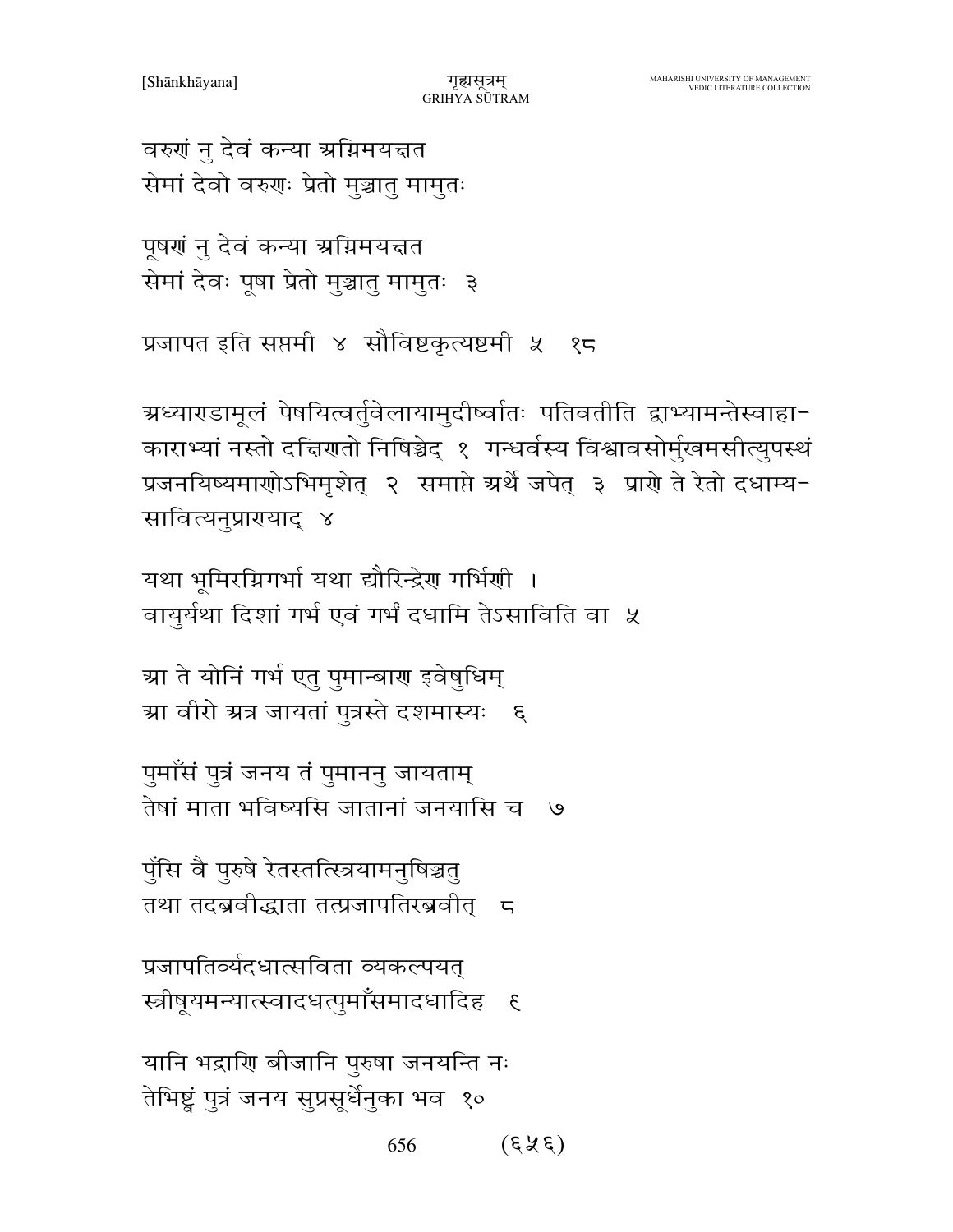ग्रभिक्रन्द वीळयस्व गर्भमा धेहि साधय वृषाणं वृषन्ना धेहि प्रजायै त्वा हवामहे ११

यस्य योनिं पतिरेतो गृभाय पुमान्पुत्रो धीयतां गर्भे ग्रन्तः तं पिपृहि दशमास्योऽन्तरुदरे स जायतां श्रेष्ठचतमः स्वानामिति वा १२ १६

तृतीये मासि पुँसवनं १ पुष्येर श्रवरोन वा २ सोमाँशं पेषयित्वा कुशकराटकं वा न्यग्रोधस्य वा स्कन्धस्यान्त्यां शुङ्गां यूपस्य वाग्निष्ठाम् ३ संस्थिते वा यज्ञे जुह्वः संस्नावम् ४ अग्निना रयिं तन्नस्तुरीपं समिद्धाग्निर्वनवत्पिशङ्गरूप इति चतसृभिरन्तेस्वाहाकाराभिर्नस्तो दच्चिणतो निषिञ्चेत् ५ २०

चतुर्थे मासि गर्भरत्नणं १ ब्रह्मणाग्निः संविदान इति षट् स्थालीपाकस्य हुत्वाचीभ्यां ते नासिकाभ्यामिति प्रत्यृचमाज्यलेपेनाङ्गान्यनुविमृज्य ३ २१

सप्तमे मासि प्रथमगर्भे सीमन्तोन्नयनं १ स्त्रातामहतवाससं पश्चादग्नेरुपवे-श्यान्वारब्धायां महाव्याहृतिभिर्हुत्वा ३ स्थालीपाकं श्रपयित्वा ४ मुद्गौ-दनमित्येके ५ पुंवदुपकरणानि स्युर्नज्ञत्रं च ६

धाता ददातु दाशुषे प्राचीं जीवातुमत्तितिम् वयं देवस्य धीमहि सुमतिं सत्यधर्मणः

धाता प्रजाया उत राय ईशे धातेदं विश्वं भुवनं जजान धाता पुत्रं यजमानाय दाता तस्मा उ हव्यं घृतवजुहोतेति

नेजमेष परापतेति तिस्नः प्रजापत इति षष्ठी ७ त्रिःश्वेतया शलल्या दर्भसूच्या वोदुम्बरशलाटभिः सह मध्यादूर्ध्वं सीमन्तमुन्नयति भूर्भुवः स्वरित्युत्सङ्गे निधाय ६ त्रिवृति प्रतिमुच्य कराठे बधात्ययमूर्जावतो वृत्त ऊर्जीव फलिनी भवेत्यथाह वीणागाथिनो राजानं संगायतेति ११ यो वाप्यन्यो वीरतर इत्युदपात्रेऽन्नतानवनिनीय विष्णुर्योनिं कल्पयतु राकामहमिति इति षळृचेन पाययेद् १३ अथास्या उदरमभिमृशेत् १४ सुपर्णोऽसि गरुत्माॅस्त्रिवृत्ते शिरो

> $(689)$ 657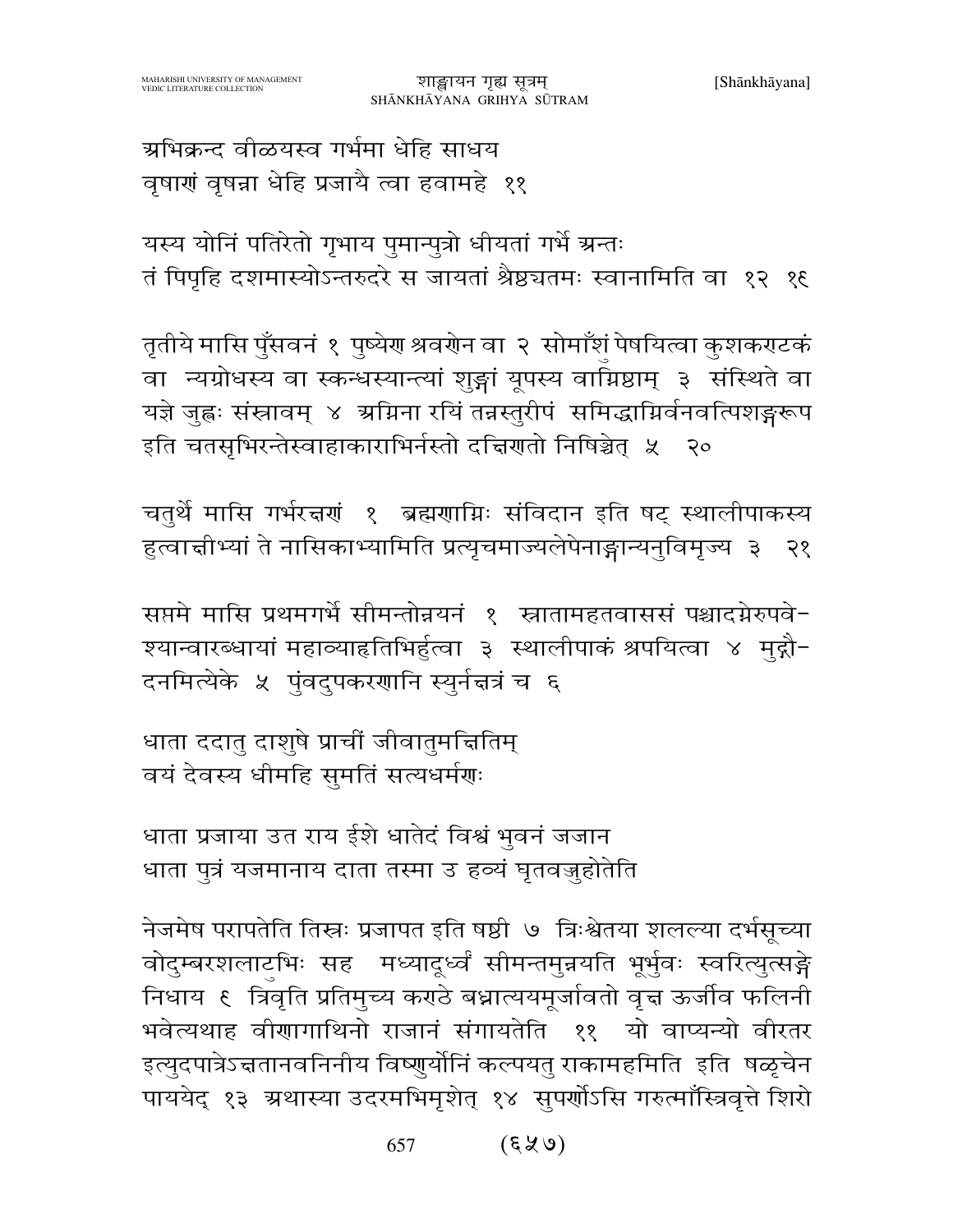गायत्रं चत्तुः छन्दाँस्यङ्गानि यजूँषि नाम साम ते तनूर्मोदमानीं गापयेन् १६ महाहेमवतीं वा १७ ऋषभो दत्तिणा १८ २२

काकातन्या मचकचातन्याः कोशातक्या बृहत्याः कालक्लीतकस्येति मूलानि पेषयित्वोपलेपयेद्देशं यस्मिन्प्रजायेत रत्तसामपहत्यै २३

ग्रथ जातकर्म १ जातं कुमारं त्रिरभ्यवान्यानुप्रारयाद् ऋचा प्राणिहि यजुषा समनिहि साम्नोदनिहीति २ सर्पिर्मधुनी दध्युदके च संनिनीय व्रीहियवौ वा संनिघृष्य त्रिः प्राशयेजातरूपेण ३ प्र ते यच्छामि मधुमन्मखाय वेदं प्रसूतं सवित्रा मघोना । स्रायुष्मान्गुपितो देवताभिः शतं जीव शरदो लोके ग्रस्मिन्नित्यसाविति नामास्य दधाति घोषवदाद्यन्तरन्तस्थं द्व्यज्ञरं चतुरज्ञरं वापि वा षळचरं कृतं कुर्यान्न तद्धितं ४ तदस्य पिता माता च विद्यातां ५ दशम्यां व्यावहारिकं ब्राह्मराजुष्टं ६ गोः कृष्णस्य शुक्लकृष्णानि लोहितानि च रोमाणि मषं कारयित्वैतस्मिन्नेव चतुष्टये संनिनीय चतुः प्राशयेदिति माराडूकेयो भूर्त्राग्वेदं त्वयि दधाम्यसौ स्वाहा भुवो यजुर्वेदं त्वयि दधाम्यसौ स्वाहा स्वः सामवेदं त्वयि दधाम्यसौ स्वाहा भूर्भुवः स्वर्वाकोवाक्यमि-तिहासपुराणमों सर्वान्वेदाँस्त्वयि दधाम्यसौ स्वाहेति वा 5 मेधाजननं दच्चिणे कर्णे वागिति त्रिः ६ वाग्देवी मनसा संविदाना प्राणेन वत्सेन सहेन्द्रप्रोक्ता जुषतां त्वा सौमनसाय देवी मही मन्द्रा वाणी वाणीची सलिला स्वयंभूरिति चानुमन्त्रयेत १० शणसूत्रेण विग्रन्थ्य जातरूपं ११ दत्तिरो पाणावपिनह्योत्थानाद १२ ऊर्ध्वं दशम्या ब्राह्मरोभ्यो दद्याद १३ अमा वा कुर्वीत १४ २४

दशरात्रे चोत्थानं १ मातापितरौ शिरःस्नातावहतवाससौ २ कुमारश्चैतस्मिन्नेव सूतिकाग्नौ स्थालीपाकं श्रपयित्वा ४ जन्मतिथिं हुत्वा त्रीणि च भानि सदैवतानि ५ तन्मध्ये जुहुयाद्यस्मिञ्जातः स्यात् पूर्वं तु दैवतं सर्वत्र ६ ग्रायुष्टे ग्रद्य गीर्भिरयमग्निर्वरेगयः । ग्रायुर्नो देहि जीवसे । ग्रायुर्दा ग्रग्ने हविषा वृधानो घृतप्रतीको घृतयोनिरेधि । घृतं पीत्वा मधु चारु गव्यं पितेव पुत्रमिह रच्चतादिममिति त्वं सोम महे भगमिति दशमी स्थालीपाकस्य ७ नामधेयं प्रकाशं कृत्वा 5 ब्राह्मणान्स्वस्तिवाच्यैवमेव मासिमासि जन्मतिथिं

> (६५८) 658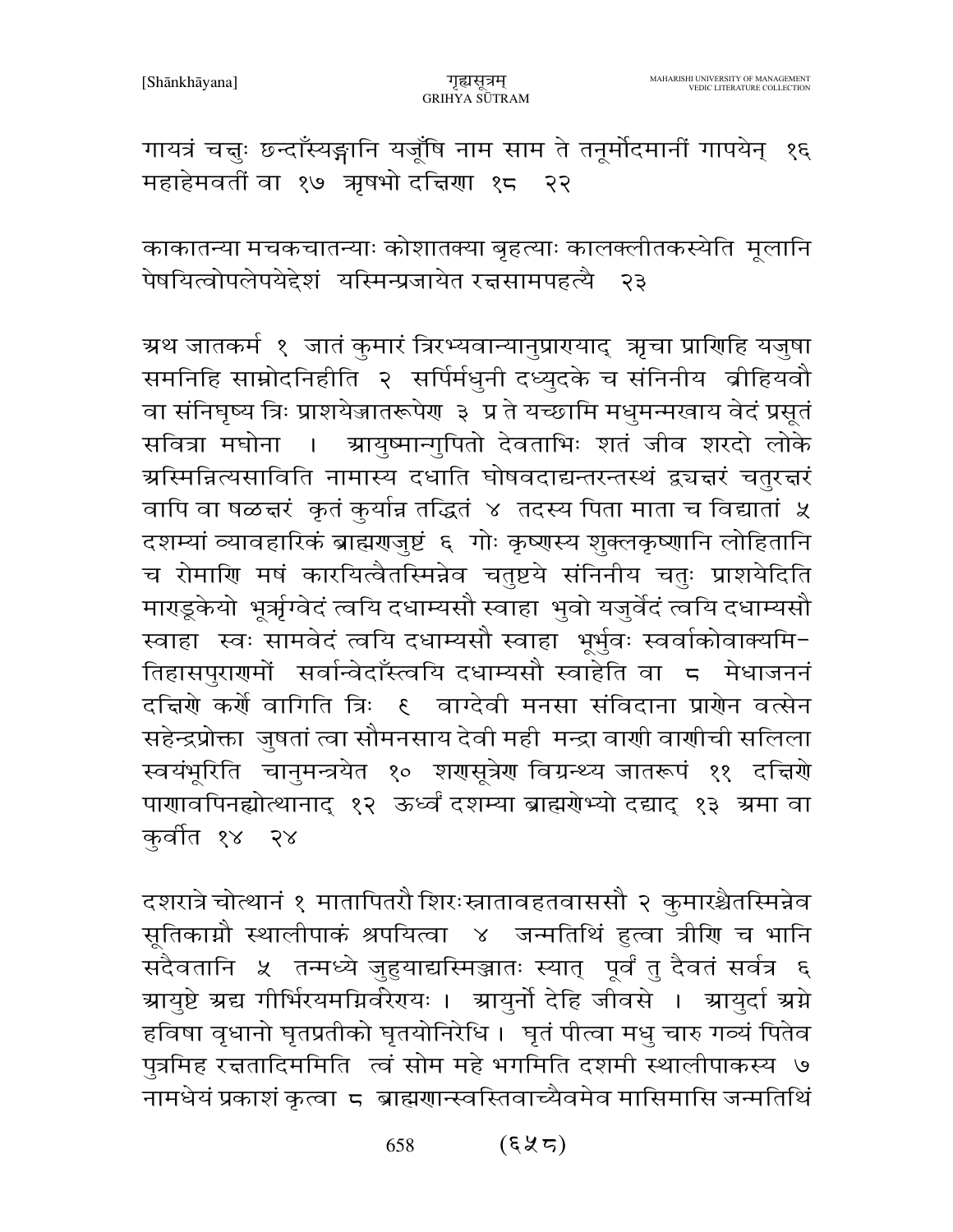हुत्वोर्ध्वं संवत्सराद्ग्रह्येऽग्नौ जुहोति १० २५

ग्र्याये कृतिकाभ्यः १ प्रजापतये रोहिरायै २ सोमाय मृगशिरसे ४ रुद्रायार्द्राभ्योऽदितये पुनर्वसुभ्यां ५ बृहस्पतये पुष्याय ६ सर्पेभ्योऽश्लेषाभ्यः ७ पितृभ्यो मघाभ्यो ८ भगाय फल्गुनीभ्याम् ६ अर्यम्शे फल्गुनीभ्यां १० सवित्रे हस्ताय ११ त्वष्टे चित्रायै १२ वायवे स्वातय १३ इन्द्राग्निभ्यां विशाखाभ्यां १४ मित्रायानुराधाया १५ इन्द्राय ज्येष्ठाय १६ निर्त्राृत्यै मूलायाद्योऽषाढाभ्यो विश्वेभ्यो देवेभ्योऽषाढाभ्यो ब्रह्मग्रेऽभिजिते २० विष्णवे श्रवणाय २१ वसुभ्यो धनिष्ठाभ्यो वरुणाय शतभिषजे २३ ग्रजायैकपदे प्रोष्ठपदाभ्योऽहिर्बुध्न्याय प्रोष्ठपदाभ्यः २५ पूष्णे रेवत्या २६ अश्विभ्याम-श्विनीभ्यां २७ यमाय भरशीभ्यः २८ २६

षष्ठे मास्यन्नप्राशनम् १ स्राजमन्नाद्यकामस् २ तैत्तिरं ब्रह्मवर्चसकामो मात्स्यं जवनकामो घृतौदनं तेजस्कामो दधिमधुघृतमिश्रमन्नं प्राशयेत् ६ अन्नपतेऽन्नस्य नो देह्यनमीवस्य शुष्मिणः । प्र प्रदातारं तारिष ऊर्जं नो धेहि द्विपदे चतुष्पदे । यज्चिद्धि महश्चिदिममग्न स्रायुषे वर्चसे तिग्ममोजो वरुण सोम राजन् । मातेवास्मा ग्रदितिः शर्म यँसद्विश्वे देवा जरदष्टिर्यथासदिति हुत्वाग्न ग्रायूँषीत्यभिमन्त्र्योदगग्रेषु कुशेषु स्योना पृथिवि भवेत्युपवेश्य १ महा-व्याहृतिभिः प्राशनं १० शेषं माता प्राश्नीयात् ११ २७

संवत्सरे चूडाकर्म १ तृतीये वा वर्षे २ पञ्चमे चत्रियस्य ३ सप्तमे वैश्यस्याग्निमुपसमाधाय ५ बीहियवानां तिलमाषाणामिति पात्राणि च पूरयित्वानडहं च गोमयं कुशभित्तं च केशप्रतिग्रहणायादर्शं नवनीतं लोहत्तूरं चोत्तरत उपस्थाप्य ७ संपृच्यध्वमृतावरीरूर्मिणा मधुमत्तमाः । पृञ्चतीर्मधुना पयो मन्द्रा धनस्य सातय इत्युष्णास्वप्सु शीता म्रासिञ्चत्याप उन्दन्तु जीवसे दीर्घायुत्वाय वर्चसे । त्र्यायुषं जमदग्नेः कश्यपस्य त्र्यायुषमगस्त्यस्य त्र्यायुषं । यद्देवानां त्र्यायुषं तत्ते करोमि त्र्यायुषमित्यसाविति शीतोष्णाभिरद्धिर्दचिगं केशपत्तं त्रिरभ्यनक्ति ६ शलल्यैके विजटान्कृत्वा १० नवनीतेनाभ्यज्यौषधे त्रायस्वैनमिति कुशतरुगमन्तर्दधाति ११ केशान्कुशतरुगं चादर्शेन संस्पृश्य १३ तेजोऽसि स्वधितिष्टे पिता मैनं हिँसीरिति लोहत्तूरमादत्ते १४ येनावप-

> $(3 \cancel{8} 3)$ 659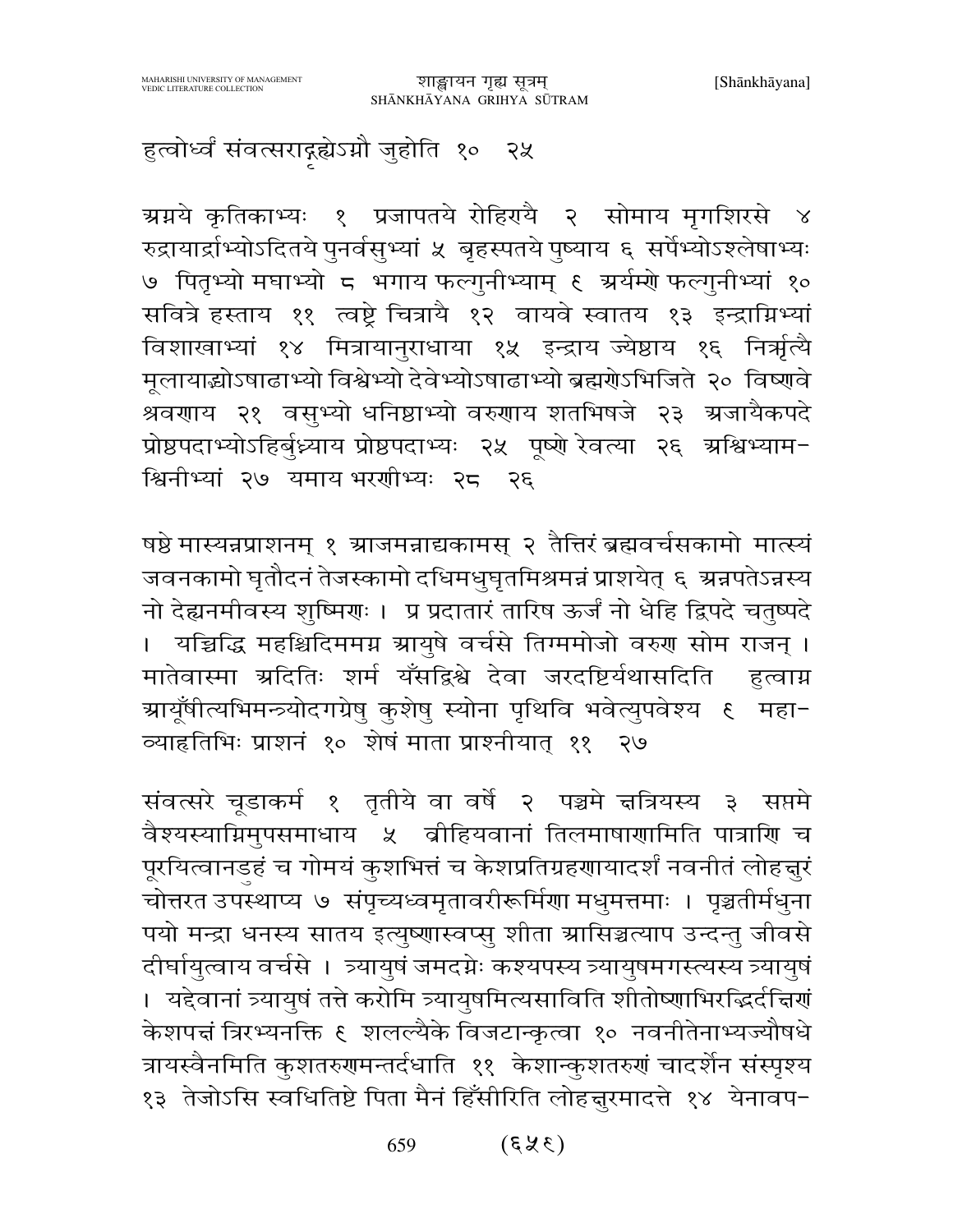$(659)$ 660

त्रिर्मेखलां प्रदत्तिरां त्रिः परिवेष्ट्य १ ग्रन्थिरेकस्त्रयोऽपि वापि वा पञ्च २

इयं दुरुक्तात्परिबाधमाना वर्णं पवित्रं पुनती न स्रागात् प्राणापानाभ्यां बलमाविशन्ती सखा देवी सुभगा मेखलेयमिति

मित्रस्य चतुर्धरुणं बलीयस्तेजो यशस्वि स्थविरं समृद्धम् ग्रनाहनस्यं वसनं चरिष्णु परीदं वाज्यजिनं दधेऽहम् ३० १

ग्रथ द्वितीयोऽध्यायः गर्भाष्टमेषु ब्राह्मरामुपनयेतैरोयेनाजिनेन २ गर्भदशमेषु वा ३ गर्भैकादशेषु चत्रियं रौरवेर ४ गर्भद्रादशेषु वैश्यं गव्येनाषोळशाद्वर्षाद्ब्राह्मरास्यानतीतः काल ६ म्रा द्वाविँशात्त्वत्रियस्याचतुर्विंशाद्वैश्यस्यात ऊर्ध्वं पतितसावित्रीका न्मेखलिनो मौञ्जी मेखला ब्राह्मणस्य १५ धनुज्या त्तत्रियस्योर्णासूत्री वैश्यस्य १७ पालाशो बैल्वो वा दराडो ब्राह्मरास्य १८ नैयग्रोधः त्तत्रियस्यौदुम्बरो वैश्यस्य २० प्राणसंमितो ब्राह्मणस्य २१ ललाटसंमितः चत्रियस्य २२ केशसंमितो वैश्यस्य २३ सर्वे वा सर्वेषां २४ येनाबद्धेनोपनयेताचार्याधीनं तत् २५ परिवाप्योपनेयः स्याद् २६ ग्राप्लुत्यालंकृत्य २७ हुत्वा जघनेनाग्निं तिष्ठतः प्राङ्गख स्राचार्यः प्रत्यङ्गख इतरस् २८ तिष्ठंस्तिष्ठन्तमुपनयेद् २६

### इति प्रथमोऽध्यायः

त्सविता श्मश्वग्रे ज़ुरेण राज्ञो वरुणस्य विद्वान् । येन धाता बृहस्पतिरिन्द्रस्य चावपच्छिरः । तेन ब्रह्माणो वपतेदमद्यायुष्मान्दीर्घायुरयमस्तु वीरोऽसाविति केशाग्राणि छिनत्ति कुशतरुणं चैवं द्वितीयमेवं तृतीयम् १६ एवं द्विरुत्तरतो निकत्तयोः षष्ठसप्तमे गोदानकर्मरायेतदेव गोदानकर्म यच्चडाकर्म १९ षोळशे वर्षेऽष्टादशे वा २० तृतीये तु प्रवपने गां ददात्यहतं च वासस् २१ तृष्णी-मावृतः कन्यानां २२ प्रागुदीच्यां दिशि बह्वौषधिके देशेऽपां वा समीपे केशान्निखनन्ति २३ नापिताय धान्यपात्राणि नापिताय धान्यपात्राणि २४ २८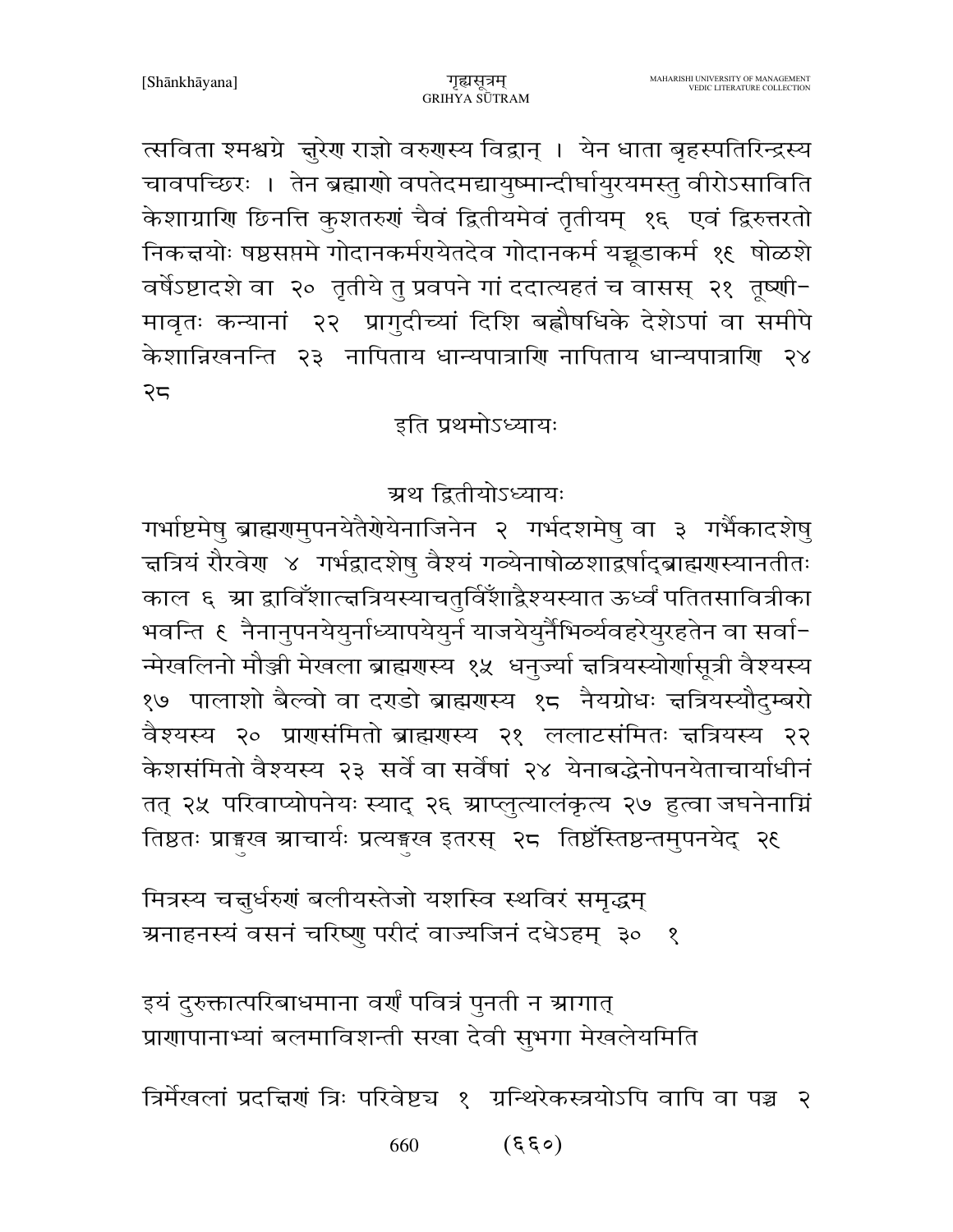यज्ञोपवीतं कृत्वा यज्ञोपवीतमसि यज्ञस्य त्वोपवीतेनोपनह्यामीति  $\overline{\mathbf{3}}$ ग्रञ्जली पूरयित्वाथैनमाह को नामासीत्यसावहं भो३ इतीतरः ५ समानार्षेय इत्याचार्यः ६ समानार्षेयोऽहं भो३ इतीतरो ७ ब्रह्मचारी भवान्ब्रूहीति ८ ब्रह्मचार्यहं भो३ इतीतरो भूर्भुवः स्वरित्यस्याञ्जलावञ्जलीँस्त्रीनासिच्य १० दचिणोत्तराभ्यां पाणिभ्यां पाणी संगृह्य जपति ११ देवस्य त्वा सवितुः प्रसवेऽश्विनोर्बाहुभ्यां पूष्णो हस्ताभ्याम् उपनयाम्यसाविति १२ गणानां त्वेति गराकामान् १३ स्रागन्ता मा रिषरपयतेति योधान् १४ महाव्याहृतिभि-र्व्याधितान १५  $\mathcal{S}$ 

भगस्ते हस्तमग्रभीत्सविता हस्तमग्रभीत् पूषा ते हस्तमग्रभीदर्यमा हस्तमग्रभीत् मित्रस्त्वमसि धर्मगाग्निराचार्यस्तव

ग्रसावहं चोभावग्न एतं ते ब्रह्मचारिणं परिददामीन्द्रैतं ते ब्रह्मचारिणं परिद-दाम्यादित्यैतं ते ब्रह्मचारिणं परिददामि विश्वे देवा एतं वो ब्रह्मचारिणं परिददामि दीर्घायुत्वाय सुप्रजास्त्वाय सुवीर्याय रायस्पोषाय सर्वेषां वेदा-नामाधिपत्याय सुश्लोक्याय स्वस्तये १ ऐन्द्रीमावृतमावर्त ग्रादित्यस्या-वृतमन्वावर्त इति दच्चिणं बाहुमन्वावृत्य २ दच्चिणेन प्रादेशेन दच्चिण-मँसमन्ववहृत्यारिष्यतस्ते हृदयस्य प्रियो भूयासमिति हृदयदेशमभिमृशति ३ तूर्ष्णीं प्रसव्यं पर्यावृत्याथास्योध्वांङ्गलिं पार्णि हृदये निधाय जपति ४ ३

मम ब्रते हृदयं ते दधामि मम चित्तमन् चित्तं ते ग्रस्तु मम वाचमेकमना जुषस्व बृहस्पतिष्ट्रा नियुनक्त मह्यमिति १

कामस्य ब्रह्मचर्यस्यासाविति २ तेनैव मन्त्रेण तथैव पर्यावृत्य ३ दत्तिरोन प्रादेशेन दत्तिरामँसमन्वारभ्य जपति ४ ब्रह्मचार्यास समिधमाधेह्यपोऽशान कर्म कुरु मा दिवा सुषुप्था वाचं यच्छा समिदाधानात् ५ एषा ते ग्रग्ने समिदित्यभ्यादधाति समिधं तूष्णीं वा ६ ४

संवत्सरे सावित्रीमन्वाह १ त्रिरात्रे २ ग्रन्वत्तं वा ३ गायत्रीं ब्राह्मणा-

 $(\xi \xi \zeta)$ 661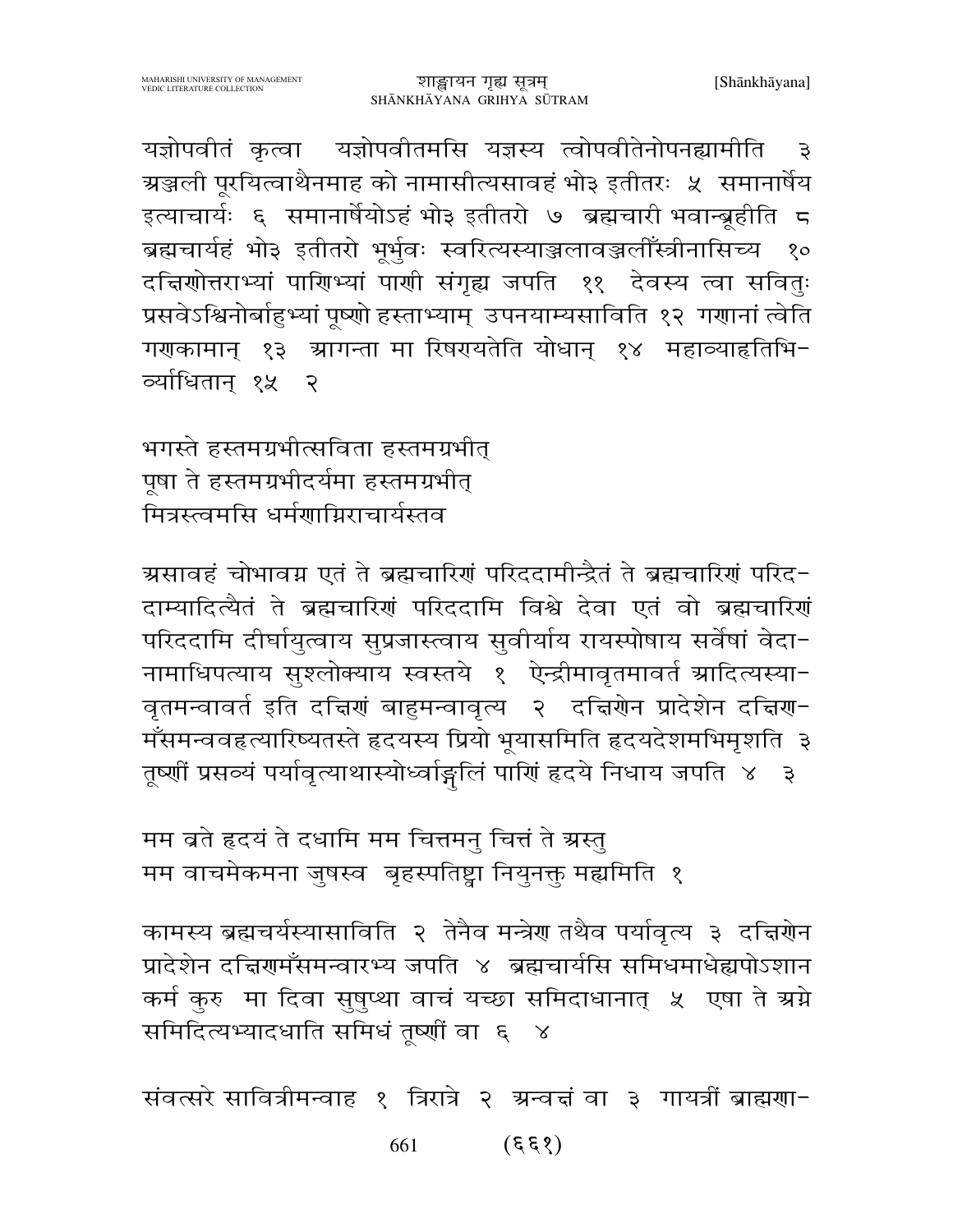यानुब्रूयात् ४ त्रिष्टभं चत्रियाय ५ जगतीं वैश्याय ६ सावित्रीं त्वेवोत्त-रेणाग्निमुपविशतः ७ प्राङ्गस्व स्राचार्यः प्रत्यङ्ख इतरोऽधीहि भो ३ इत्युक्त्वा-चार्य ग्रोंकारं प्रयुज्याथेतरं वाचयति सावित्रीं भो३ ग्रनुब्रूहीत्यथास्मै सावित्रीमन्वाह तत्सवितुर्वरेरायमित्येतां पच्छोऽर्धर्चशोऽनवानम् १२ ५

ग्र्यापो नाम स्थ शिवा नाम स्थोर्जा नाम स्थाजरा नाम स्थाभया नाम स्थामृता नाम स्थ तासां वोऽशीय सुमतौ मा धत्तेत्येवं त्रिरप ग्राचमय्य १ स्वस्ति नो मिमीतामिति पञ्चर्चेन दराडं प्रयच्छति २ वरो दचिया ३ प्रदचियामग्नि पर्याणीय भिन्नते ग्रामं ४ मातरं त्वेव प्रथमां ५ या वैनं न प्रत्याचन्नीताचार्याय भैद्मं निवेदयित्वानुज्ञातो गुरुणा भुञ्जीताहरहः समिदाधानं भिद्माचरणमधः-शय्या गुरुशुश्रूषेति ब्रह्मचारिणो नित्यानि ८ ६

ग्रथानुवाचनस्य १ ग्रग्नेरुत्तरत उपविशतः २ प्राइख ग्राचार्यः प्रत्यइख इतरोऽभिवाद्य पादावाचार्यस्य पार्णा प्रज्ञाल्य ४ दच्चिंगेन जानुनाक्रम्य मूले कुशतरुणान् ५ दत्तिणोत्तराभ्यां पाणिभ्यां मध्ये परिगृह्य ६ तान्त्सव्येना-चार्योऽग्रे संगृह्य दच्चिणेनाद्धिः परिषिञ्चन्नथेतरं वाचयति ७ सावित्रीं भो३ ग्रनु−ब्रूहीतीतरः ८ सावित्रीं तेऽनुब्रवीमीत्याचार्यो गायत्रीं भो३ ग्रनुब्रूहीतीतरो गायत्रीं तेऽनुब्रवीमीत्याचार्यो वैश्वामित्रीं भो३ ग्रनुब्रूहीतीतरो वैश्वानरीं तेऽनुब्रवीमीत्याचार्य ११ ऋषीन्भो३ स्रनुब्रूहीतीतर ऋषीँस्तेऽनुब्रवीमीत्याचार्यो देवता भो३ ग्रनुब्रूहीतीतरो देवतास्तेऽनुब्रवीमीत्याचार्यश्छन्दाँसि भो३ ग्रनु-ब्रहीतीतरश्छन्दाँसि तेऽनुब्रवीमीत्याचार्यः १४ श्रुतिं भो३ ग्रनुब्रहीतीतरः श्रुतिं तेऽनुब्रवीमीत्याचार्यः १५ स्मृतिं भो३ ग्रनुब्रूहीतीतरः स्मृतिं तेऽनुब्रवी-मीत्याचार्यः १६ श्रद्धामेधे भो३ ग्रनुब्रूहीतीतरः श्रद्धामेधे तेऽनुब्रवीमीत्याचार्य १७ एवमेवमृषेर्यस्ययस्य योयो मन्त्रो यद्देवत्यो यच्छन्दाश्च तथातथा तंतं मन्त्रमनुब्रूयाद् १८ अपि वाविदन्नृषिदैवतच्छन्दाँसि तत्सवितुर्वरेरायमित्येतां पच्छोऽर्धर्चशोऽनवानमित्येषेति समाप्त स्राहाचार्य १९ एवमेकैकमृषिमनुवाकं वानुब्रूयात् २० चुद्रसूक्तेष्वनुवाकं २१ यावद्वा गुरुर्मन्येताद्योत्तमे कामं सूक्ते वानुब्रूयादृषेरनुवाकस्य वैकैकं सूक्तादावित्येषा प्रभृतिरिति कामं सूक्तादावाचार्य इत्येतदृषिस्वाध्याये व्याख्यातं २७ समाप्ते कुशतरुणाना-दायानडहेन मूले कुराडं कृत्वा यथासूक्तं कुशेष्वपो निषिञ्चत्यहःशेषं स्थान-

> $(\xi \xi \zeta)$ 662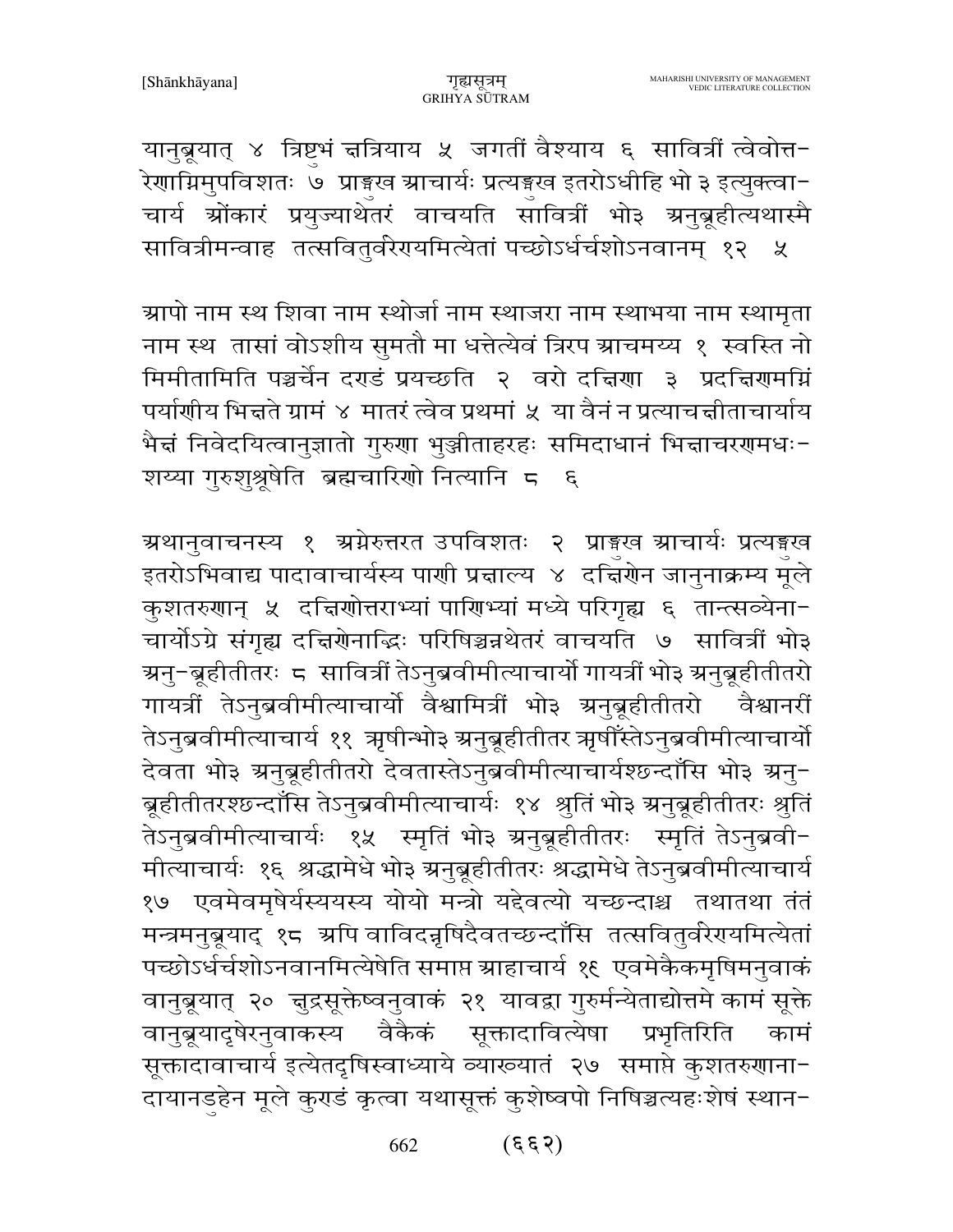#### मुपवासश्च २६ ७

ग्र्यराह्णेऽचतधाना भिचित्वाज्याहुतिधर्मेणाग्नौ पाणिना जुहुयात् सदसस्पति− मद्धतमिति प्रत्यृचं सूक्तशेषेण १ भद्मैराचार्यं स्वस्तिवाच्य २ 5

ग्ररग्ये समित्पाणिः संध्यामास्ते नित्यं वाग्यत उत्तरापराभिमुखोऽन्वष्टमदेश-मा नच्चत्राणां दर्शनाद् १ अतिक्रान्तायां महाव्याहतीः सावित्रीं स्वस्त्ययनानि च जपित्वैवं प्रातः प्राङ्गस्वस्तिष्ठन्ना मराडलदर्शनात् ३ ६

उदिते प्राध्ययनम् १ अहरहः सायंप्रातरग्निमुपसमाधाय परिसमुह्य पर्युन्त्य दचिर्ण जान्वाच्याग्नये समिधमहार्षं बृहते जातवेदसे । स मे श्रद्धां च मेधां च जातवेदाः प्रयच्छतु स्वाहा । एधोऽस्येधिषीमहि समिदसि तेजोऽसि तेजो मयि धेहि स्वाहा । समिद्धो मां समर्धय प्रजया च धनेन च स्वाहा । एषा ते ग्रग्ने समित्तया वर्धस्व चा च प्यायस्व । वर्धिषीमहि च वयमा च प्यासिषीमहि स्वाहेत्यथ पर्युन्त्याग्निः श्रद्धां च मेधां चाविनिपातं स्मृतिं च मे । ईळितो जातवेदा ग्रयं शूनं नः संप्रयच्छत्वित्यग्निमुपतिष्ठते ६ सौ-पर्णवतभाषितं दृष्टं वृद्धसंप्रदायानुष्ठितं त्र्यायुषं पञ्चभिर्मन्त्रैः प्रतिमन्त्रं ललाटे हृदये दत्तिगस्कन्धे वामे च ततः पृष्ठे च पञ्चसु भस्मना त्रिपुराडुं करोति ७ स एतेषां वेदानामेकं द्वौ त्रीन्सर्वान्वाधीते य एवं हुत्वाग्निमुपतिष्ठते ८ १०

ग्रथ ब्रतादेशनं १ तस्योपनयनेन कल्पो व्याख्यातो न सावित्रीमन्वाह ३ दराडप्रदानान्तमित्येक ४ उदगयने शुक्लपद्मे ५ ग्रहोरात्रं ब्रह्मचर्यमुपेत्या-चार्योऽमाँसाशी ब्रह्मचारी ६ चतुर्दशीं परिहाप्याष्टमीं चाद्योत्तमे चैके ७ यां वान्यां भप्रशस्तां मन्येत तस्यां शुक्रिये ब्रह्मचर्यमादिशेत् १ त्रिरात्रं ब्रह्मचर्यं चरेद्द्वादशरात्रं संवत्सरं वा यावद्वा गुरुर्मन्येत १० शाक्वरं तु संवत्सरं ११ बातिकमौपनिषदं च १२ पूर्णे काले चरिते ब्रह्मचर्ये शंयोर्बार्हस्पत्यान्ते वेदे-ऽनूक्ते रहस्यं श्रावयिष्यन्कालनियमं चादेशेन प्रतीयेत १३ ११

कृतप्रातराशस्यापराह्लेऽपराजितायां दिशि १ हुत्वाचार्योऽथैनं यास्वेव देव-तासु परीत्तो भवति तास्वेवैनं पृच्छत्यग्नाविन्द्र स्रादित्ये विश्वेषु च देवेषु चरितं

> $(\xi \xi)$ 663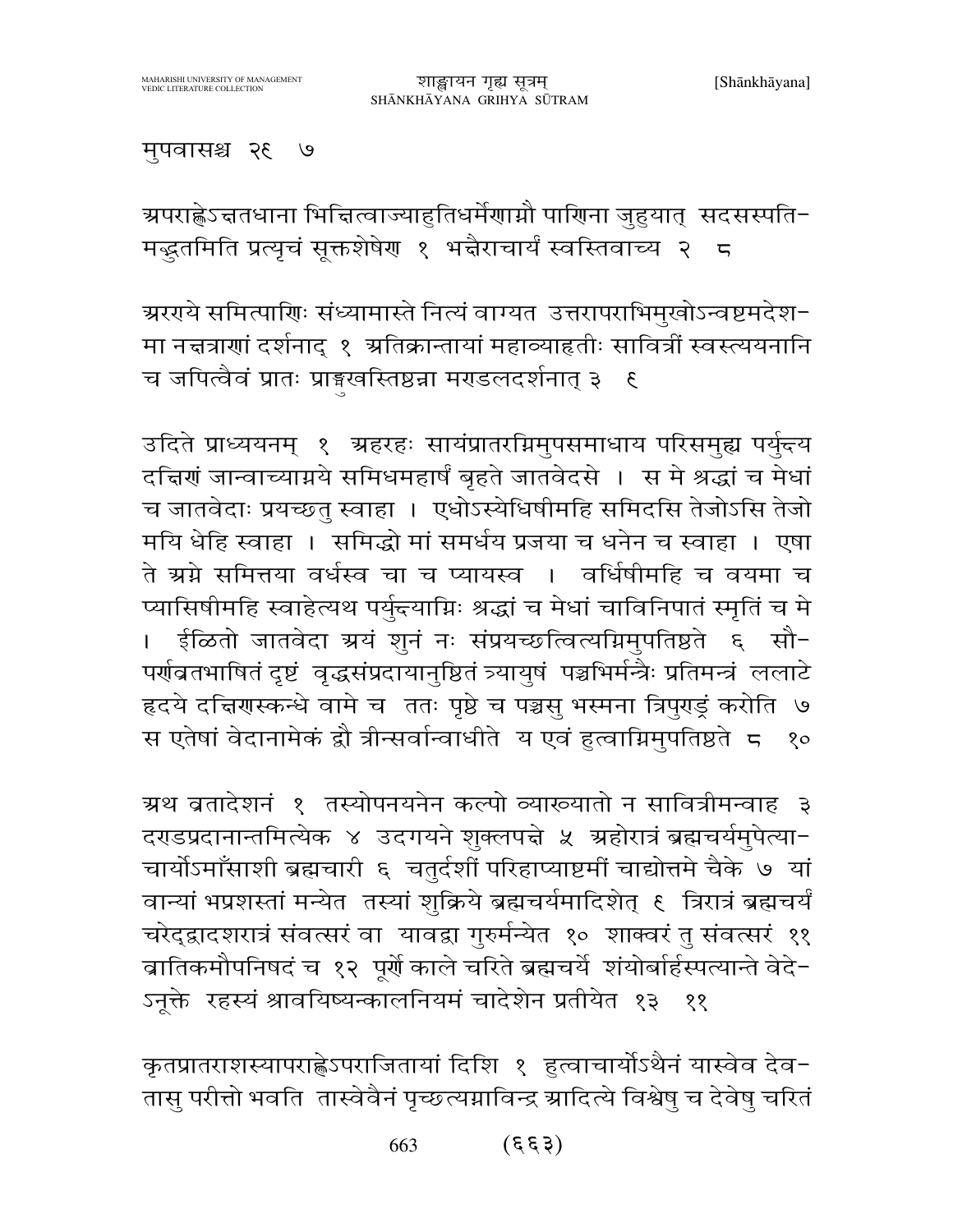ते ब्रह्मचर्यं २ चरितं भो३ इति प्रत्युक्ते ३ पश्चादग्नेः पुरस्तादाचार्यस्य प्राइखे स्थितेऽहतेन वाससाचार्यः प्रदच्चिणं मुखं त्रिः परिवेष्टचोपरिष्टादृशाः कृत्वा यथा न संभ्रश्येत ५ त्रिरात्रं समिदाधानं भिज्ञाचरणमधःशय्यां गुरुशुश्रूषां चाकुर्वन्वाग्यतोऽप्रमत्तोऽररये देवकुलेऽग्निहोत्रे वोपवसस्वेत्यत्र हैके तानेव नियमॉस्तिष्ठतो रात्र्यामेवोपदिशन्त्याचार्योऽमाँसाशी ब्रह्मचारी द त्रिरात्रे निर्वृत्ते रात्र्यां वा ग्रामान्निष्क्रामन्नैतानीत्तेतानध्यायान् ६ पिशितामं चराडालं सूतिकां रजस्वलां तेदनीमपहस्तकान् श्मशानं सर्वाणि च शवरूपाणि यान्यास्ये न प्रविशेयुः स्वस्य वासान्निरसन् १० प्रागुदीचीं दिशमुपनिष्क्रम्य शुचौ देशे प्राङ्गस स्राचार्य उपविशत्युदित स्रादित्येऽनुवाचनधर्मेण वाग्य-तायोष्णीषिर्गेऽन्वाह १२ महानाम्नीष्वेवैष नियमोऽथोत्तरेषु प्रकरर्गेषु स्वाध्या-यमेव कुर्वत स्राचार्यस्येतरः शृणोत्युष्णीषं भाजनं दचिणां गां ददाति १५ त्वं तमित्युच्चा दिवीति च प्रणवेन वा सर्वम् १६ अत्र हैके वैश्वदेवं चरुं कुर्वते सर्वेष् प्रकररोषु १७ यथापरीत्तमिति माराडूकेयः १८ १२

ग्रथातो दराडनियमा १ नान्तरा गमनं कुर्यादात्मनो दराडस्याथ चेद्दराडमेख-लोपवीतानामन्यतमद्विशीर्येत छिद्येत वा तस्य तत्प्रायश्चित्तं यदुद्वाहे रथस्य ३ मेखला चेदसंधेया भवत्यन्यां कृत्वानुमन्त्रयते ४

मेध्यामेध्यविभागजे देवि गोप्त्रि सरस्वति मेखलेऽस्कन्नमच्छिन्नं संतनुष्व ब्रतं मम

त्वमग्ने ब्रतभृच्छुचिरग्ने देवानिहावह उप यज्ञं हविश्च नः

ब्रतानि बिभ्रद्ब्रतपा ग्रदाभ्यो भवा नो दूतो ग्रजरः सुवीरः

दधद्रतानि सुमृळीको स्रग्ने गोपाय नो जीवसे जातवेद इत्युपवीतं च दरहे बध्नाति ६ तदप्येतत् ७

यज्ञोपवीतं दराडं च मेखलामजिनं तथा

 $(\xi \xi \lambda)$ 664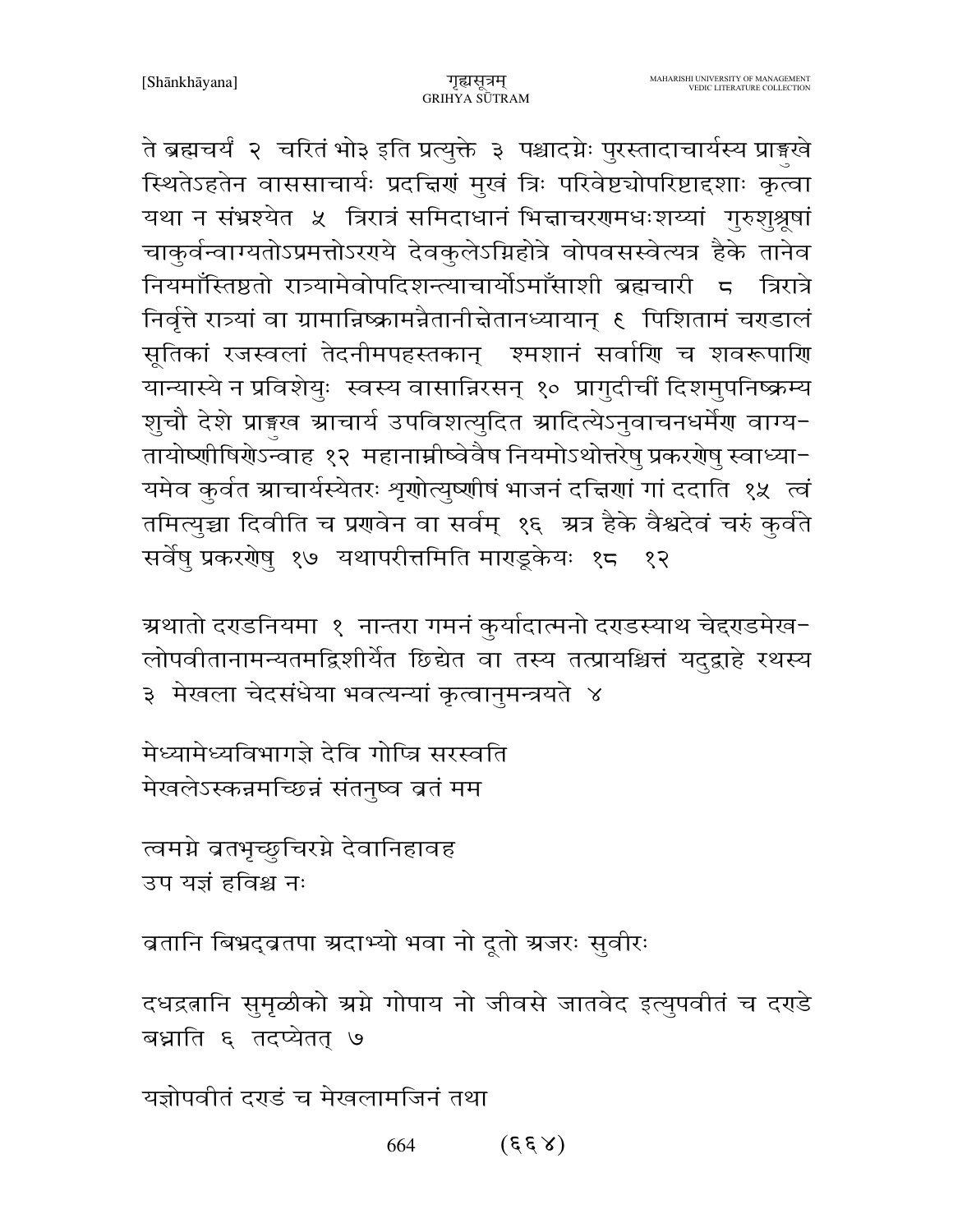## जुहुयादप्सु ब्रते पूर्णे वारुगयर्चा रसेन वाज्ञ १३

ग्रथ वैश्वदेवो व्याख्यातो होमकल्पो वैश्वदेवस्य सिद्धस्य सायंप्रातर्गृह्येऽग्नौ जुहुयाद ३ ग्रग्नये स्वाहा सोमाय स्वाहेन्द्राग्निभ्यां स्वाहा विष्णुवे स्वाहा भरद्वाजधन्वन्तरये स्वाहा विश्वेभ्यो देवेभ्यः स्वाहा प्रजापतये स्वाहादितये स्वाहानुमतये स्वाहाग्नये स्विष्टकृते स्वाहेति हुत्वैतासां देवतानाम् ४ ग्रथ वास्तुमध्ये बलिं हरेदेताभ्यश्चैव देवताभ्यो नमो ब्रह्मणे ब्राह्मणेभ्यश्च वास्तोष्पते प्रतिजानीह्यस्मानिति वास्तुमध्ये वास्तोष्पतये चाथ दिशां प्रदत्तिणं यथारूपं बलिं हरति ६ नम इन्द्रायैन्द्रेभ्यश्च नमो यमाय याम्येभ्यश्च नमो वरुणाय वारुगेभ्यश्च नमः सोमाय सौम्येभ्यश्च नमो बृहस्पतये बार्हस्पत्येभ्यश्चाथादि-त्यमराडले नमोऽदितय स्रादित्येभ्यश्च नमो नच्चत्रेभ्य ऋतुभ्यो मासेभ्योऽर्धमा-सेभ्योऽहोरात्रेभ्यः संवत्सरेभ्यः ८ पूष्णे पथिकृते धात्रे विधात्रे मरुद्धश्चेति देहलीषु ६ विष्णवे दृषदि १० वनस्पतय इत्युलूखल ११ स्रोषधीभ्य इत्योषधीनां स्थाने १२ पर्जन्यायाद्य इति मणिके १३ नमः श्रियै शय्यायां शिरसि पादतो भद्रकाल्या १४ अनुगुप्ते देशे नमः सर्वानुभूतये १५ अथान्तरित्ते नक्तंचरेभ्य इति सायमहश्चरेभ्य इति प्रातर्ये देवास इति चाविज्ञाताभ्यो देवताभ्य उत्तरतो धनपतये च १७ प्राचीनावीती दद्मिणतः शेषं निनयति ये ग्रग्निदग्धा इति १८ देवपितृनरेभ्यो दत्त्वा श्रोत्रियं भोजयेद् १९ ब्रह्मचारिणे वा भिन्नां दद्याद् २० अनन्तरं सौवासिनीं गर्भिर्णी कुमारान्स्थविराँश्च भोजये− च्छ्वभ्यः श्वपचेभ्यश्च वयोभ्यश्चावपेद्धमाविति नानवत्तमश्नीयान्नैको न पूर्वं २५ तदप्येतदुचोक्तं मोघमन्नं विन्दते स्रप्रचेता इति २६ १४

षरणां चेदर्घ्याणामन्यतम ग्रागच्छेद्गोपशुमजमन्नं वा यत्सामान्यतमं मन्येत तत्कुर्यान् १ नामाँसोऽर्घः स्याद् २ ग्रधियज्ञमधिविवाहं कुरुतेत्येव ब्रूयाद् ३ आचार्यायाग्नेय ४ अृत्विजे बार्हस्पत्यो वैवाह्याय प्राजापत्यो राज्ञ ऐन्द्रः ७ प्रियाय मैत्रः ८ स्नातकायैन्द्राम्रो यद्यप्यसकृत्संवत्सरस्य सोमेन यजेत कृतार्घ्या एवैनं याजयेयुर्नाकृतार्घ्यास् १० तदपि भवति १२ १५

मधुपर्के च सोमे च पितृदैवतकर्माण ग्रत्रैव पशवो हिँस्या नान्यत्रेत्यब्रवीन्मनुः १

> $(\xi \xi \chi)$ 665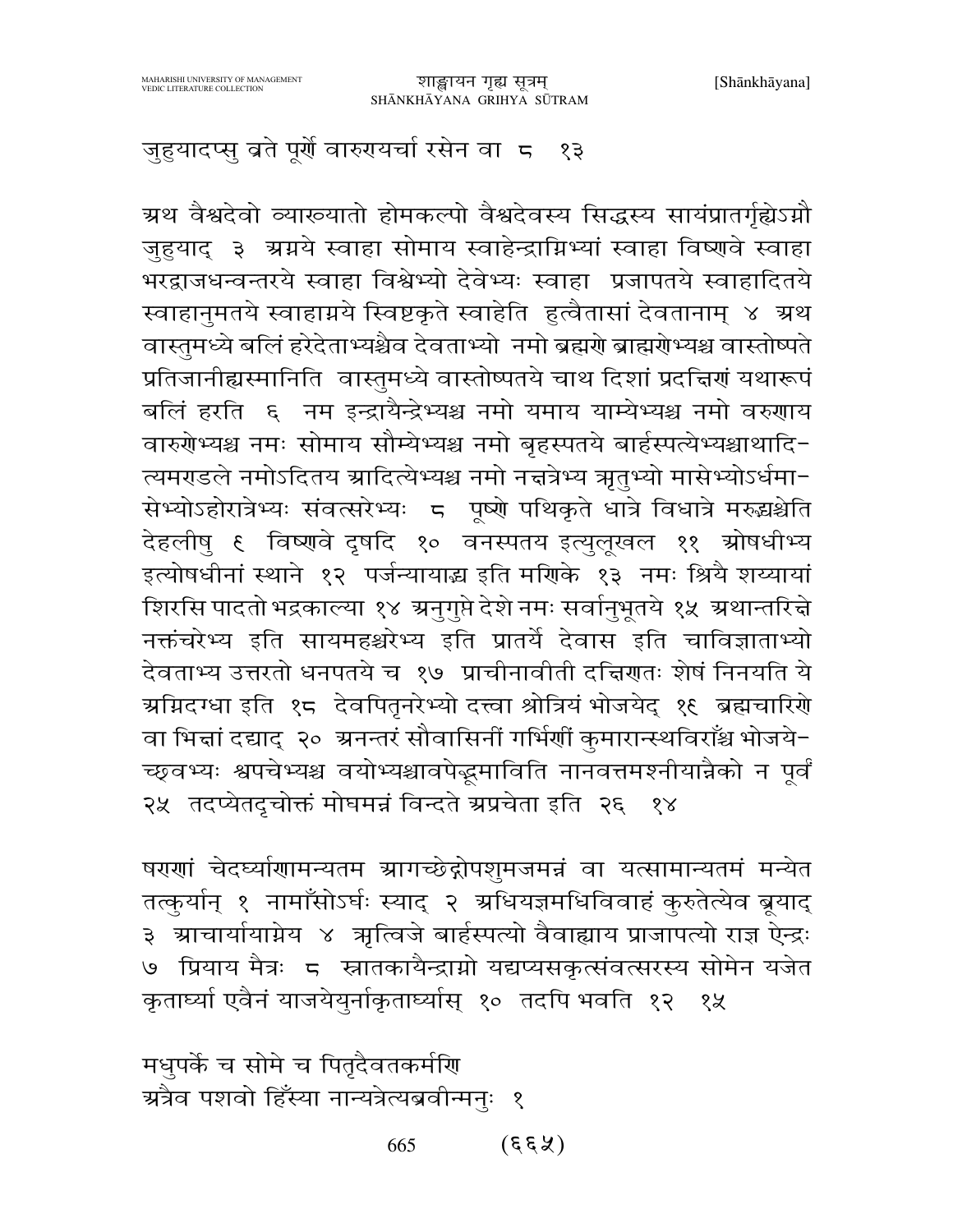ग्राचार्यश्च पिता चोभौ सखा चानतिथिर्गृहे ते यद्विदध्युस्तत्कुर्यादिति धर्मो विधीयते २

नैकग्रामीरामतिथिं विप्रोष्यागतमेव च उपस्थितं गृहे विद्याद्धार्या यत्राग्नयोऽपि वा ३

ग्रग्निहोत्रं बलिवर्दाः काले चातिथिरागतः बालाश्च कुलवृद्धाश्च निर्दहन्त्यपमानिताः ४

ग्रनड्वानग्निहोत्रं च ब्रह्मचारी च ते त्रयः ग्रश्नन्त एव सिध्यन्ति नैषां सिद्धिरनश्नताम्) ५

देवताः पुरुषं गृह्या ग्रहरहर्गृहमेधिनम् भागार्थमुपसर्पन्ति ताभ्यो निर्वप्तुमर्हति ६ १६

तृणान्यप्युञ्छतो नित्यमग्निहोत्रं च जुह्वतः सर्वं सुकृतमादत्ते ब्राह्मणोऽनर्चितो वसन् १

स्रोदपात्रात्तु दातव्यमा काष्ठाजुहुयादपि ग्रा सूक्तादानुवाकाद्रा ब्रह्मयज्ञो विधीयते २

नोपवासः प्रवासे स्यात्पत्नी धारयते व्रतम् पुत्रो भ्राताथवा पत्नी शिष्यो वास्य बलिं हरेत् ३

वैश्वदेवमिमं ये तु सायंप्रातः प्रकुर्वते ते ग्रर्थैरायुषा कीर्त्या प्रजाभिश्च समृध्नुयुरिति ४ १७

ब्रह्मचारी प्रवत्स्यन्नाचार्यमामन्त्रयते १ प्राणापानयोरित्युपाँश्वोमहं वत्स्यामि भो३ इत्युच्चैः २ प्राणापाना उरुव्यचास्त्वया प्रपद्ये देवाय त्वा गोप्त्रे परिददामि देव सवितरेष ते ब्रह्मचारी तं ते परिददामि तं गोपायस्व तं मा मृध इत्युपाँश्वों स्वस्तीत्युच्चैराचार्यः स्वस्तीत्युच्चैराचार्यः ४ १८ इति द्वितीयोऽध्यायः

> $(\xi \xi \xi)$ 666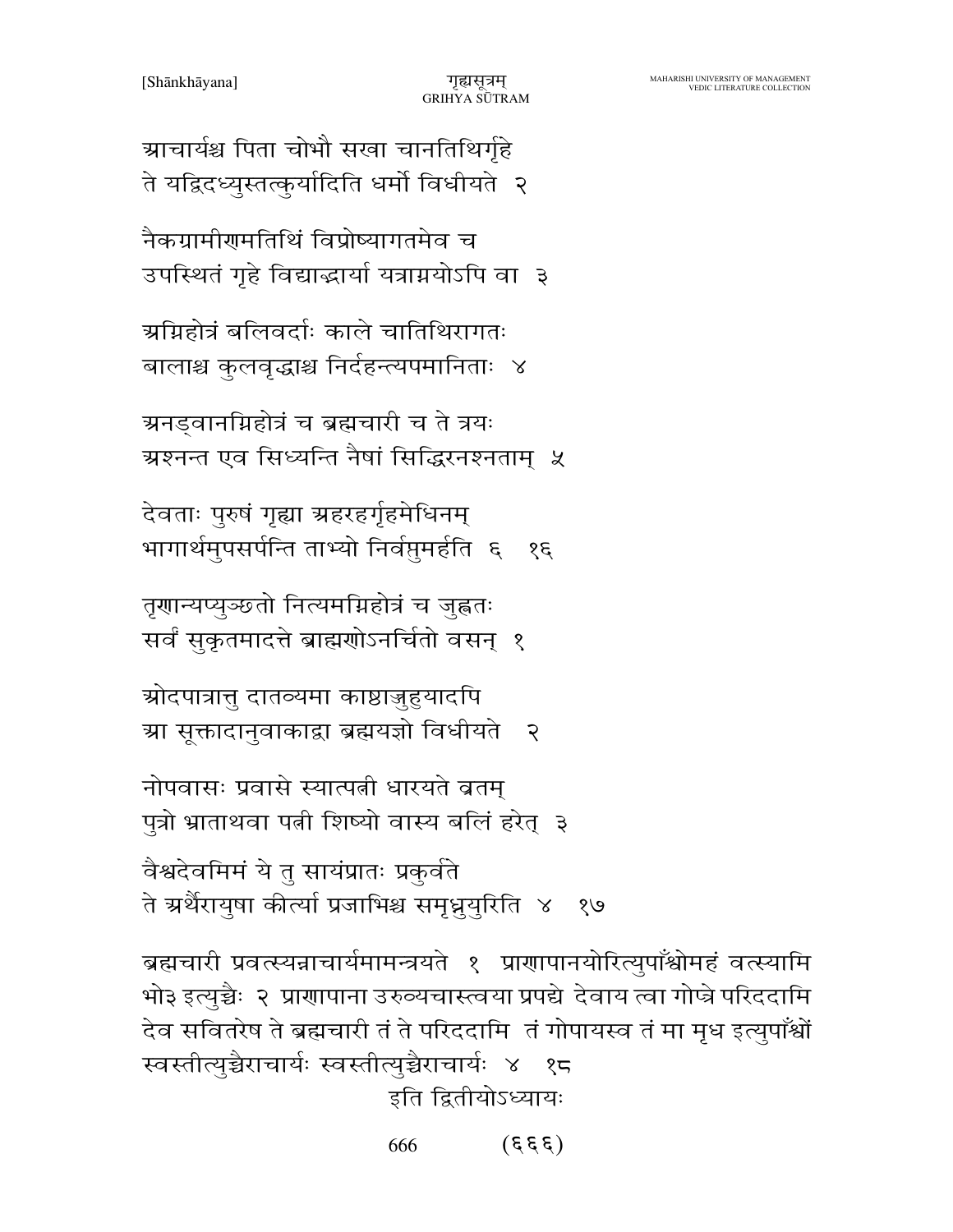#### ग्रथ तृतीयोऽध्यायः

स्नानं समावर्त्स्यमानस्यानडहमित्युक्तं तस्मिन्नुपवेश्य केशश्मश्रूणि वापयति लोमनखानि च २ बीहियवैस्तिलसर्षपैरपामार्गैः सदापुष्पीभिरित्युद्वाप्या-पोहिष्ठीयेनाभिषिच्यालंकृत्य ५ युवं वस्त्राणीति वाससी परिधायाथास्मै निष्कं बधात्यायुष्यं वर्चस्यं ७ ममाग्ने वर्च इति वेष्टनं ८ गृहंगृहमहनेति छत्त्रम् ६ ग्रारोहतेत्युपानहौ १० दीर्घस्ते ग्रस्त्वङ्कश इति वैरावं दराडमादत्ते ११ प्रतिलीनस्तदहरासीत १२ वनस्पते वीड्वङ्गः शास इत्थेति रथमारोहेद् १३ यत्रैनं गवा वा पशुना वा स्रर्हयेयुस्तत्पूर्वमुपतिष्ठेत १४ गोभ्यो वा समावर्तेत फलवतो वा वृत्ताद् १५ इन्द्र श्रेष्ठानि द्रविणानि धेहि स्योना पृथिवि भवेत्यवरोहतीप्सितमन्नं तदहर्भुञ्जीताचार्याय वस्त्रयुगं दद्यादुष्णीषं मणिकुराडलं दराडोपानहं छत्त्रं च १८ १

ग्रगारं कारयिष्यन्निहान्नाद्याय विशः परिगृह्णामीत्युदुम्बरशाखया त्रिः परिलिख्य मध्ये स्थरिडले जुहोति १ कोऽसि कस्यासि काय ते ग्रामकामो जुहोमि स्वाहा अस्यां देवानामसि भागधेयमितः प्रजाताः पितरः परेताः विराळजुह्वद्ग्रामकामो न देवानां किंचनान्तरेण स्वाहेति  $\mathcal{R}$ र्स्थूगा-गर्तान्खानयित्वोदमन्थानासिच्य ४ इमां विमिन्वे ग्रमृतस्य शाखां मधोर्धारां प्रतरर्णी वसूनाम् । एनां शिशः क्रन्दत्या कुमार एनां धेनुः क्रन्दतु नित्यव-त्सेत्युदुम्बरशाखां घृतेनाक्तां दच्चिणे द्वार्ये गर्ते निदधाति ५ इमामुच्छूयामि भुवनस्य शाखां मधोर्धारां प्रतरशीं वसूनाम् । एनां शिशुः क्रन्दत्या कुमार एनां धेनुः क्रन्दतु पाकवत्सेत्युत्तरत ६ एवं द्वयोर्द्वयोर्दचिणतः पश्चादुत्तरतश्च ७ इमामहमस्य वृत्तस्य शाखां घृतमुत्तन्तीममृते मिनोमि एनां शिशः क्र-न्दत्या कुमार ग्रा स्यन्दन्तां धेनवो नित्यवत्सा इति । स्थूणाराजमुच्छूयति

एनं कुमारस्तरुग स्रा वत्सो भुवनस्परि एनं परिस्नुतः कुम्भ्या स्रा दध्नः कलशैर्गमन् १ २

इहैव स्थूर्य प्रतितिष्ठ ध्रुवाश्वावती गोमती सीलमावती चेमे तिष्ठ घृतमुच्चमार्ग्रहैव तिष्ठ निमिता तिल्विला स्थाजिरावती मध्ये पोषस्य तृम्पतां मा त्वा प्रापन्नघायवः

> $(\mathcal{E}\mathcal{E}\mathcal{A})$ 667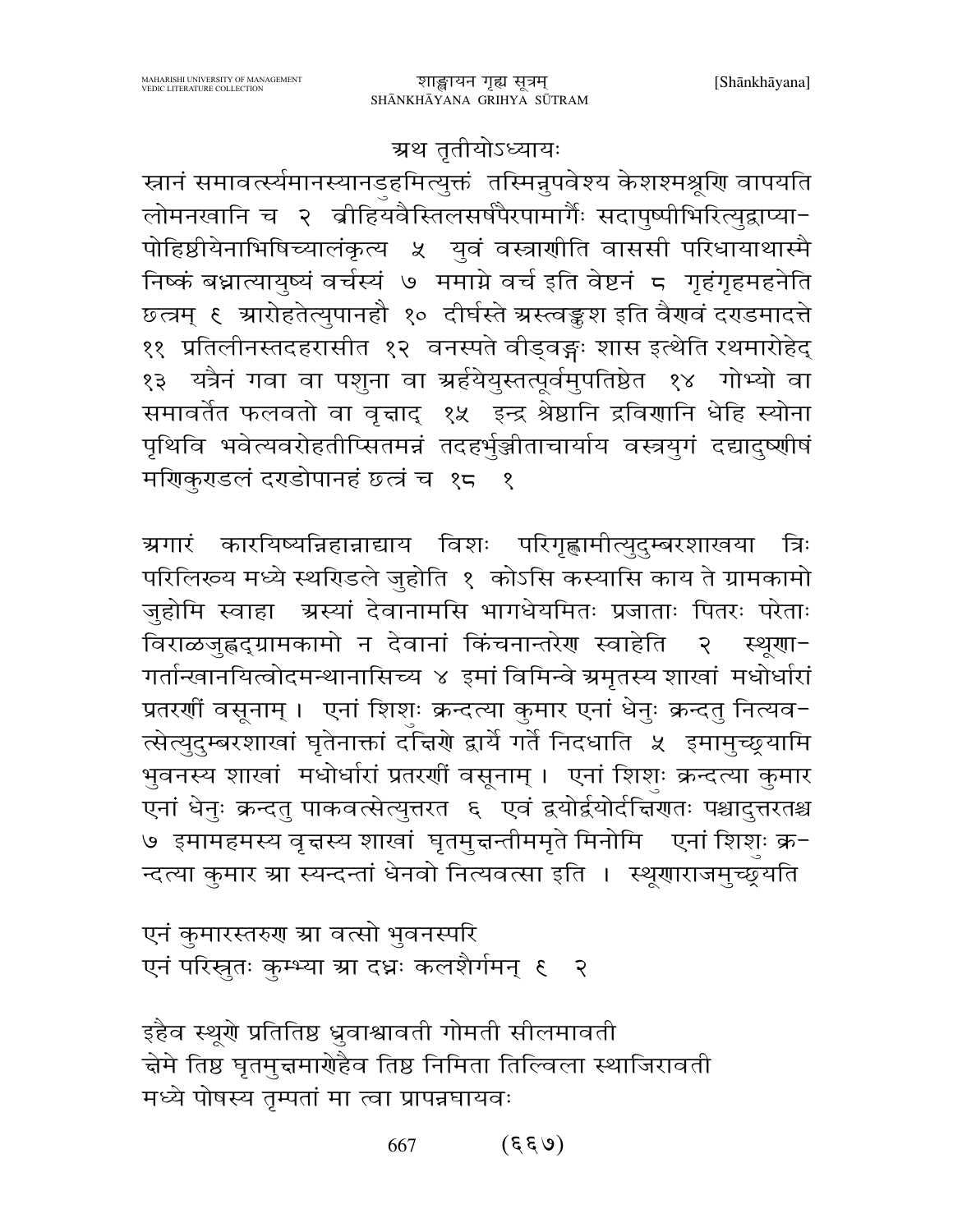उपहूता इह गाव उपहूता भ्रजावयः ग्रथो ग्रन्नस्य कीलाल उपहूतो गृहेषु नः रथन्तरे प्रतितिष्ठ वामदेव्ये श्रयस्व बृहति स्तभायेति

स्थूणाराजमभिमृशति १ संमितस्य स्थूणाः संमृशति २ सत्यं च श्रद्धा चेति पूर्वे ३ यज्ञश्च दचिरणा चेति दचिरणे ४ बलं चौजश्चेत्यपरे ५ ब्रह्म च चत्रं चेत्युत्तरे ६ श्री स्तूपो धर्म स्थूणाराजो ७ ग्रहोरात्रे द्वारफलके ८ संवत्स-रोऽपिधानम् ६ उच्चा समुद्र इत्यभ्यक्तमश्मानं स्तूपस्याधस्तान्निखनेत् १० ३

वास्तोष्पतीये कर्मणि १ अग्निं दधामि मनसा शिवेनायमस्तु संगमनो वसूनाम् । मा नो हिँसी स्थविरं मा कुमारं शं नो भव द्विपदे शं चतुष्पद इति गृह्यमग्नि बाह्यत उपसमाधाय २ प्रागग्रेषु नवेषु कुशेषूदकुम्भं नवं प्रतिष्ठाप्यारिष्टा ग्रस्माकं वीरा मा परासेचि नो धनमित्यभिमन्त्र्य ४ रथन्तरस्य स्तोत्रियेण पुनरादायं ककुप्कारं तिस्नः पूर्वाह्ले जुहोति ५ वामदेव्यस्य मध्यंदिने ६ बृहतोऽपराह्ले ७ महाव्याहृतयश्चतस्रो वास्तोष्पत इति तिस्रोऽमीवहा वास्तो-ष्पते वास्तोष्पते ध्रुवा स्थूणा सौविष्टकृती दशमी स्थालीपाकस्य रात्रौ 5 ज्येष्ठं पुत्रमादाय जायां च सहधान्यः प्रपद्येत ६ इन्द्रस्य गृहाः शिवा वसुमन्तो वरूथिनस्तानहं प्रपद्ये सह जायया सह प्रजया सह पशुभिः सह रायस्पोषेण सह यन्मे किंचास्ति तेन १० ४

शग्मंशग्मं शिवंशिवं न्नेमाय वः शान्त्यै प्रपद्येऽभयं नो ग्रस्तु ग्रामो माररयाय परिददातु विश्व महाय मा परिदेहीति ग्रामान्निष्क्रामन् १ अरग्यं मा ग्रामाय परिददातु मह विश्वाय मा परिदेहीति ग्रामं प्रविशन्नरिक्तः २ गृहान्भद्रा-न्सुमनसः प्रपद्येऽवीरघ्नो वीरतरः सुवीरान् । इरां वहन्तो घृतमुच्चमाणा ग्र्रन्येष्वहं सुमनाः संविशेयमिति सदा प्रवचनीयः ३  $\chi$ 

ग्रनाहिताग्निः प्रवत्स्यन्गृहान्समीत्तते १

इमान्मे मित्रावरुणौ गृहान्गोपायतं युवम् ञ्चविनष्टानविह्नुतान्पूषैनानभिरत्तत्वास्माकं पुनरागमात् २

> $(\xi \xi \Delta)$ 668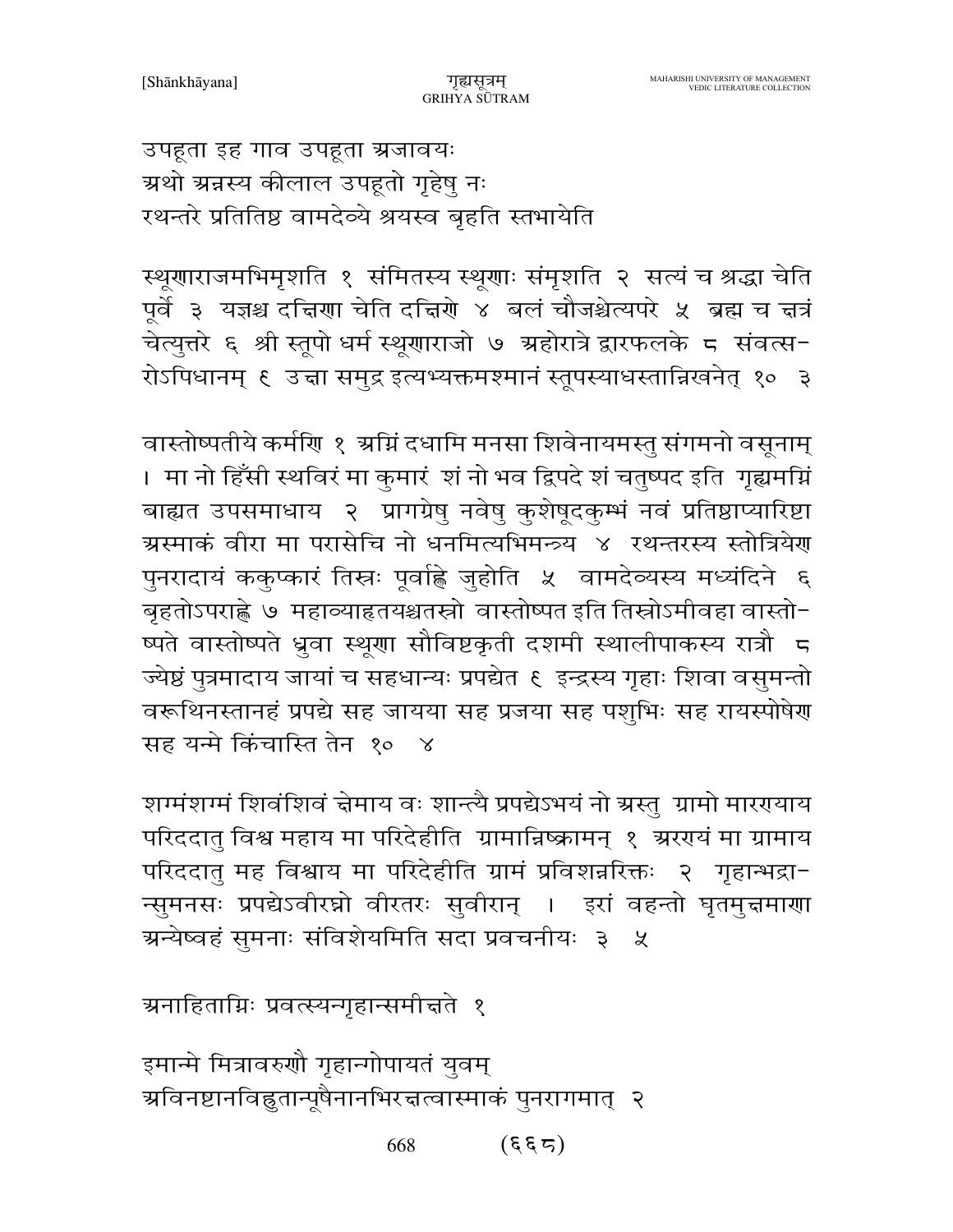ग्र्याप पन्थामगन्महीति च जपति ३ ६

ग्रथ प्रोष्यायन्गृहान्समीत्तते १

गृहा मा बिभीत मा वेपध्वमूर्जं बिभ्रत एमसि ऊर्जं बिभ्रद्रः सुमनाः सुमेधा गृहानैमि मनसा मोदमानः

येषामध्येति प्रवसन्येषु सौमनसो बहुः गृहानुप ह्रयामहे ते नो जानन्तु जानतः

उपहूता इह गाव उपहूता ग्रजावयः ग्रथोऽन्नस्य कीलाल उपहूतो गृहेषु नः २

ग्र्यं नो ग्रग्निर्भगवानयं नो भगवत्तरः ग्रस्योपसद्ये मा रिषामायं श्रैष्ठचे दधातु न इति

गृह्यमग्निमुपस्थाय ३ कल्याणीं वाचं प्रब्रूयाद् ४ विराजो दोहोऽसि विराजो दोहमशीय मयि पद्यायै विराजो दोह इति पाद्यप्रतिग्रहणः ५ ७

ग्रनाहिताग्निर्नवं प्राशिष्यन्नाग्रयणदेवताभ्यः स्विष्टकृञ्चतुर्थीभ्यः स्वाहाकारेण गृह्येऽग्नौ जुहुयात् १ प्रजापतये त्वा ग्रहं गृह्णामि मह्यं श्रियै मह्यं यशसे मह्यमन्नाद्यायेति प्राशनार्थीयमभिमन्त्र्य भद्रान्नः श्रेयः समनैष्ट देवा- $\zeta$ स्त्वयावसेन समशीमहि त्वा । स नो मयोभूः पितवाविशस्व शं नो भव द्विपदे शं चतुष्पद इत्यद्धिरभ्युत्सिञ्चॅस्त्रिः प्राश्नाति ३ अमोऽसि प्राण तदृतं ब्रवीम्यमोऽसि सर्वाङसि प्रविष्टः । स मे जरां रोगमपनुद्य शरीरादमा म एधि मा मृधा न इन्द्रेति हृदयदेशमभिमृशति ४ नाभिरसि मा बिभीथाः प्राणानां ग्रन्थिरसि मा विस्त्रस इति नाभिं ५ भद्रं कर्णेभिरिति यथालिङ्गम् ६ तञ्चनुरित्यादित्यमुपस्थाय ७  $\overline{a}$ 

परि वः सैन्याद्रधाद्र्यावृञ्जन्तु घोषिरायः

 $(\xi \xi \xi)$ 669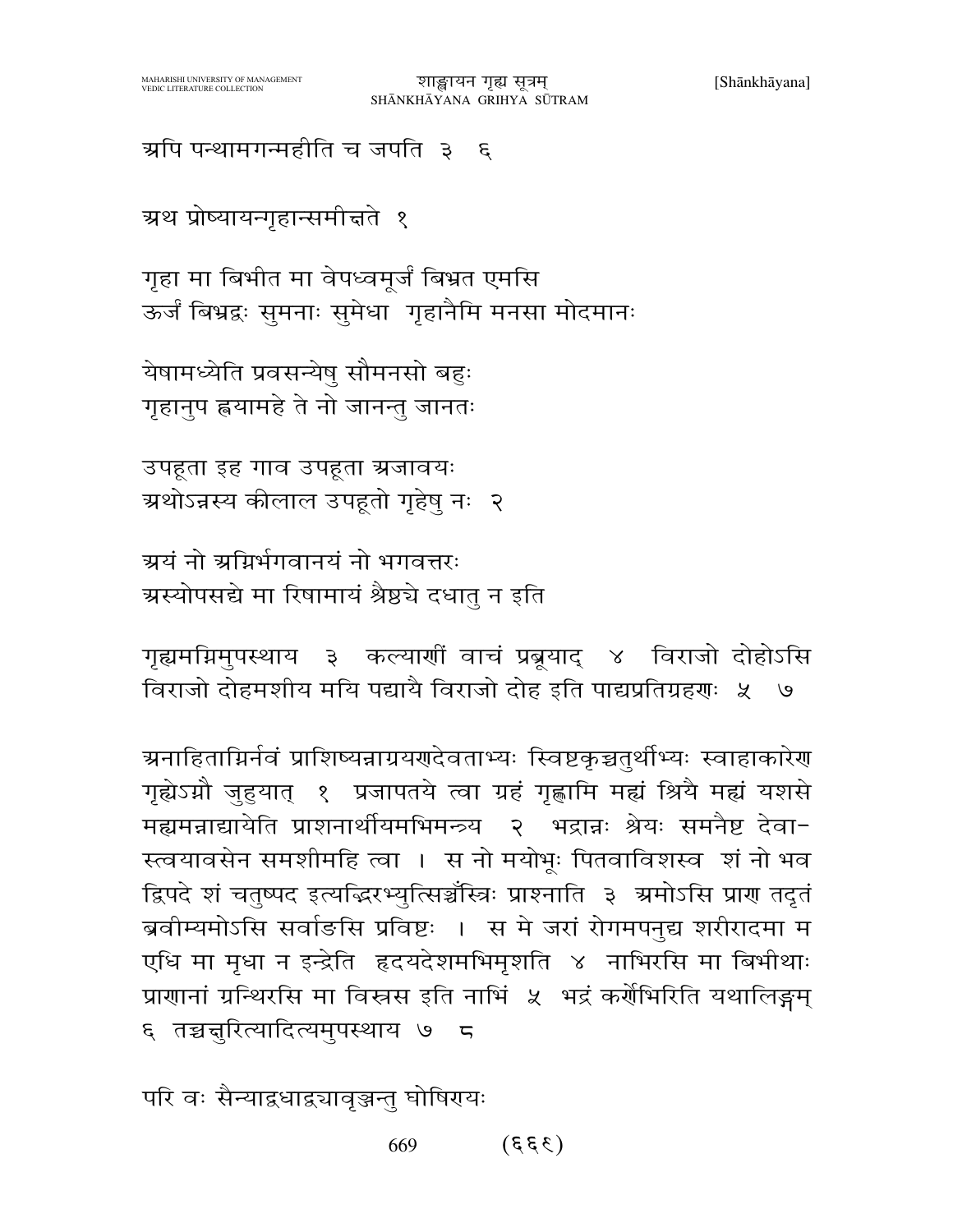## समानस्तस्य गोपतेर्गावो ग्रँशो न वो रिषत्

पूषा गा ग्रन्वेतु न इति गाः प्रतिष्ठमाना ग्रनुमन्त्रयेत १ परि पूषेति परिक्रान्तासु २ यासामूधश्चतुर्बिलं मधोः पूर्णं घृतस्य च । ता नः सन्तु पयस्वतीर्बह्वीर्गोष्ठे घृताच्य इत्या गावो स्रग्मन्निति च प्रत्यागतासूत्तमाममा कुर्वन् ४ मयोभूर्वात इति सूक्तेन गोष्ठे गताः ५ ६

या फाल्गुन्या उत्तरामावास्या सा रेवत्या संपद्यते तस्यामङ्कलच्चणानि कारयेद् १ भुवनमसि सहस्रपोषमिन्द्राय त्वा श्रमो ददत् । ग्रज्ञतमस्यरिष्टमिळान्नं गोपायनं यावतीनामिदं करिष्यामि भूयसीनामुत्तमां समां क्रियासमिति २ या प्रथमा प्रजायेत तस्याः पीयूषं जुहुयात्संवत्सरीणं पय उस्त्रियाया इत्येता-भ्यामृग्भ्यां ३ यदि यमौ प्रजायेत महाव्याहृतिभिर्हुत्वा यमसूं दद्यात् ४ १०

ग्रथ वृषोत्सर्गः १ कार्त्तिक्यां पौर्णमास्यां रेवत्यां वाश्वयुज्यस्य २ गवां मध्ये सुसमिद्धमग्निं कृत्वाज्याहुतीर्जुहोति ३ इह रतिरिह रमध्वं स्वाहा इह धृतिरिह स्वधृतिः स्वाहा उपसृजं धरुणं मात्रे धरुणो मातरं धयन्रायस्पोषमस्मासु दीधरत्स्वाहा ४ पूषा गा ग्रन्वेतु न इति पौष्णस्य जुहोति ५ रुद्राञ्जपित्वैकवर्णं द्विवर्णं त्रिवर्णं वा ७ यो वा यूथं छादयति ८ यो वा यूथेन छाद्यते ६ रो− हितो वैव स्यात् १० सर्वाङ्गैरुपेतो यूथे वर्चस्वितमः स्यात् ११ तमलंकृत्य १२ यूथे मुख्याश्चतस्रो वत्सतर्यस्ताश्चालंकृत्यैतं युवानं पतिं वो ददामि तेन क्रीळन्तीश्चरथ प्रियेग । मावश्वात्र जनुषा संविदाना रायस्पोषेग समिषा मदेम स्वाहेति १४ नभ्यस्थेऽनुमन्त्रयते मयोभूरित्यनुवाकशेषेण १५ सर्वासां पयसि पायसं श्रपयित्वा ब्राह्मणान्भोजयेत १६ ११

ऊर्ध्वमाग्रहायरयास्तिस्रोऽष्टका ग्रपरपद्मेषु १ तासां प्रथमायां शाकं जुहोति २ इयमेव सा या प्रथमा व्युच्छदन्तरस्यां चरति प्रविष्टा । वधूर्जजान नवकृ-जनित्री त्रय एनां महिमानः सचन्तां स्वाहेति ४ अथ स्विष्टकृतो

यस्यां वैवस्वतो यमः सर्वे देवाः समाहिताः ग्रष्टका सर्वतोमुखी सा मे कामानतीतृपत्

> $(\mathcal{S} \mathcal{A})$ 670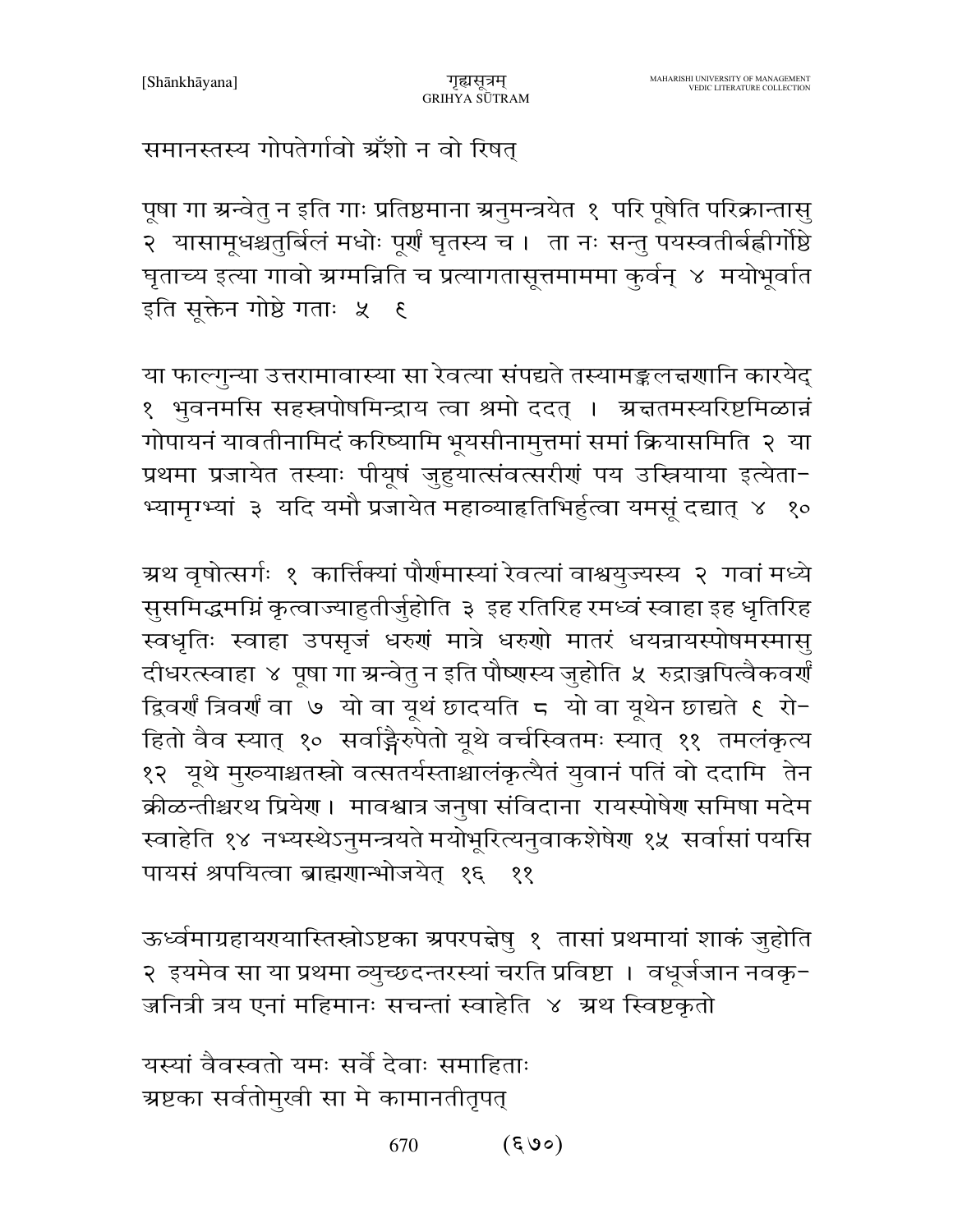ग्राहुस्ते ग्रावाणो दन्तानूधः पवमाणः मासाश्चार्धमासाश्च नमस्ते सुमनामुखि स्वाहेति ५ १२

मध्यमायां मध्यावर्षे च १ महाव्याहृतयश्चतस्त्रो ये तातृषुरिति चतस्रोऽनुद्रुत्य वपां जुहुयाद् २ वह वपां जातवेदः पितृभ्यो यत्रैनान्वेत्थ सुकृतस्य लोके। मेदसः कुल्या उप तान्स्खन्तु सत्याः सन्तु यजमानस्य कामाः स्वाहेति वा ३ महाव्याहृतयश्चतस्रो ये तातृषुरिति चतस्रो ऽष्टाहुति स्थालीपाकोऽवदा-नमिश्रोऽन्तर्हिता गिरयोऽन्तर्हिता पृथिवी मही मे । दिवा दिग्भिश्च सर्वाभि-रन्यमन्तः पितुर्दधेऽमुष्यै स्वाहा ग्रन्तर्हिता म ऋतवोऽहोरात्राश्च संधिजाः । मासाश्चार्धमासाश्चान्यमन्तः पितुर्दधेऽमुष्यै स्वाहेति यास्तिष्ठन्ति याः स्रवन्ति या दभ्राः परिसस्नुषीः । अद्धिः सर्वस्य भर्तृभिरन्यमन्तः पितुर्दधेऽमुष्यै स्वाहा यन्मे माता प्रलुलुभे विचरन्त्यपतिव्रता । रेतस्तन्मे पिता वृङ्कां मातुरन्यो-ऽवपद्यताममुष्यै स्वाहेति वा महाव्याहृतीनां स्थाने चतस्रोऽन्यत्रकरणस्य ५ पायसो वा चरुः ६ श्वोऽन्वष्टक्यं पिराडपितृयज्ञावृता ७ १३

उत्तमायामपूपाञ्जुहोत्युक्थ्यश्चातिरात्रश्च सद्यःक्रीश्छन्दसा सह । अपूपकृदष्टके नमस्ते सुमनामुखि स्वाहेति २ गोपशुरजपशु स्थालीपाको वापि वा गो-ग्रासमाहरेद् ४ अपि वारगये कन्नमपादहेदेषा मेऽष्टकेति ५ न त्वेव न कुर्वीत न त्वेव न कुर्वीत ६ १४

इति तृतीयोऽध्यायः

# ग्रथ चतुर्थोऽध्यायः

मासिमासि पितृभ्यो दद्याद् १ ब्राह्मणान्वेदविदोऽयुग्माँस्त्र्यवरार्धान्पितृवदु-पवेश्यायुग्मान्युदपात्राणि तिलैरवकीर्यासावेतत्त इत्यनुदिश्य ब्राह्मणानां पा-णिषु निनयेद् ४ ग्रत ऊर्ध्वमलंकृतान् ५ ग्रामन्त्र्याग्नौ कृत्वान्नं चासावेतत्त इत्यनुदिश्य भोजयेद् ७ भुञ्जानेषु महाव्याहृतीः सावित्रीं मधुवातीयाः पितृदेवत्याः पावमानीश्च जपेद् ८ भुक्तवत्सु पिराडान्दद्यात् ९ पुरस्तादेके १० पिराडान्पश्चिमेन तत्पत्नीनां किंचिदन्तर्धाय ११ ब्राह्मर्णेभ्यः शेषं निवेदयेद् १२ ग्र्यांकरणादि पिराडपितृयज्ञेन कल्पो व्याख्यातः १३ १

> $(\xi \varrho)$ 671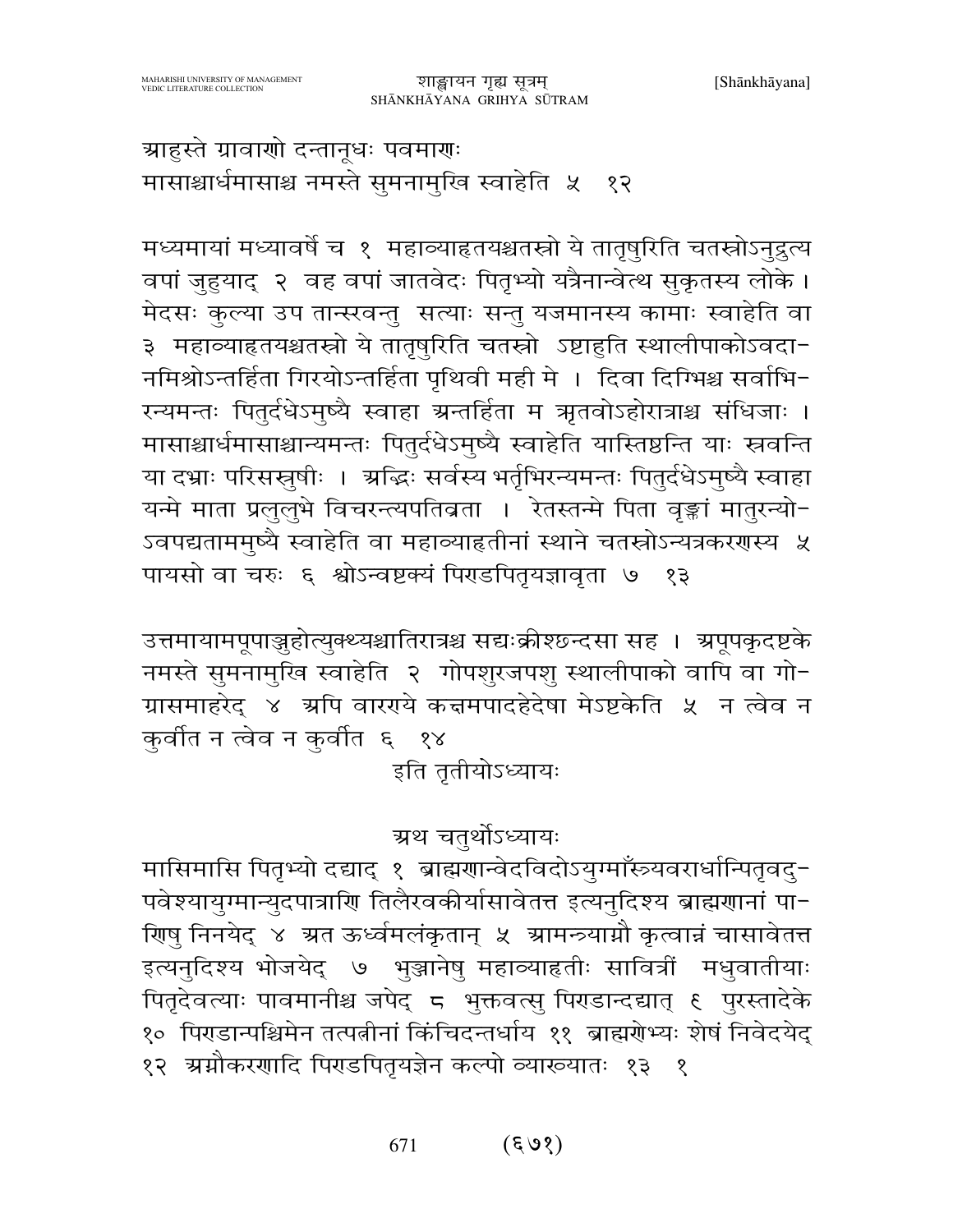ग्रथात एकोद्दिष्टम् १ एकपवित्रं २ एकार्घ्यम् ३ एकपिराडम् ४ नावाहनं नाग्नौकरणं नात्र विश्वे देवाः स्वदितमिति तृप्तिप्रश्न उपतिष्ठतामित्यज्ञय्यस्थाने ५ अभिरम्यतामिति विसर्गः ६ संवत्सरमेवं प्रेते ७ चतुर्थविसर्गश्च ८ २

ग्रथ सपिराडीकरणं १ संवत्सरे पूर्णे त्रिपद्मे वा २ यदहर्वा वृद्धिरापद्येत ३ चत्वार्युदपात्राणि सतिलगन्धोदकानि कृत्वा ४ त्रीणि पितृणामेकं प्रेतस्य ५ प्रेतपात्रं पितृपात्रेष्वासिञ्चति ये समाना इति द्वाभ्याम्  $\mathcal{E}$ एवं पिराडमप्येतत्सपिराडीकरराम् ८  $\overline{\mathbf{z}}$ 

ग्र्रथात ग्राभ्युदयिकम् १ ग्रापूर्यमारणपत्ने पुरायाहे २ मातृयागं कृत्वा ३ युग्मान्वेदविद उपवेश्य ४ पूर्वाह्ले ५ प्रदत्तिरामुपचारः ६ पितृमन्त्रवर्जं जप ७ ऋजवो दर्भा ८ यवैस्तिलार्थो ६ दधिबदराज्ञतमिश्राः पिराडा १० नान्दीमुखान्पितृनावाहयिष्य इत्यावाहने ११ नान्दीमुखाः पितरः प्रीयन्ता-मित्यन्तय्यस्थाने १२ नान्दीमुखान्पितृन्वाचयिष्य इति वाचने १३ संपन्नमिति तृप्तिप्रश्नः १४ समानमन्यदविरुद्धमिति १५

ग्रथोपाकरणम् १ ग्रोषधीनां प्रादुर्भावे हस्तेन श्रवणेन वाचतसक्तूनां धानानां च दधिघृतमिश्राणां प्रत्यृचं वेदेन जुहुयादिति हैक स्राहुः ३ सूक्तानुवाका− द्याभिरिति वाध्यायार्षेयाद्याभिरिति माराडूकेयोऽथ ह स्माह कौषीतकिर-ग्निमीळे पुरोहितमित्येका ७ कुषुम्भकस्तदब्रवीदावदँस्त्वं शकुने भद्रमावद गृणाना जमदग्निना धामन्ते विश्वं भुवनमधि श्रितं गन्ता नो यज्ञं यज्ञियाः सुशमि यो नः स्वो ग्ररणः प्रतिचन्दव विचन्दवाग्ने याहि मरुत्सखा यत्ते राजञ्छ्तं हविरिति द्रचास् ८ तच्छं योरावृणीमह इत्येका ६ हुतशेषाद्धविः प्राश्नन्ति दधिक्राव्णो ग्रकारिषमित्येतयाचम्योपविश्य ११ महाव्याहृतीः सावित्रीं वेदादिप्रभृतीनि स्वस्त्ययनानि च जपित्वाचार्यं स्वस्तिवाच्य १३ तदपि भवति १४

ग्रयातयामतां पूजां सारत्वं छन्दसां तथा इच्छन्त ऋषयोऽपश्यन्नुपाकर्म तपोबलात् १५

> $(503)$ 672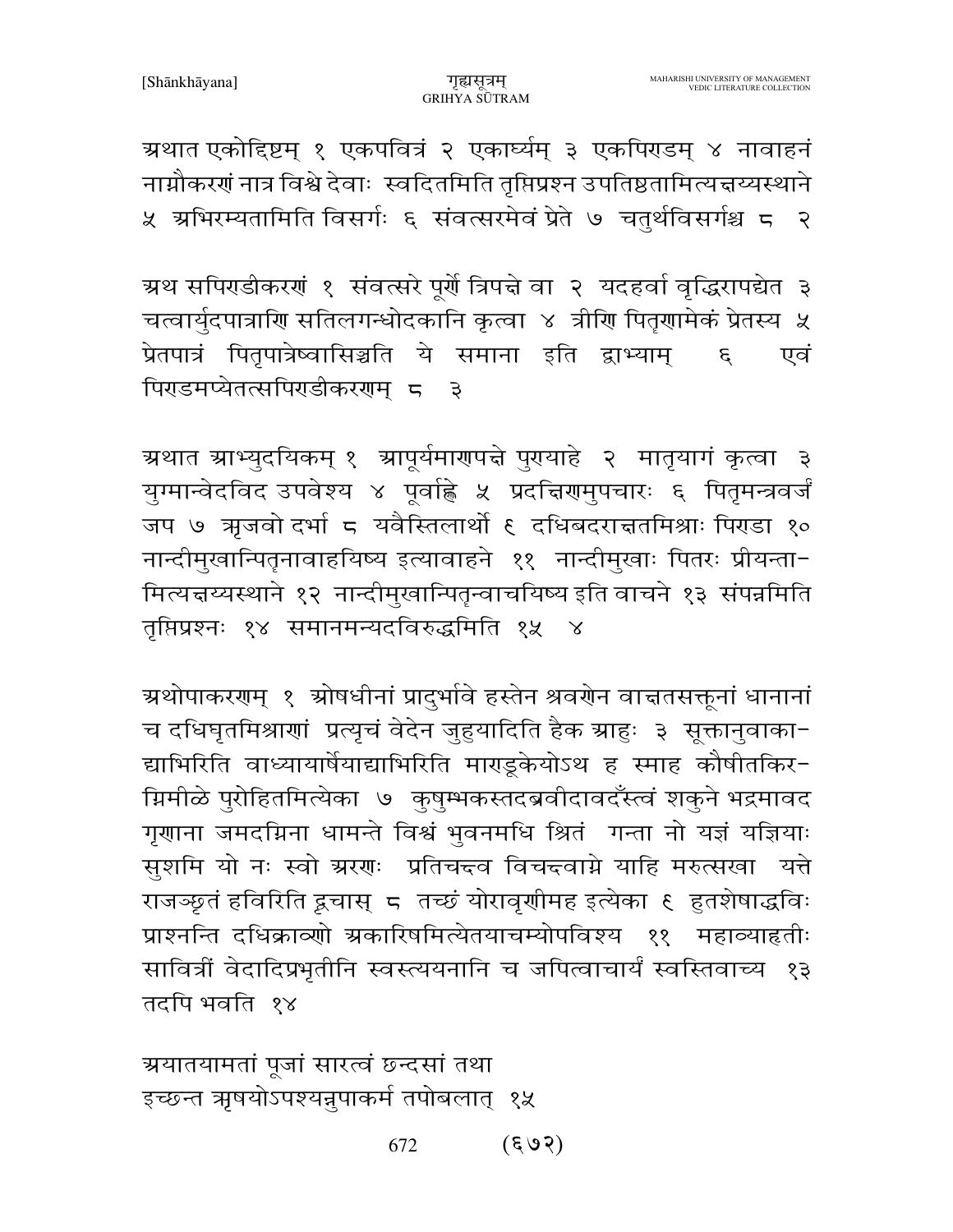तस्मात्षट्कर्मनित्येनात्मनो मन्त्रसिद्धये उपाकर्तव्यमित्याहुः कर्मणां सिद्धिमिच्छता १६

उपाकर्माण चोत्सर्गे त्रिरात्रं न्नपणं भवेत् ग्रष्टकासु त्वहोरात्रमृत्वन्त्यासु च रात्रिषु १७ ५

माघशुक्लप्रतिपद्यपराजितायां दिशि २ बह्रौषधिके देश ३ उदु त्यं जातवेदसं चित्रं देवानां नमो मित्रस्य सूर्यो नो दिवस्पात्विति सौर्याणि जपित्वा ४ शास इत्था महानसीति प्रदच्चिणं प्रत्यृचं प्रतिदिशं प्रत्यस्य लोष्टान् ५ ऋषीँश्छ-न्दाँसि देवताः श्रद्धामेधे च तर्पयित्वा प्रतिपुरुषं च पितृँश्छन्दाँसि विश्रा-मयन्त्यर्धसप्तमान्मासान् ७ अर्धषष्ठान्वाधीयीरॅथ्रेदहोरात्रमुपरम्य प्राध्ययनम्  $\zeta$   $\zeta$ 

ग्रथोपरमम् १ उत्पातेष्वाकालम् २ ग्रन्येष्वद्धतेषु च ३ विद्युत्स्तनयि-तुवर्षासु त्रिसंध्यम् ४ एकाहं श्राद्धभोजने ५ दशाहमघसूतकेषु च ६ चतुर्दश्यमावास्ययोरष्टकासु च ७ वासरेषु नभ्येषु चाचार्ये चोपरते दशाहं ६ श्रुत्वा त्रिरात्रं १० तत्पूर्वाणां च ११ प्रतिग्रहे श्राद्धवत् १२ सब्रह्मचारिणि १३ प्रेतमनुगत्वा १४ पितृभ्यश्च निधाय पिराडान् १५ निशां १६ संध्यां १७ पर्वस्वस्तमिते १६ शूद्रसंनिकर्षे २० सामशब्दे २१ श्मशाने २२ ग्रामारराये २३ ग्रन्तःशवे ग्रामे २४ ग्रदर्शनीयाद् २५ ग्रश्रवर्णीयाद् २६ अनिष्टघारो २७ अतिवाते २८ अभ्रे प्रावर्षिरि २९ रथ्यायां ३० वीरााशब्दे च ३१ रथस्थः ३२ शूद्रवच्छुनि ३३ वृत्तारोहरो ३४ स्रवटारोहरो ३५ ग्रप्स् ३६ क्रन्दत्यार्त्यां ३८ नग्न ३९ उच्छिष्टः ४० संक्रमे ४१ केशश्मश्रूणि वापन स्रा स्नानाद ४२ उत्सादने ४३ स्त्राने ४४ संवेशने ४५ म्रभ्यञ्जने ४६ प्रेतस्पर्शिनि सूतिकोदक्ययोश्च शूद्रवद् ४७ अपिहितपार्शिः ४८ सेनायाम् ग्रभुञ्जाने ब्राह्मणे गोषु चातिक्रान्तेष्वधीयीरन् ५१ एतेषां यदि  $38<sup>′</sup>$ किंचिदकामोत्पातो भवेत्प्राणानायम्यादित्यमीचित्वाधीयीत ५२ विद्य– त्स्तनयितुवर्षवर्जं कल्पे वर्षवदर्धषष्ठेषु ५३ तदप्येतत् ५४ ग्रन्नमापो मूलफलं यच्चान्यच्छ्राद्धिकं भवेत् । प्रतिगृह्याप्यनध्यायः पारायास्यो ब्राह्मराः स्मृत इति ५५ ७

#### $(\xi \rho)$ 673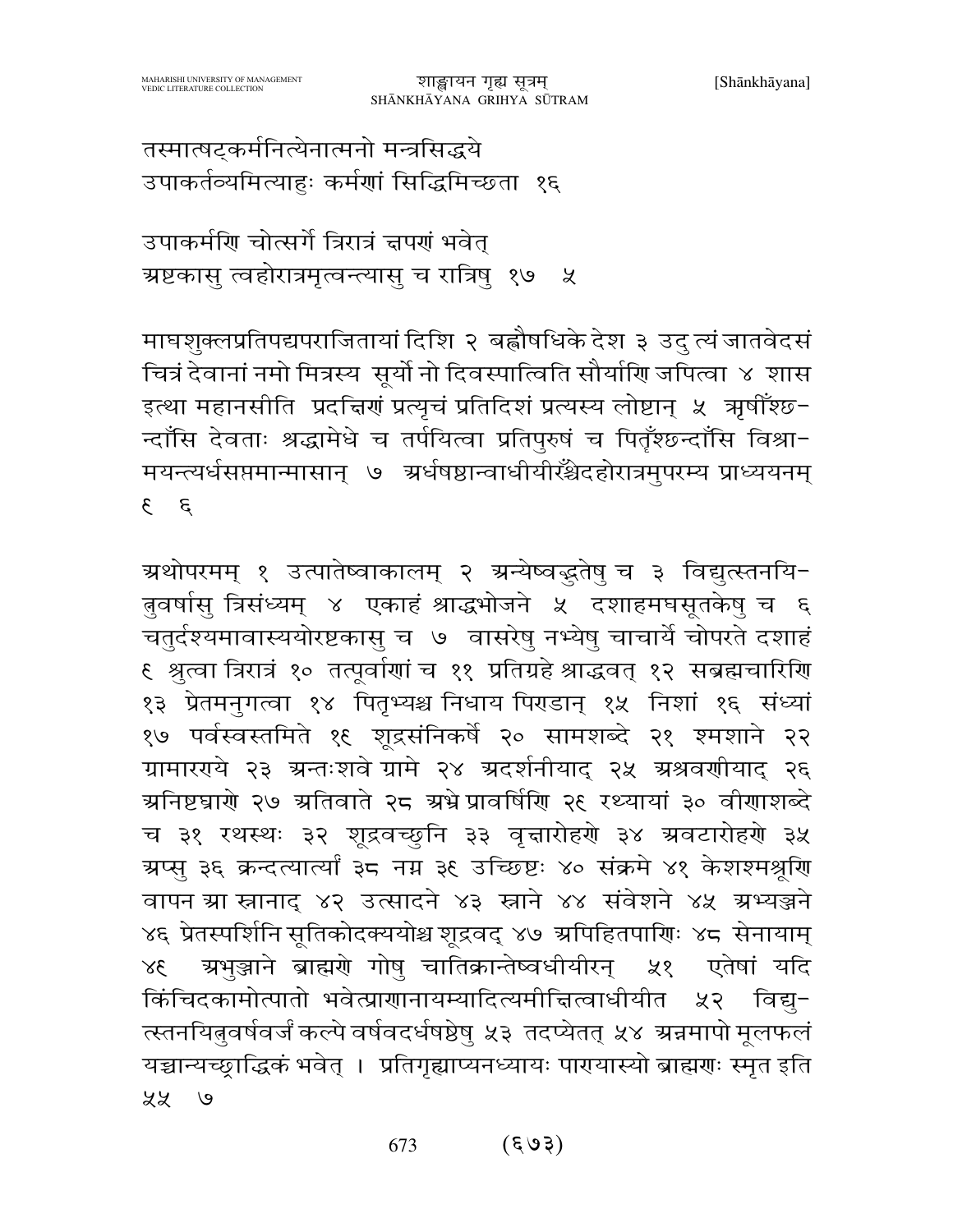न्यायोपेतेभ्यश्च वर्तयेत् १ प्राङवोदङ्वासीन स्राचार्यो दच्चिणत उदङ्गख इतरो द्वौ वा ३ भूयाँसस्तु यथावकाशं ४ नोच्छितासनोपविष्टो गुरुसमीपे ५ नैकासनस्थो न प्रसारितपादो न बाहुभ्यां जानूपसंगृह्य ८ नोपाश्रितशरीरो ६ नोपस्थकृतपादो १० न पादकुठारिकां कृत्वाधीहि भो३ इत्युक्त्वाचार्य श्रोंकारं प्रचोदयेद् १२ स्रोमितीतरः प्रतिपद्यते १३ तत्संततमधीयीताधीत्योपसंगृह्य १५ विरताः स्म भो३ इत्युक्त्वा यथार्थं १६ विसृष्टं विरामस्तावदित्येके १७ नाधीयतामन्तरा गच्छेन् १८ नात्मानं विपरिहरेदधीयानो १९ यदि चेद्दोषः स्यात्त्रिरात्रमुपोष्याहोरात्रं वा सावित्रीमभ्यावर्तयेद्यावच्छक्नुयाद् ब्राह्मग्रेभ्यः किंचिद्द्यादहोरात्रमुपरम्य प्राध्ययनम् २० ८

स्नात १ उपस्पर्शनकालेऽवगाह्य देवतास्तर्पयत्यग्निस्तृप्यतु वायुस्तृप्यतु सूर्य-स्तृप्यतु विष्णुस्तृप्यतु प्रजापतिस्तृप्यतु विरूपाच्चस्तृप्यतु सहस्राच्चस्तृप्यतु सोमः ब्रह्मा वेदाः देवाः ऋषयः सर्वाणि च छन्दाँसि श्रोंकारः वषट्कारः महाव्याहृतयः सावित्री यज्ञाः द्यावापृथिवी नज्ञत्राणि ग्रन्तरिज्ञमहोरात्राणि संख्याः संध्याः समुद्राः नद्यः गिरयः चेत्रौषधिवनस्पतिगन्धर्वाप्सरसः नागाः वयाँसि सिद्धाः साध्याः विप्राः यज्ञाः रज्ञाँसि भूतान्येवमन्तानि तृप्यन्तु श्रुतिं तर्पयामि स्मृतिं तर्पयामि धृतिं तर्पयामि रतिं तर्पयामि गतिं तर्पयामि मतिं तर्पयामि श्रद्धामेधे धारणां च गोब्राह्मणं स्थावरजङ्गमानि सर्वभूतानि तृप्यन्त्विति यज्ञोपवीती ६

ग्र्रथ प्राचीनावीती १ पित्र्यां दिशमीत्तमाराः २ शतर्चिनः माध्यमाः गृत्समदः विश्वामित्रः जमदग्निः वामदेवः स्रत्रिः भरद्वाजः वसिष्ठः प्रगाथाः पावमानाः चुद्रसूक्तमहासूक्ताः सुमन्तुः जैमिनिवैशम्पायनपैलसूत्रभाष्यागार्ग्यबभ्रुबाभ्र− व्यमराडमाराडव्याः गार्गी वाचक्नवी वडवा प्रातिथेयी सुलभा मैत्रेयी कहोलं कौषीतकिं महाकौषीतकिं सुयज्ञं शाङ्खायनमाश्वलायनमैतरेयं महैतरेयं भारद्वाजं जातूकरार्यं पैङ्गचं महापैङ्गचं बाष्कलं गार्ग्यं शाकल्यं माराडूकेयं महादमत्रम् स्रौदवाहिं महौदवाहिं सौयामिं शौनकिं शाकपूर्णि गौतमिं ये चान्य ग्राचार्यास्ते सर्वे तृप्यन्त्विति ३ प्रतिपुरुषं पितरः ४ पितृवँशस्तृप्यतु ५ मातृवँशस्तृप्यतु ६ १०

> $(S \cup S)$ 674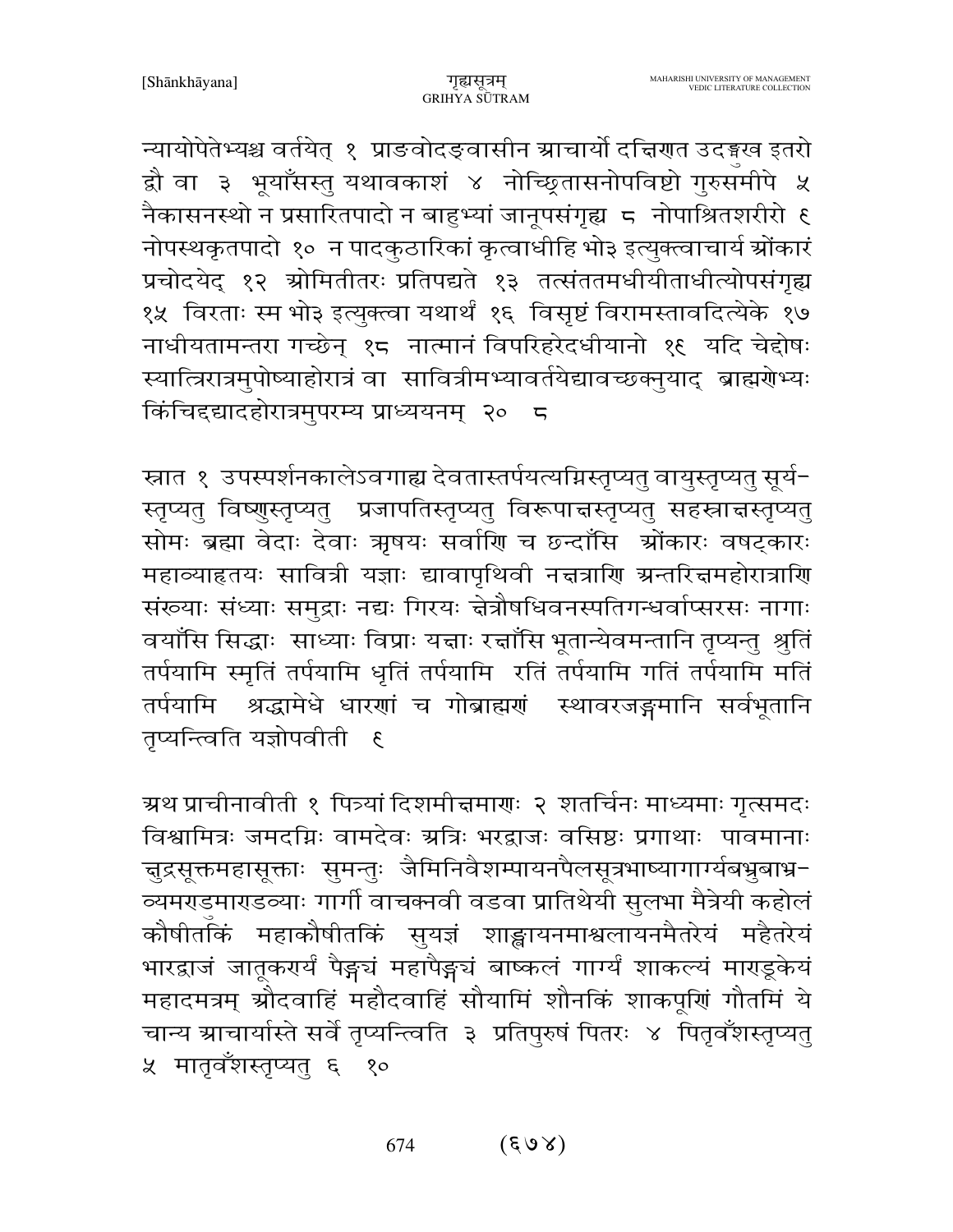न नग्नां स्त्रियमीचेतान्यत्र मैथुनान् १ नादित्यं संधिवेलयोरनाप्तम् ३ ग्रका-र्यकारिणं ४ प्रेतस्पर्शिनं ५ सूतिकोदक्याभ्यां न संवदेद् ६ एतैश्चोद्धततेजाँसि न भुञ्जीत 5 न यातयामैः कार्यं कुर्यान् ६ न सह भुञ्जीत १० न शेषं ११ पितृदेवतातिथिभृत्यानां शेषं भुञ्जीतोञ्छशिलमयाचितप्रतिग्रहः साधुभ्यो याचितो वा याजनं वृत्तिः १३ पूर्वंपूर्वं गरीयोऽसंसिध्यमानायां वैश्यवृ-त्तिर्वाप्रमत्तः पितृदैवतकार्येष्वृतौ स्वदारगामी १७ न दिवा शयीत १८ न पूर्वापररात्रौ १६ न भूमावनन्तर्हितायामासीत २० नित्योदकी २१ यज्ञोपवीती २२ न विरहयेदाचार्यम् २३ ग्रन्यत्र नियोगाद् २४ ग्रनुज्ञातो वा २५ ११

ग्रहरहराचार्यायाभिवादयेत १ गुरुभ्यश्च २ समेत्य श्रोत्रियस्य ३ प्रोष्य प्रत्येत्याश्रोत्रियस्यासावहं भो३ इत्यात्मनो नामादिश्य व्यत्यस्य पाणी ५ ग्रसावित्यस्य पाणी संगृह्याशिषमाशास्ते ६ नावृतो यज्ञं गच्छेद् ७ ग्रधर्माञ्च जुगुप्सेत ८ न जनसमवायं गच्छेन् ९ नोपर्युद्दिशेत्समेत्यानाक्रोशकोऽपिशुनः कुलंकुलो नेतिहेतिः स्यान् ११ नैकश्चरेन् १२ न नग्नो १३ नापिहितपाणिर् १४ देवायतनानि प्रदच्चिणं १५ न धावेन् १६ न निष्ठीवेन् १७ न कराडूयेन् १८ मूत्रपुरीषे नावेचेतावगुराठ्यासीत २० नानन्तर्हितायां २१ यद्येकवस्त्रो यज्ञोपवीतं कर्णे कृत्वा २२ नादित्यमभिमुखो न जघनेनाहरुदङ्गखो नक्तं दचििणामुखो न चाप्सु श्लेष्म न च समीपे २६ न वृत्तमारोहेन् २७ँ न कूप− मवेन्नेत २८ न धुवनं गच्छेन् २६ न त्वेव तु श्मशानं ३० सवस्त्रोऽहर-हराप्लवेद् ३१ स्राप्लुत्याव्युदकोऽन्यद्वस्त्रमाच्छादयेत् ३२ १२

रोहिरायां कृषिकर्माणि कारयेत् १ पुरस्तात्कर्मणां प्राच्यां चेत्रमर्यादायां द्या− वापृथिवीबलिं हरेद् २ द्यावापृथिवीययर्चा नमो द्यावापृथिवीभ्यामिति चोपस्थानं ३ प्रथमप्रयोगे सीरस्य ब्राह्मणः सीरं स्पृशेच्छुनं नः फाला इत्येता-मनुब्रुवन् ४ चेत्रस्य पतिनेति प्रदच्चिणं प्रत्यृचं प्रतिदिशमुपस्थानम् ५ १३

उदकं तरिष्यन्स्वस्त्ययनं करोत्युदकाञ्जलीँस्त्रीनप्सु जुहोति । समुद्राय वैर्णवे नमो वरुगाय धर्मपतये नमो नमः सर्वाभ्यो नदीभ्यः २ सर्वासां पित्रे विश्व-कर्मणे दत्तं हविर्जुषतामिति जपित्वा ३ प्रतीपं स्नवन्तीभ्य उन्नीयं स्थावराभ्यस् ४ तस्थेदयं शङ्केद्रासिष्ठं सूक्तं जपेत्समुद्रज्येष्ठा इत्येतत्प्लवम् ५ १४

> $(803)$ 675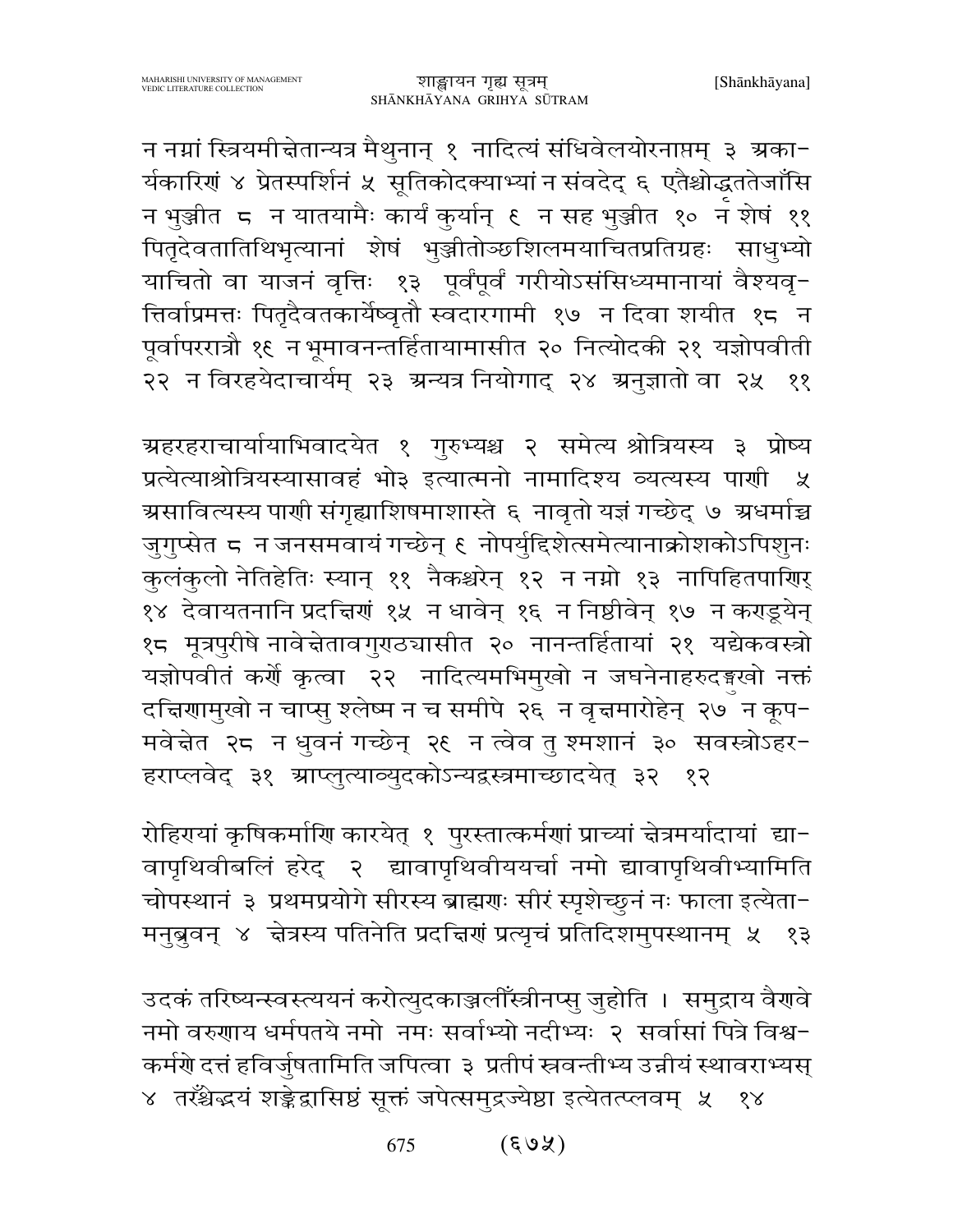श्रवणं श्रविष्ठीयायां पौर्णमास्यामचतसक्तूनां स्थालीपाकस्य वा जुहोति १ विष्णवे स्वाहा श्रवणाय स्वाहा श्रावरायै पौर्णमास्यै स्वाहा वर्षाभ्यः स्वाहेति २) गृह्यमग्निं बाह्यत उपसमाधाय लाजानत्ततसक्तूँश्च सर्पिषा संनिनीय जुहोति ३ दिव्यानां सर्पाणामधिपतये स्वाहा दिव्येभ्यः सर्पेभ्यः स्वाहेत्युत्तरे-णाग्निं प्रागग्रेषु नवेषु कुशेषुदकुम्भं नवं प्रतिष्ठाप्य ५ दिव्यानां सर्पाणाम-धिपतिरवनेनिक्तां दिव्याः सर्पा ग्रवनेनिजतामित्यपो निनयति ६ दिव्यानां सर्पाणामधिपतिः प्रलिखतां दिव्याः सर्पाः प्रलिखन्तामिति फर्णेन चेष्टयति ७ दिव्यानां सर्पाणामधिपतिः प्रलिम्पतां दिव्याः सर्पाः प्रलिम्पन्तामिति वर्णकस्य मात्रा निनयति 5 दिव्यानां सर्पाणामधिपतिराबध्नीतां दिव्याः सर्पा ग्राबध्नतामिति सुमनस उपहरति १ दिव्यानां सर्पाणामधिपतिरा-च्छादयतां दिव्याः सर्पा ग्राच्छादयन्तामिति सूत्रतन्तुमुपहरति १० दिव्यानां सर्पाणामधिपतिराङ्कां दिव्याः सर्पा स्राञ्जतामिति कुशतरुगेनोपघातमाञ्जनस्य करोति ११ दिव्यानां सर्पाणामधिपतिरीचतां दिव्याः सर्पा ईच्चन्तामित्या-दर्शनेचयति १२ दिव्यानां सर्पाणामधिपत एष ते बलिर्दिव्याः सर्पा एष वो बलिरिति बलिमुपहरत्येवमान्तरिज्ञाणां १४ दिश्यानां १५ पार्थिवाना-मिति १६ त्रिस्त्रिरुच्चैस्तरामुच्चैस्तरां पूर्वं १७ नीचैस्तरांनीचैस्तरामुत्तरम् १८ एवमहरहरद्वतसक्तूनां दर्वेणोपघातमा प्रत्यवरोहणाद्रात्रौ वाग्यतः सोदकं बलिं हरेद् १६ वाग्यता चैनमुपसादयेद् २० य उपक्रमः स उत्सर्गः २१ सुत्रामार्गमिति शय्यामारोहेत् २२ १५

ग्राश्वयुज्यां पौर्णमास्यामैन्द्रः पायसोऽश्विभ्यां स्वाहाश्वयुग्भ्यां स्वाहाश्वयुज्यै पौर्णमास्यै स्वाहा शरदे स्वाह पशुपतये स्वाहा पिङ्गलाय स्वाहेत्याज्यस्य हुत्वाथ पृषातकस्या गावो ग्रग्मन्नित्येतेन सूक्तेन प्रत्यृचं जुहुयान्  $\mathfrak{F}$ मातृभिर्वत्सान्त्संसृजन्ति तां रात्रीम् ४ अ्रथ ब्राह्मराभोजनम् ५ १६

ग्राग्रहायरयां प्रत्यवरोहेद् १ रोहिरायां प्रोष्ठपदासु वा २ प्रातः शमीपला-शमधूकेषीकापामार्गाणां शिरीषोदुम्बरकुशतरुगबदरीगां च पूर्गमुष्टिमादाय सीतालोष्टं चोदपात्रेऽवधाय ४ महाव्याहतीः सावित्रीं चोद्द्रुत्याप नः शोशु चदघमित्येतेन सूक्तेन तस्मिन्निमज्जर्यानमज्जर्य प्रदत्तिर्णं शरग्येभ्यः पाप्मान-मपहत्योत्तरतो निनयेन् ५ मधुपर्को दचिया ६ १७

> $(\xi \partial \xi)$ 676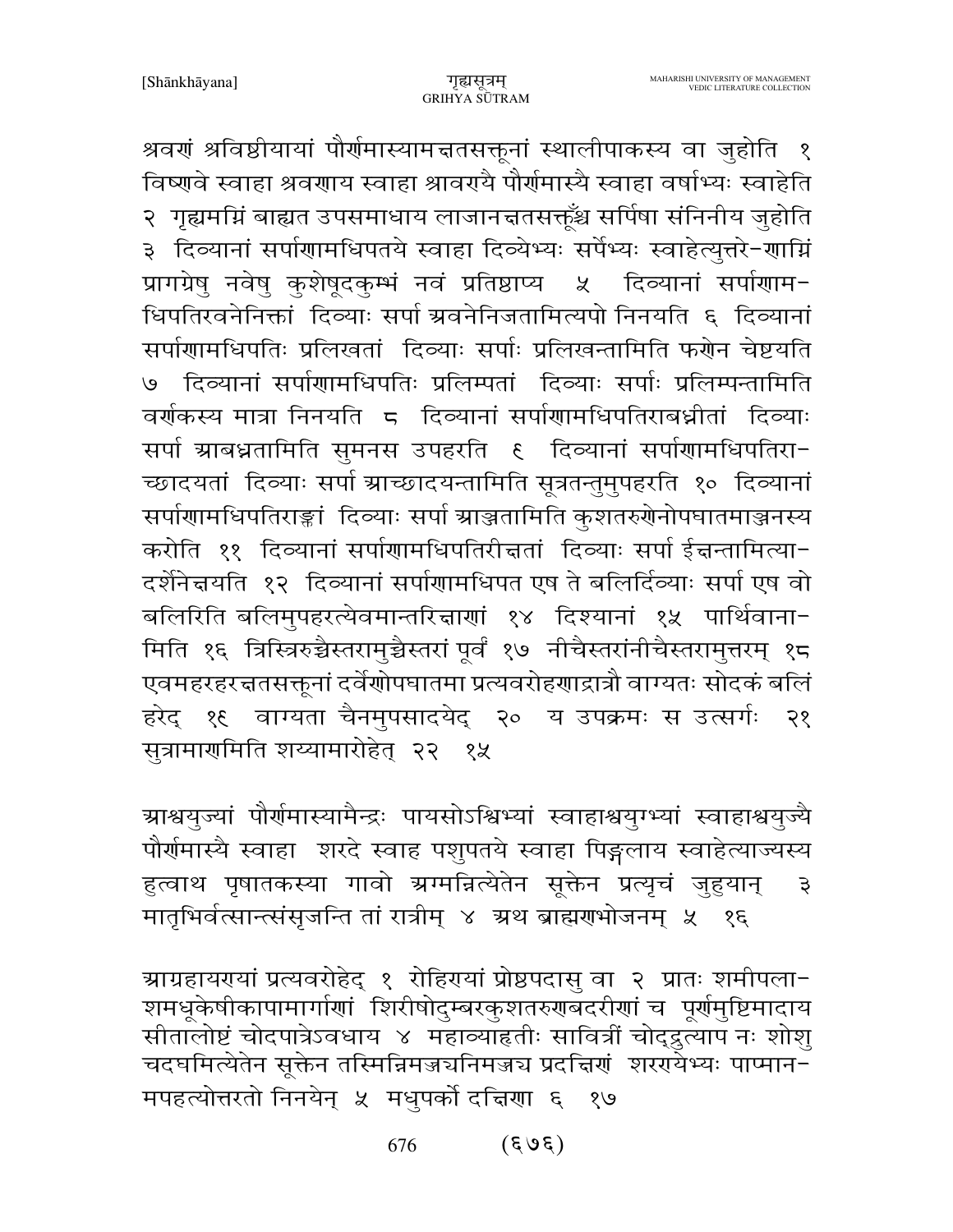ग्रीष्मो हेमन्त उत वा वसन्तः शरद्वर्षाः सुकृतं नो ग्रस्तु तेषामृतूनां शतशारदानां निवात एषामभये स्याम स्वाहा

ग्रप श्वेत पदा जहि पूर्वेण चापरेण च सप्त च वारुणीरिमाः सर्वाश्च राजबान्धवीः स्वाहा

श्वेताय वैदार्वाय स्वाहा विदार्वाय स्वाहा तत्तकाय वैशालेयाय स्वाहा विशालाय स्वाहेत्याज्यस्य हुत्वा १ सुहेमन्तः सुवसन्तः सुग्रीष्मः प्रतिधी-यताम् । सुवर्षाः सन्तु नो वर्षाः शरदः शं भवन्तु न इति २ शं नो मित्र इति पलाशशाखया विमृज्य ३ समुद्रादूर्मिरित्यभ्युद्त्य ४ स्योना पृथिवि भवेति स्रस्तरमास्तीर्य ५ ज्येष्ठदचिणाः पार्श्वैः संविशन्ति ६ प्रति ब्रह्मन्प्रतितिष्ठामि चत्र इति दच्चिर्णैः ७ प्रत्यश्वेषु प्रतितिष्ठामि गोष्विति सव्यैः ८ प्रति पशुषु प्रतितिष्ठामि पुष्टाविति दच्चिर्यैः ६ प्रति प्रजायां प्रतितिष्ठाम्यन्न इति सव्यैः १० उदीर्ध्वं जीव इत्युत्थानं ११ स्त्रस्तरे तां रात्रीं शेरते १२ यथासुखमत ऊर्ध्वम् १३ १८

चैत्र्यां पौर्णमास्यां १ कर्कन्धुपर्णानि मिथुनानां च यथोपपादं पिष्टस्य कृत्वैन्द्राग्नस्तुरिडलो रौद्रा गोलका ४ लोकतो नचन्रारायन्वाकृतयश्च लोकतो नज्ञत्रारायन्वाकृतयश्च ५  $38$ 

इति चतुर्थोऽध्यायः

#### ग्र्रथ पञ्चमोऽध्यायः

#### परिशिष्टम

ग्रथ प्रवत्स्यन्नात्मन्नरगयोः समिधि वाग्निं समारोहयत्येहि मे प्राणानारोहेति सकृत्सकृन्मन्त्रेण द्विर्द्विस्तूष्णीम् २ अयं ते योनिरिति वारणी प्रतितपति ३ समिधं वानस्तमिते च मन्थनं ५ वैश्वदेवकाले चोपलिप्त उद्धतावोचिते लौकिकमग्निमाहत्योपावरोहेत्युपावरोहरणम् ७ ग्रनुगतेऽग्नौ सर्वप्रायश्चित्ताहुती हुत्वा पाहि नो ग्रग्न एधसे स्वाहा पाहि नो विश्ववेदसे स्वाहा यज्ञं पाहि विभावसो स्वाहा सर्वं पाहि शतक्रतो स्वाहेति 5 व्रतहाना उपोष्याज्यस्य हुत्वा त्वमग्ने ब्रतपा इति १ १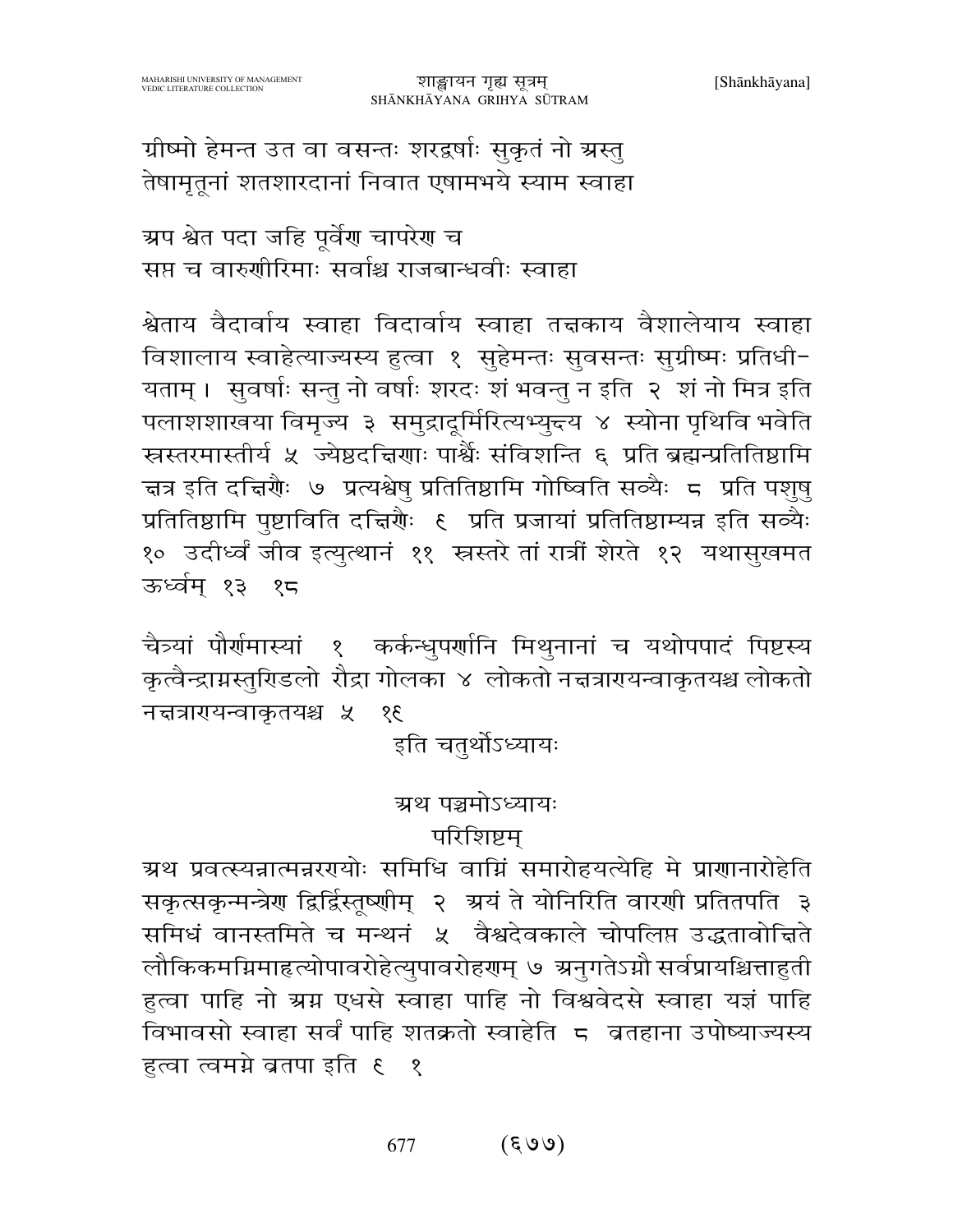ग्रथ पुष्करिणीकूपतडागानां १ शुद्धपद्मे पुरये वा तिथौ २ पयसा यवमयं चरुं श्रपयित्वा ३ त्वं नो ग्रग्न इति द्वाभ्यामव ते हेळ इमं मे वरुणोदुत्तमं वरुगेमां धियं शिज्ञमागस्य ४ गृह्योऽपगृह्यो मयोभूराखरो निखरो निःसरो निकामः सपत्नदूषरा इति वारुरया दिक्प्रभृति प्रदच्चिरां जुहुयान् ५ मध्ये पयसा जुहोति विश्वतश्चन्नुरिदं विष्णुरिति ६ यत्किं चेदमिति मज्जयित्वा ७ धेनुर्दचिणा वस्त्रयुग्मं चातो ब्राह्मणभोजनम् ६ २

ग्रथारामेऽग्निमुपसमाधाय १ स्थालीपाकं श्रपयित्वा २ विष्णुवे स्वाहे-न्द्राग्निभ्यां स्वाहा विश्वकर्मणे स्वाहेति यान्वो नर इति प्रत्यृचं जुहुयाद् ३ वनस्पते शतवल्श इत्यभिमन्त्र्य ४ हिररयं दत्तिरा ५ ३

यदि पार्वणस्त्वकृतोऽन्यतरस्ततश्चरुरग्नये वैश्वानराय स्वाहाग्नये तन्तुमते स्वा-हेति २ होमातिक्रमे ३ सायं दोषावस्तर्नमः स्वाहा ४ प्रातः प्रातर्वस्तर्नमः स्वाहेति ५ यावन्तो होमास्तावतीर्हुत्वा पूर्ववद्धोमः ६ ४

कपोतोलूकाभ्यामुपवेशने १ देवाः कपोत इति प्रत्यृचं जुहुयाद् २ दुःस्व-प्रदर्शने चारिष्टदर्शने च ३ निशायां काकशब्दक्रान्ते चान्येषु चाद्धतेषु च ५ पयसा चरुं श्रपयित्वा ६ सरूपवत्साया गोः पयसि ७ न त्वेव तु कृष्णाया ७ रात्रीसूक्तेन प्रत्यृचं जुहुयाद् ६ हुतशेषं महाव्याहृतिभिः प्राश्य १० भद्रं कर्णेभिरिति कर्णौ ११ शतमिन्न् शरदो ग्रन्ति देवा इत्यात्मानमभिमन्त्र्य १२ ब्राह्मणेभ्यः किंचिद्द्यात् १३ ५

व्याधौ समुत्थित १ इमा रुद्राय तवसे कपर्दिन इति प्रत्यृचं गावेधुकं चरुं जुहुयात् २ ६ ञ्चकृतसीमन्तोन्नयने चेत्प्रजायेताकृतजातकर्मासीत् २ ततोऽतीते दशाह उत्सङ्गे मातुः कुमारकं स्थापयित्वा ३ महाव्याहतिभिर्हुत्वा पूर्ववद्धोमः ४ ७

स्थूणाविरोहणे १ स्थालीपाकं श्रपयित्वाया विष्ठा जनयन्कर्वराणि पिश-ङ्गरूपः सुभरो वयोधा इति द्वाभ्यां चरुं जुहुयाद् २ यदि प्रणीताचरुराज्य-स्थाल्यन्यदपि मृन्मयं भिन्नं स्रवेत् ३ सर्वप्रायश्चित्ताहुतीर्हुत्वा य ऋते चिदि-

> $(505)$ 678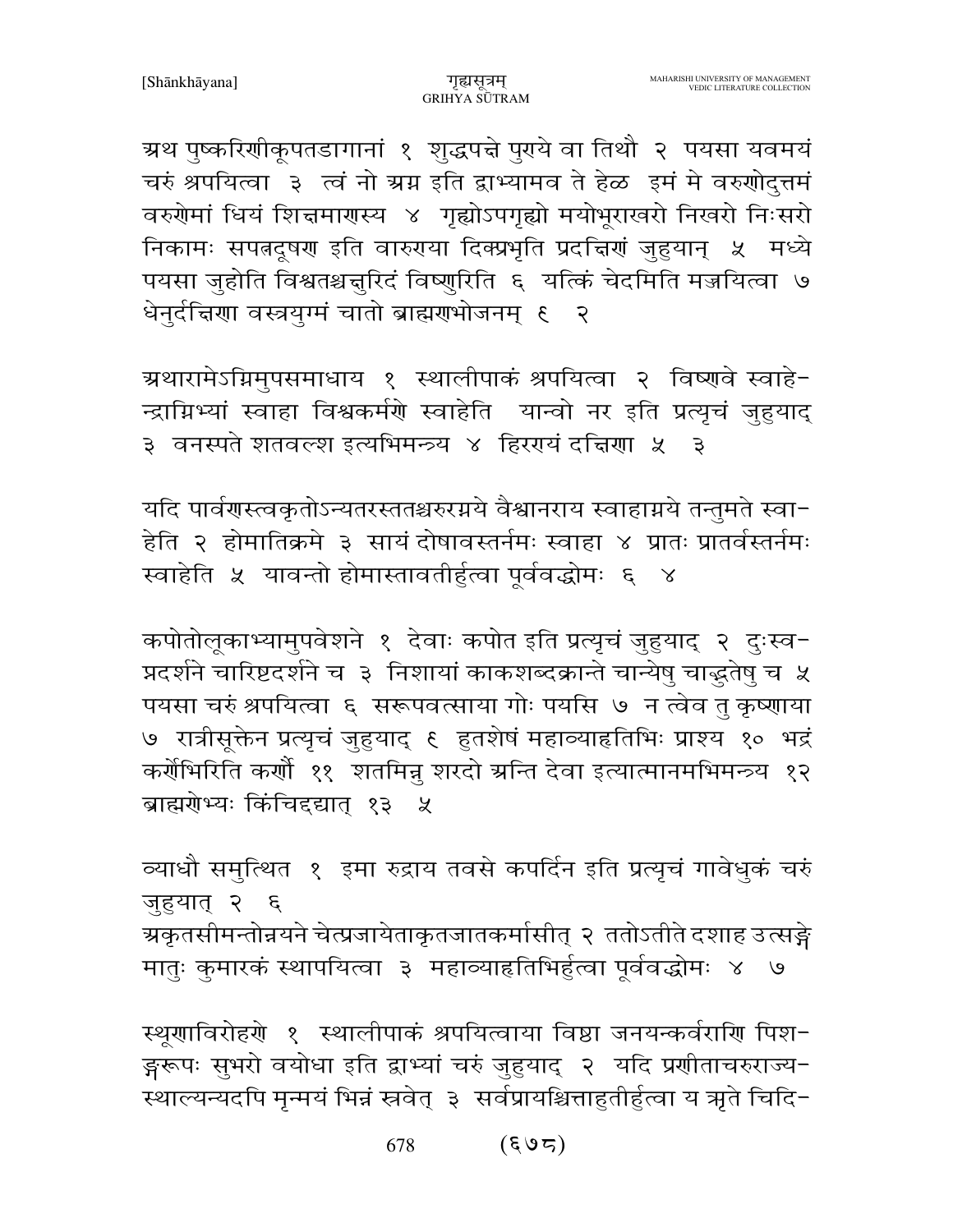ति तृचेन भिन्नमनुमन्त्रयते ४ यद्यसमाप्ते होमे पवित्रे नश्येते ५ सर्वप्रायश्चित्तं हुत्वाप्स्वग्न इति पुनरुत्पादयेत् ६ <del>८</del>

ग्र्रथ सपिराडीकरणं १ चत्वार्युदपात्राणि पूरयित्वा पितुः प्रभृति २ तद्वत्पिराडान्कल्पयित्वा ३

ये समानाः समनसः पितरो यमराज्ये तेषां लोकः स्वधा नमो यज्ञो देवेषु कल्पतां

ये समानाः समनसो जीवा जीवेषु मामकाः तेषां श्रीर्मयि कल्पतामस्मिँलोके शतं समाः

समानो मन्त्र इति द्वाभ्यामाद्यं पिराडं त्रिषु विभजेत् ४ तथैवार्घपात्राणि ५ एवं मातृर्भ्रातुर्भार्यायाः पूर्वमारिरया एभिः पिराडैः प्रत्तिप्य ६ १

यदि गृहे मधूका मधु कुर्वन्त्युपोष्यौदुम्बरीः समिधोऽष्टशतं दधिमधुघृताक्ता मा नस्तोक इति द्वाभ्यां जुहुयाच्छं न इन्द्राम्री इति च सूक्तं जपेत्सर्वेषु च कर्मसु प्रतिश्रुतादिषु ३ प्रादेशमात्रीः पालाशीः समिधः सप्तदश हुत्वा पश्चा-त्स्नुवग्रहणं ४ दर्शपूर्णमासयोः पञ्चदश ५ मध्यावर्षेऽष्टके तिस्रो वा भवन्ति पितुयज्ञवद्धोमः ६ १०

यदि गृहे वर्ल्मीकसंभूतिर्गृहोत्सर्गोऽथ त्रिरात्रमुपोष्य महाशान्तिं कुर्या-न्महाशान्तिं कुर्यात् ११

इति पञ्चमोऽध्यायः

ञ्चथ षष्ठोऽध्यायः

ग्रथातो ब्रह्माणं ब्रह्मऋषिं ब्रह्मयोनिमिन्द्रं प्रजापतिं वसिष्ठं वामदेवं कहोलं कौषीतकिं महाकौषीतकिं सुयज्ञं शाङ्खायनमाश्वलायनमैतरेयं महैतरेयं का-त्यायनं शाटचायनं शाकल्यं बभ्रुं बाभ्रव्यं मराडं माराडव्यं सर्वानेव पूर्वा-चार्यान्नमस्य स्वाध्यायाररयकस्य नियमानुदाहरिष्यामोऽहोरात्रं ब्रह्मचर्यमु-

> $(303)$ 679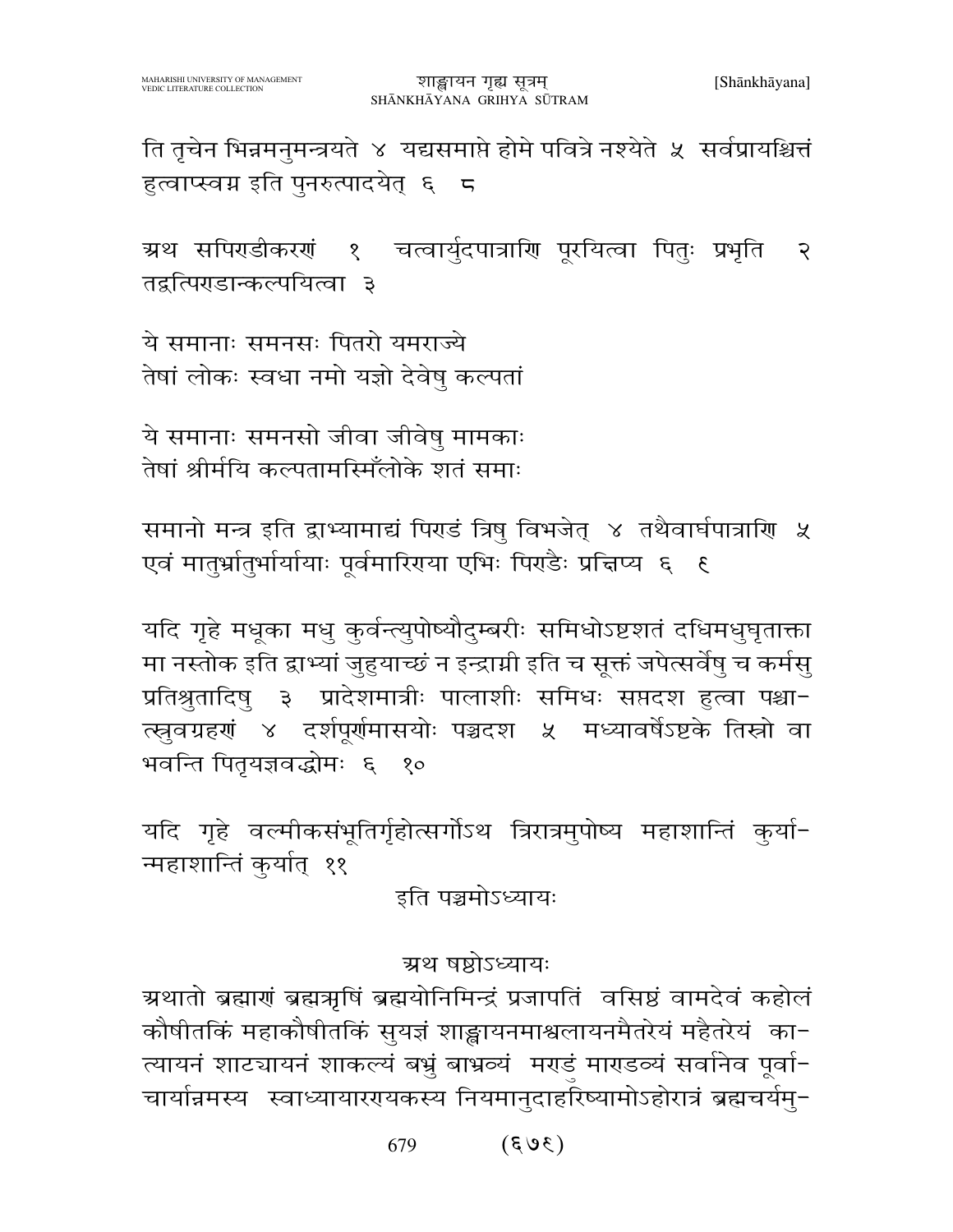पेत्याचार्योऽमाँसाश्यामपिशितं चराडालं सूतिकां रजस्वलां तेदन्यपहस्त-कदर्शनान्यनध्यायकानि ३ शवरूपाणां च ४ यान्यास्ये न प्रविशेयुर्वान्त-कृतश्मश्रुकर्म ६ माँसाशनश्राद्धसूतकभोजनेषु ७ ग्रामाध्ययनानन्तर्हि-तान्यहानि ८ त्रिरात्रोऽनवक्लृप्तः ६ पराभिमृष्ट १० उपपर्वणामह्न उत्तरार्धानि चाग्निविद्युत्स्तनयितुवर्षामहाभ्रप्रादुर्भावाच्च १२ वाते च शर्कराकर्षिणि यावत्कालम् १३ १

ऊर्ध्वमाषाढ्याश्चतुरो मासान्नाधीयीतात्यन्तं शक्वर्य इति नियमाः २ प्रा-ग्ज्योतिषमपराजितायां दिशि पुरायमुपगम्य देशम् ३ अनुदित उदकग्रहणं ४ मराडलप्रवेशश्चाञ्जनगन्धिमित्येतयर्चा ५ मराडलं तु प्राग्द्वारमुदग्द्वारं वाजना− ग्रीयमसंप्रमाणमसंबाधम् ६ स्रावामदेव्यमुत्तरशान्तिः ७ पुनःप्राध्येषणं च 5 बहिर्मराडलस्थाभिराचम्य ६ प्राधीयीरन्कृतशान्तयः १० शान्तिपात्रोपघाते प्रोत्तर्गं प्रायश्चित्तिः ११ प्रोत्तर्गं तु हिरगयवता पागिना दर्भपिञ्जलवता वेति भाषिकम १२ २

ग्रथ प्रविश्य मराडलं १ प्राइख ग्राचार्य उपविशत्युदइखा दक्तिरात इतरे यथाप्रधानम् २ ग्रसंभवे सर्वतोमुखाः ३ प्रतीन्नेरन्नुदयमादित्यस्य ४ विज्ञाय चैनं दीधितिमन्तम् ५ अधीहि भो३ इति दच्चिर्णैर्दचिणं सव्यैः सव्यं दच्चिणोत्तरैः पारिषभिरुपसंगृह्य पादावाचार्यस्य निर्शिक्तावथाधाय शान्तिपात्रे दूर्वाका-राडवतीष्वप्स्वपिन्वमानैः पार्गिभिः प्राधीयीरन् ७ एष विधिर्यदि तु ग्लायेरन्नेक एषामशून्यं शान्तिभाजनं कुर्याद् 5 अध्यायाद्यन्तयोश्च सर्वे ६ तत्सन्ततमव्यवच्छिन्नं भवति १० ग्रथ शान्तिः ११ श्रोंकारो महाव्याहृतयः सावित्री रथन्तरं बृहद्वामदेव्यं पुनरादायं ककुप्कारमिति बृहद्रथन्तरे १२ दशैताः संपादिता भवन्ति १३ दशदशिनी विराळित्येतद्ब्राह्मणम् १४  $\mathfrak{S}$ 

ग्रदब्धं मन इषिरं चत्तुः सूर्यो ज्योतिषां श्रेष्ठो दीचे मा मा हिँसीरिति सवितारमीचन्ते १ युवं सुराममित्येका स्वस्ति नः पथ्यास्विति च तिस्र इति महाब्रतस्य २ शक्वरीणां तु पूर्वं ३ प्रत्यस्मै पिपीषते यो रयिवो रयिन्तमस्त्यमु वो ग्रप्रहर्णामति त्रयस्तृचा श्रस्माग्रस्मा इदन्धस इत्येवा ह्यसि वीर-युरित्यभितः शक्वरीणाम् ४ ग्रथोपनिषदां ५ यैवं महाब्रतस्य ६ संहितानां

> $($ ६ ८०) 680